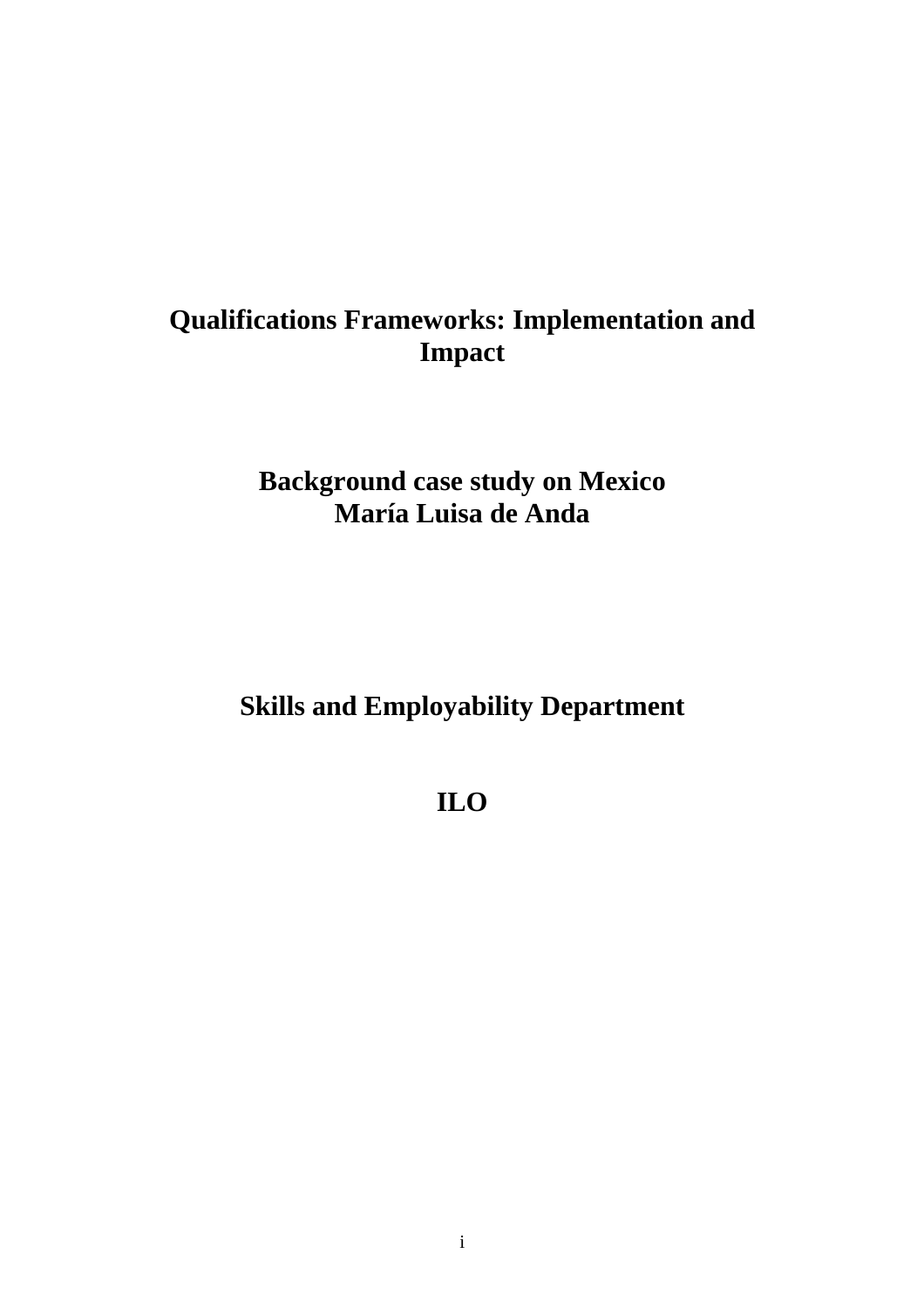# **Foreword**

This report was prepared as one in a series of background studies under an international research project conducted by the ILO Skills and Employability Department in partnership with the European Training Foundation on the implementation of National Qualifications Frameworks (NQFs) and their use and impact. The individual country studies and the subsequent cross-country comparative analysis strengthen the empirical foundation for eventual policy advise on whether and, if so, then how to introduce a qualifications framework as part of a strategy to achieve countries' wider skills development and employment goals.

Whether the emphasis is on increasing the relevance and flexibility of education and training programmes, easing recognition of prior learning, enhancing lifelong learning, improving the transparency of qualification systems, creating possibilities for credit accumulation and transfer, or developing quality assurance systems, governments are increasingly turning to qualifications frameworks as a policy tool for reform. Despite the growing international interest, there is very little empirical research about the actual design process, implementation and results of NQFs as an approach to reform skills development systems where it has been attempted.

This report on Mexico is one of a dozen studies of countries around the world undertaken to examine the extent to which qualifications frameworks are achieving policy objectives and which types of qualifications frameworks seem most appropriate in which contexts. The case studies were conducted through two stages of field work. The first stage generated a description of the qualifications framework, the design process, its objectives and the existing system of qualifications that it was intended to reform. For the second stage, the focus was on implementation, use, and impact of the qualifications framework, including asking employers, training providers, workers, and government agencies about the extent of their use of the qualifications frameworks and the extent to which they felt it was serving their needs.

In addition, five case studies on the early starter qualifications frameworks (Australia, the English NVQs, New Zealand, Scotland, and South Africa) were written on the basis of existing research and documentation only, and published as an Employment Working Paper (Allais, Raffe, Strathdee, Wheelahan, and Young, ILO 2009).

I would like to thank Sra María Luisa de Anda for carrying out the research and preparing this case study report. I would also like to acknowledge our gratitude to the practitioners and stakeholders who made time to respond to the questions and share their views. The paper reflects the views of the author and not necessarily those of the ILO.

Dr. Stephanie Allais, as Research Associate in the ILO Skills and Employability Department, supported the group of researchers in preparing the country studies and wrote the synthesis report *(The implementation and impact of National Qualifications Frameworks:Report of a study in 16 countries*, 2010) which also explains the methodology set out for the country studies. I would also like to thank Judy Harris for editing the case study.

> Christine Evans-Klock Director Skills and Employability Department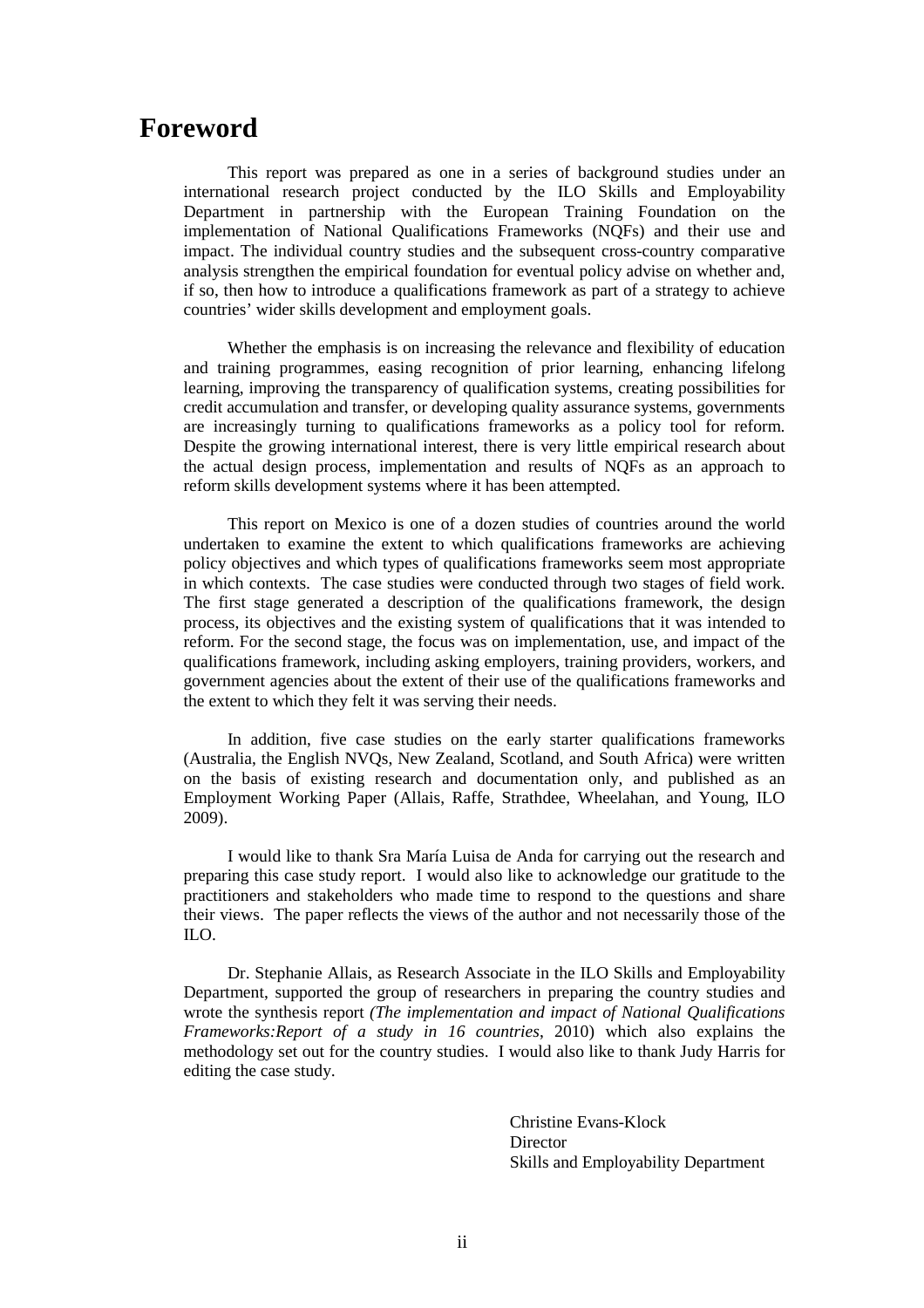# **Contents**

| 1. |                      |                                                                               |  |
|----|----------------------|-------------------------------------------------------------------------------|--|
|    |                      |                                                                               |  |
| 2. |                      | The first approach to a qualifications framework: the Technical Education and |  |
|    | $2.2^{\circ}$<br>2.3 | Qualification structure, design issues and implementation strategy14          |  |
| 3. |                      |                                                                               |  |
|    |                      |                                                                               |  |
| 4. |                      |                                                                               |  |
|    | 4.3                  | Qualifications structure, design issues and implementation strategy30         |  |
| 5. |                      |                                                                               |  |
|    |                      |                                                                               |  |
| 6. |                      |                                                                               |  |
|    |                      |                                                                               |  |
|    |                      |                                                                               |  |
|    |                      |                                                                               |  |
|    |                      |                                                                               |  |
|    |                      |                                                                               |  |
|    |                      |                                                                               |  |
|    |                      |                                                                               |  |
|    |                      |                                                                               |  |
|    |                      | Appendix 7. The Integral Reform of Upper Medium Education La Reforma Integral |  |
|    |                      |                                                                               |  |
|    |                      |                                                                               |  |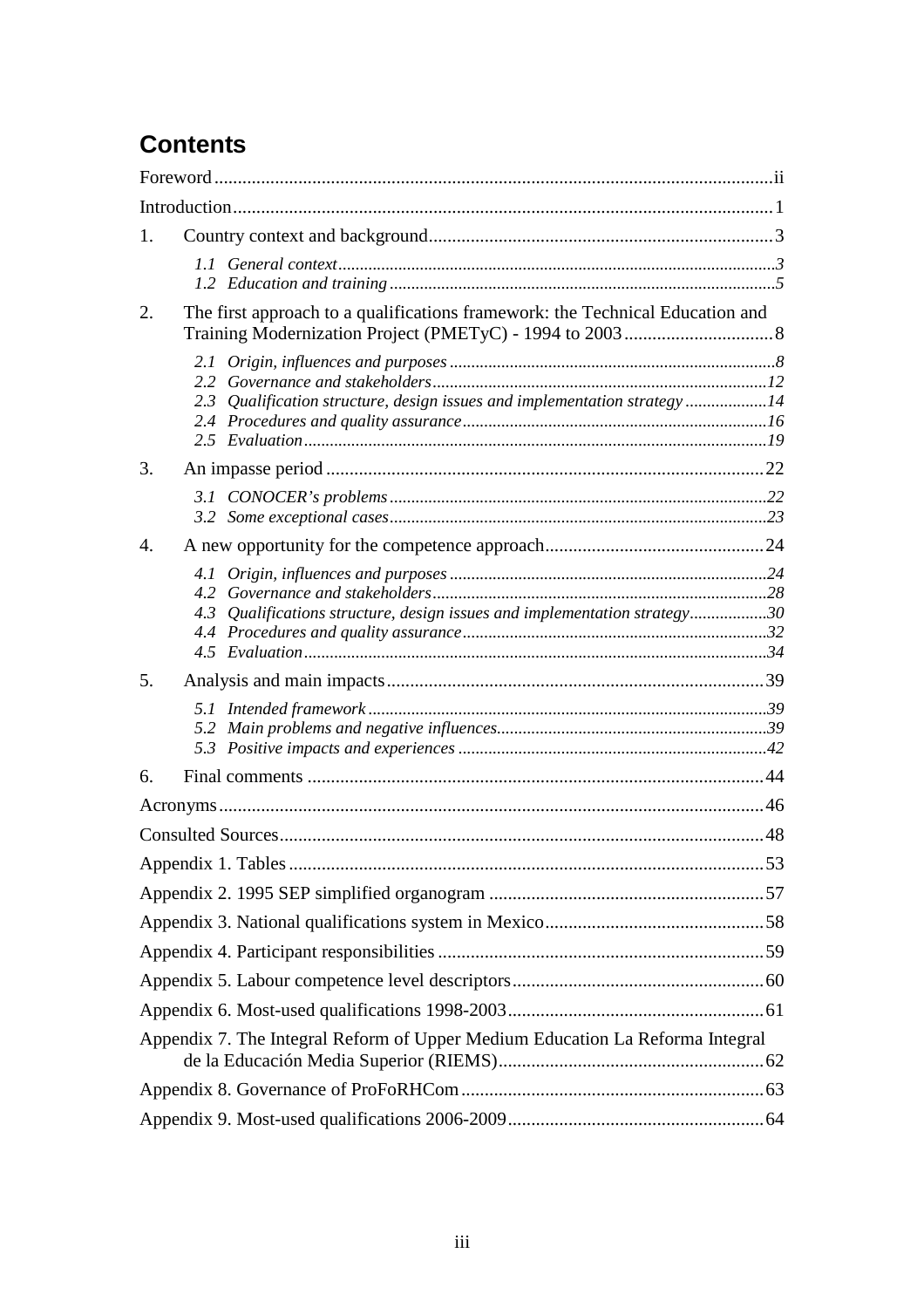# **Introduction**

This study focuses on Mexico's labour competence approach to a qualifications framework – the Labour Competence Standardization and Certification Systems. This has been developed through two projects: the Technical Education and Training Modernization Project (PMETyC) from 1994 to 2003; and the Multiphase Skills-Based Human Resources Development Programme (ProFoRHCom) from 2005 to the present time. Although the loan contract to operate the second programme was signed on 9 April 2005 A legal problem and a change of federal administration resulted in an interim impasse between 2004 and 2007. It is important to understand these periods separately because the PMETyC is a completed case from which many lessons can be derived. A historical review of the two projects and the interim period is therefore undertaken to afford the reader a better understanding of the key features of the complex pattern of changes that have occurred in relation to one of the first Latin American qualifications frameworks.

Some problems were experienced in obtaining documents for this research. The main information centre for both the PMETyC and the ProFoRHCom was flooded and many documents were lost. As the researcher, I solved the problem by drawing on personal memoirs and documents gathered whilst acting as a consultant to the project from 1996 to 2004; so in some extent I am an insider. Other important data were obtained from interviews with officers from the qualification authority; government officials involved in the implementation and development of the labour competence approach; an officer from the Inter-American Development Bank (IADB) (one of the financial bodies responsible for the development of the framework); two heads of awarding bodies; and representatives of employers and trade unions using the framework.

The first section of the report deals with the country context and the background from which the national qualifications framework and the Labour Competence Standardization and Certification Systems emerged. It is divided into a subsection concerning general context and a subsection addressing education and training. Section two traces the first approach to a qualifications framework: the Technical Education and Training Modernization Project (PMETyC); from its origins in 1994 to its final evaluation in 2003. The third section considers the impasse period and two cases that managed to continue to benefit from the competence approach. Section four concerns the Multiphase Skills-Based Human Resources Development Programme (ProFoRHCom) from its preparatory stage to the present time.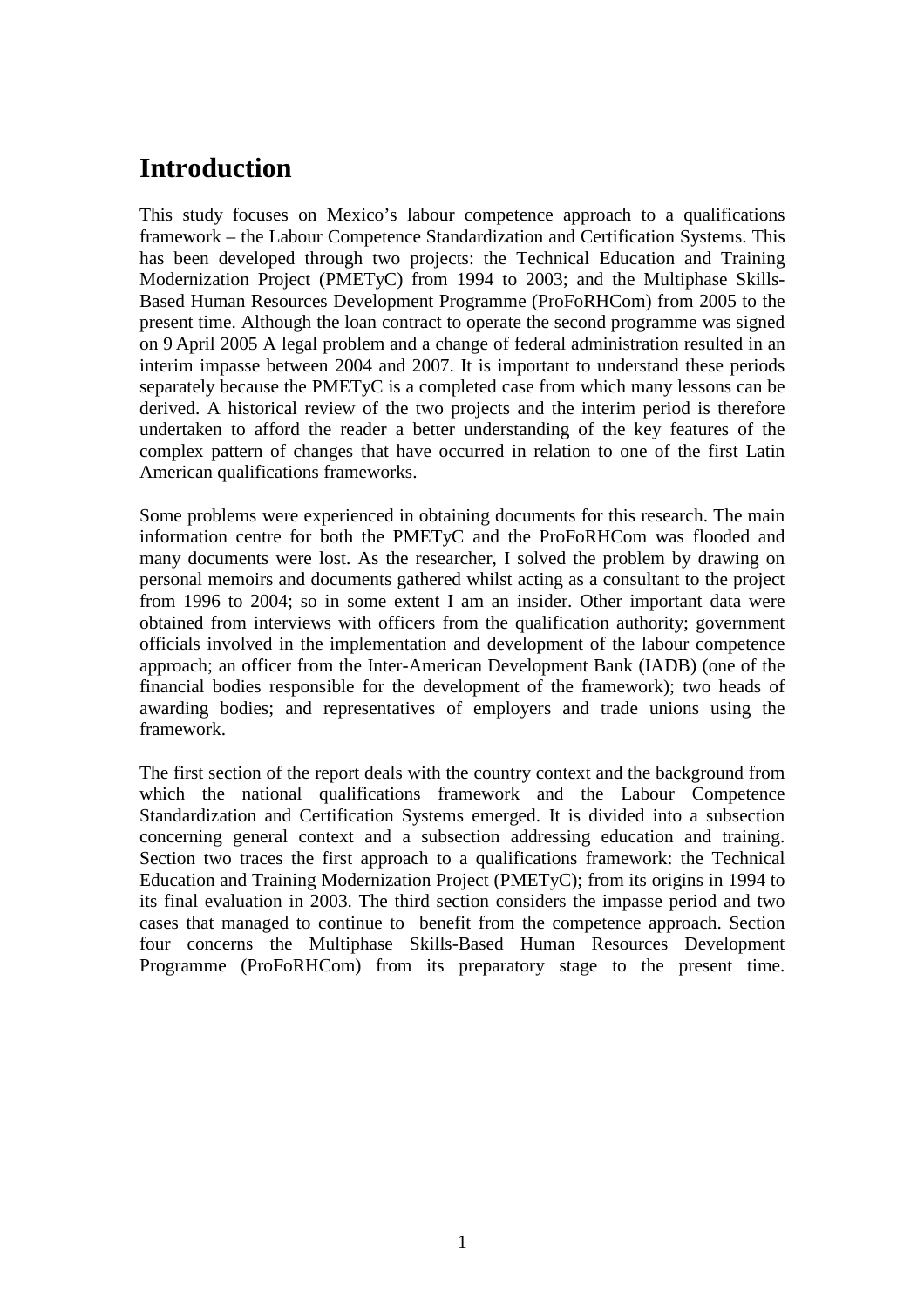The fifth section is an analysis of the impact of the whole phenomenon of the Labour Competence Standardization and Certification Systems, of education and training institutions and successful experiences; while section six offers some final comments as conclusions.<sup>1</sup>

<sup>&</sup>lt;sup>1</sup> This case study for the Skills and Employability Department of the ILO reflects what historically happened in Mexico from 2003 until 2007. It does not cover the new developments in CONOCER since the summer of 2008. In 2008 the reform for "A New CONOCER for Mexico" was launched with the key strategic objective of promoting, coordinating and regulating the National Competences System (NCS) for Mexico and turning it into a critical instrument for improving Mexico's competitiveness, educational development and social progress. The reform of CONOCER and of the NCS launched in 2008 includes three major components: - empowerment of sector competence committees for the definition of the Mexican human capital agenda for competitiveness; - construction of new mechanisms and instruments to ensure knowledge transfer for all workers and employers in Mexico and also to improve education and at the same time link education and training closer to the world of work; redesign of the assessment and certification structure. In addition, the new tripartite board of CONOCER – consisting of main line ministries in education, labour and economy, representatives of three major employers' confederations and the general secretaries of the three major trade union confederations in the country – assures the aspect of social dialogue in working towards new structures for qualification frameworks in Mexico. The restructuring is already showing the following quantitative results. The number of competence certifications in Mexico issued by CONOCER in 2007 was 12,000, in 2008 the number increased to 60,000, in 2009, in spite of the impact of the economic and financial crisis on Mexico, 80,000 certificates were issued and the CONOCER goal for 2010 is to grant a total of 120,000 certificates.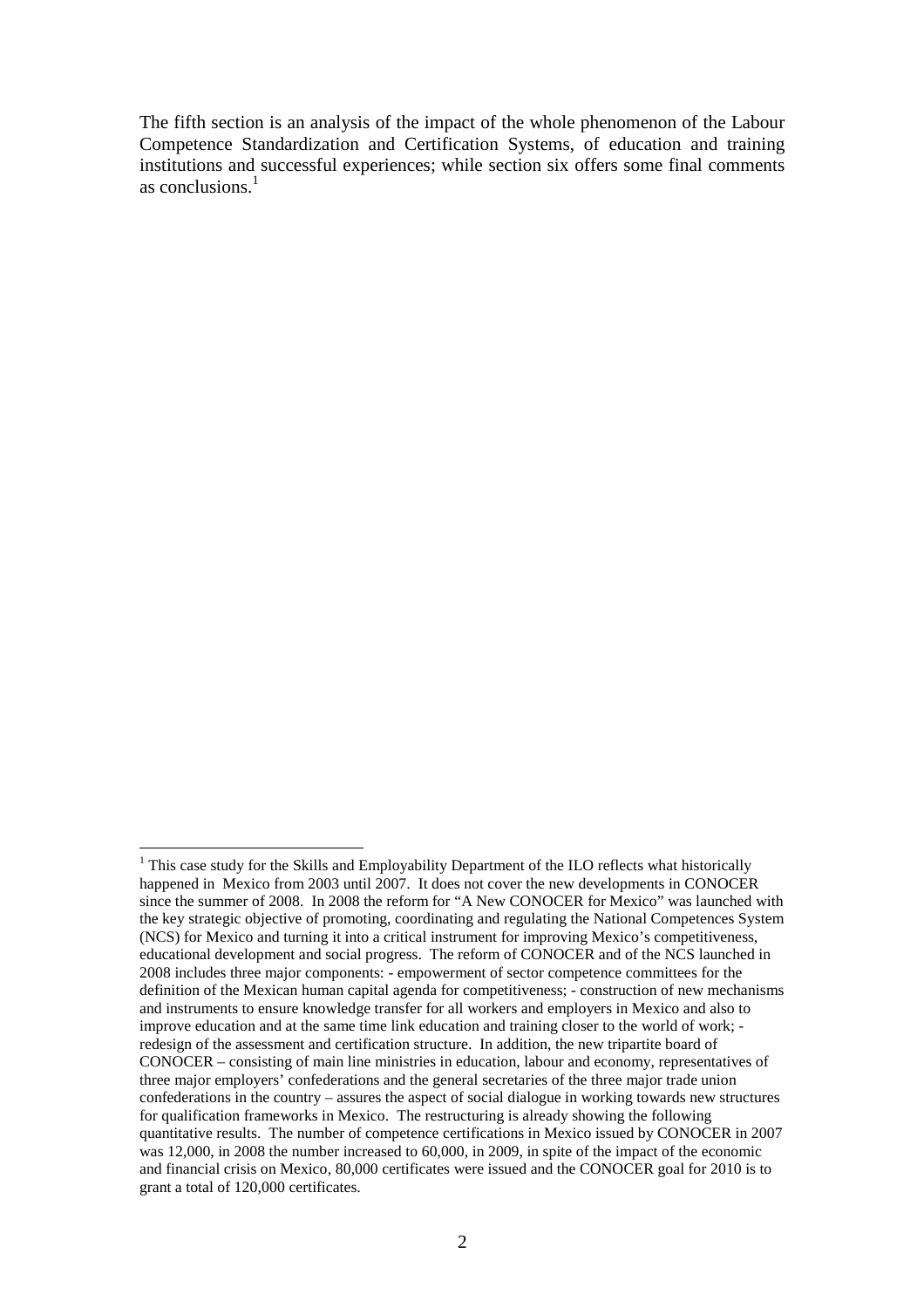# **1. Country context and background**

### **1.1 General context**

Mexico's official name is the Mexican United States. It is a federal, representative, democratic republic of North America.<sup>2</sup> Based on the Political Constitution of the Mexican United States, people exercise their sovereignty through the Union's three branches: executive; legislative; and judicial.<sup>3</sup> The country comprises 31 states and the Federal District, where the federal branches are located. Public administration is divided into federal, state and municipal.

Mexican covers an area of 1,967,183 square kilometres (Australia is 3.9 times larger than Mexico; Mexico is 15 times larger than England, 2.6 times larger than Chile and 1.6 times larger than South Africa). The country extends from the United States of America (USA) in the north to the Central American countries of Guatemala and Honduras in the south. The border with the USA is around 3,326 km long.

In Mexico, federal administrations last six years and no president, governor or senator can be re-elected. Every six years, federal policies and authorities change according to the president in post.<sup>4</sup> The last two Institutional Revolutionary Party presidencies were 1989-1994 and 1995-2000. Since December 2000, the National Action Party has held federal power. Although different parties have won many elections, political culture remains relatively unchanged at the different levels of public administration.

The third government report (Gobierno de los Estados Unidos Mexicanos, 2009a, p. 394) estimates a population (in 2009) of 107.4 million of which 50 per cent are poor and unable to meet basic needs for food, clothing, footwear, housing, health, public transport and education (Idem, p. 399). Estimates and projections by the National Population Council (Consejo Nacional de Población [CONAPO]) show a decrease in population growth rate and an increase in life expectancy and in migration. This has resulted in a trend towards an ageing population.

The flow of people born in Mexico to the USA reaches hundreds of thousands per year. More than ten million people of Mexican origin currently reside in the USA (Villagómez, 2003). However, the Migration National Institute points out that migration has decreased by some 30 per cent since 2006 on account of stronger border controls and the economic crisis in the USA.

In terms of the labour market, there has been an evolution in the economy as a result of structural changes: demographic and educational; greater participation of women in

 2 Constitución Política de los Estados Unidos Mexicanos, article 40.

 $3$  Idem, article 41. In Mexico, there are no ministries; there are secretariats of state, for example, the Secretariat of Public Education (SEP).

<sup>&</sup>lt;sup>4</sup> There are three main political parties: the Institutional Revolutionary Party (the Partido Revolucionario Institucional [PRI] that held the presidency of the Republic for 70 years); the National Action Party (Partido de Acción Nacional [PAN] that has held the presidency since the end of 2000); and the Democratic Revolution Party (Partido de la Revolución Democrática [PRD] that has governed the Federal District since 1997).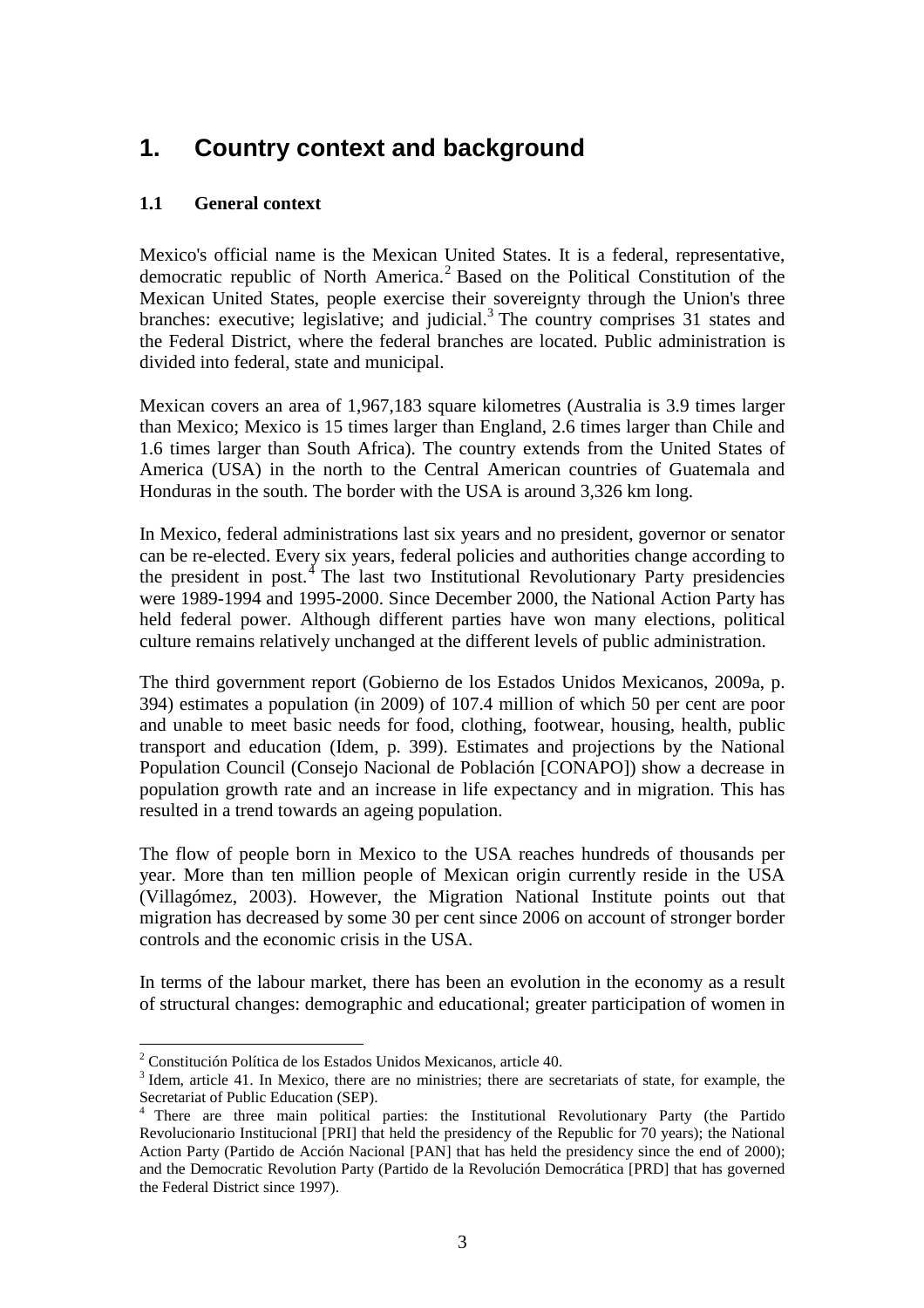paid activities; the balance of employed and unemployed people; and the role of the informal sector in reducing the demand for formal employment. Moreover, changes in technology and in demand for goods and services have placed an increased emphasis on workers with higher educational levels and qualifications, and have led to growing competition for employment (Villagómez, 2003).

The Mexican labour force multiplied threefold between 1950 and 1990, while jobs decreased, particularly after 1982 (Williams, 1998). In 1993, the labour force reached 33 million, and nearly 45 million by June 2009 of which 35.1 per cent earn less than US\$8 a day (STPS, 2009). This has to be set against a decrease in job creation. As formal employment has been meagre, the informal sector of the economy has therefore continued to grow. As of July 2009, the open unemployment rate was 6.1 per cent, the highest in 13 years (INEGI, 2009).<sup>5</sup>

In terms of Mexico's economic competitiveness within Latin America, in 1995 the country was in second place behind Chile. By 2006, the General Competitive Ranking (GCR) located Mexico in 32nd place behind Chile, Costa Rica, Panama and Brazil (IMCO, 2009. In 2007-08, the World Economic Forum Global Competitiveness Index (GCI) positioned Mexico in 52nd place and in 59th place in 2008-09, after Chile, Panama and Costa Rica (Word Economic Forum, 2009). These retrograde developments are due to many economic factors, among them skills gaps, skills shortages and lack of training.

Mexico embarked on a strong free trade agenda in the mid 1980s (Villagómez, 2003) and signed the North American Free Trade Agreement (NAFTA) with Canada and the United States in 1992. At present, the country has free trade agreements with more than 50 countries. In addition, Mexico became a member of the Organisation for Economic Co-operation and Development (OECD) in 1994. This has been very influential especially in education with involvement in the OECD Programme for International Student Assessment (PISA) – a triennial survey of the knowledge and skills of 15 year olds.

Between 1980 and 2000, the Mexican economy was erratic. The mean rate of inflation was high, while real mean rates of Gross Domestic Product (GDP) growth, employment and earnings were low. There were three recessions during the same period, the most important one in 1995 (Messmacher, w/d). The GDP expanded less than the world mean between 2001 and 2008. A major income component has been remittances from workers living abroad. However these are now diminishing because of the economic crisis. Moreover, oil production and exportation are weakening and price and demand are unpredictable (Banco de México, 2009, 2008, 2007, 2006, 2005, 2004, 2003, 2002). The influenza epidemic has also seriously affected the economy. During the first semester of 2009, the GDP registered an annual decrease of 9.2 per cent (Gobierno de los Estados Unidos Mexicanos, 2009a, p. 117).

 $<sup>5</sup>$  In Mexico, the unemployment rate includes people (aged 12 years or older) who (a) have not worked</sup> during the week of the occupational survey, (b) have been economically inactive for two months (even if they have not looked for job due to the nature of the labour market), and (c) are willing to take up employment immediately.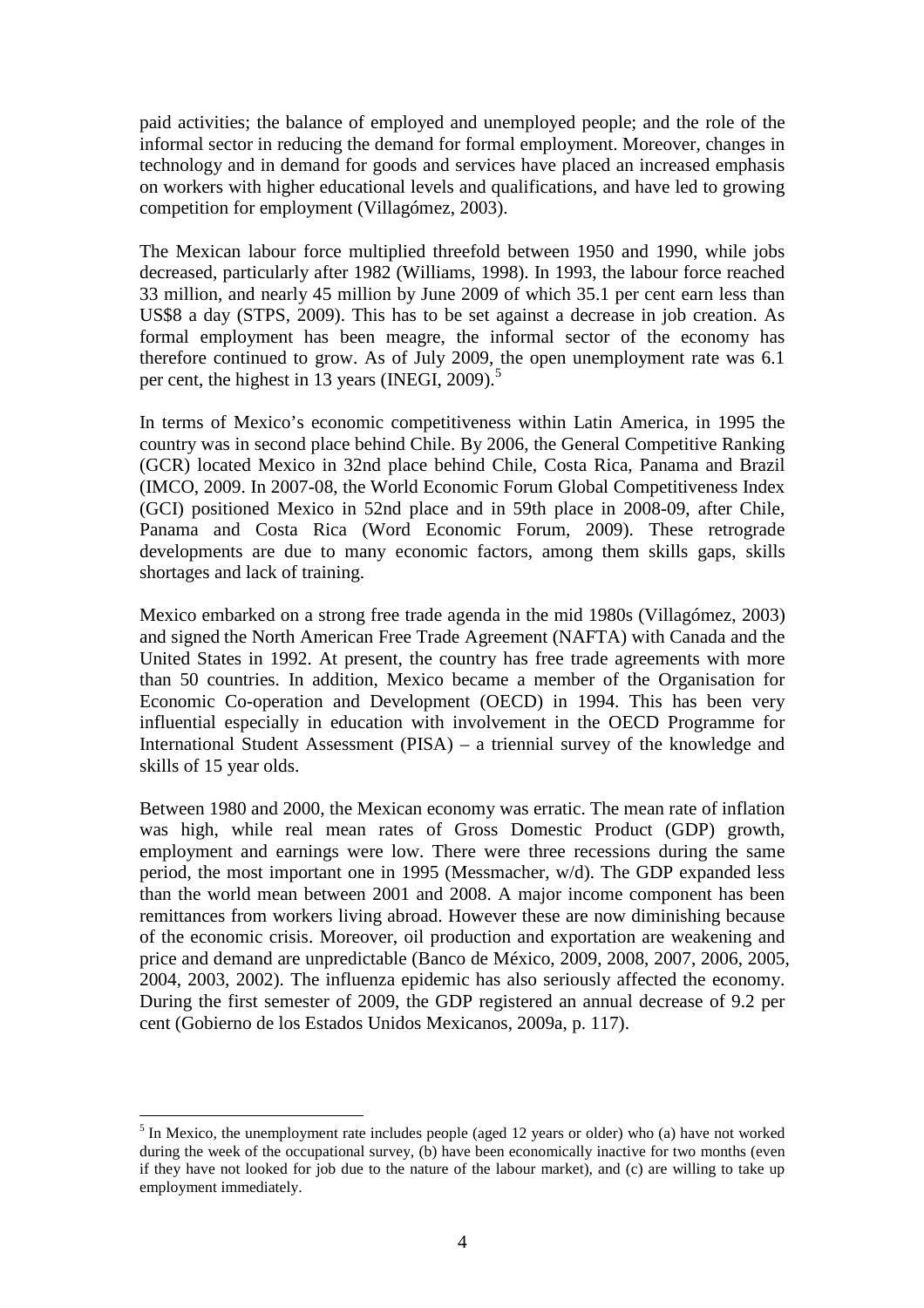The Mexican economy is the  $11<sup>th</sup>$  largest in the world, with GDP per capita of US\$10,211. Mexico has a Gini coefficient of 48.1, and is ranked 53 on the Human Development Index.

### **1.2 Education and training**

Artcile 3 of the Political Constitution of the Mexican United States establishes every persons right to education and the State's (federal, state, municipal and Federal District) legal duty to offer compulsory basic education (three pre-school cycles, six primary cycles, and three secondary cycles), totalling 12 school years, starting from age three.

The Mexican national educational system covers all schools in the country, public (federal and state) and private. It consists of basic education; upper-middle education (general baccalaureate and technological education <sup>6</sup> bachelor's degrees; and postgraduate degrees (specializations, master's degrees and doctoral degrees). It also includes training-for-work via technical diplomas. Expenditure on education and training is mainly federal, especially for basic education and training-for-work. Private education, generally for high income earners, comprised 13.5 per cent of total enrolments in the 2007-08 school cycle.

Enrolments in the national education system increased by 12.5 per cent from the 2000-01 school cycle to the 2007-08 cycle, bringing the total number of learners to 33.3 million. During the same period, training-for-work grew by 29.9 per cent to 1,366,199 and participation in upper-medium education expanded by 33.8 per cent overall to 3,471,415 students, although the technological component diminished slightly (by 0.8 per cent to 358,627 students) (table 1, appendix 1). Enrolment reached 33.4 million learners in the 2009-10 cycle (Gobierno de los Estados Unidos Mexicanos, 2009b, p. 283). The ratio of registered learners and numbers in the general population shows an increase in served demand for basic education but lower served demand for upper-medium education (56.3 per cent in 2005) and very low served demand for higher education (20.6 per cent in 2005) (table 1 below).

| Level<br>Cycle | Pre-school % | Primary<br>education % | Secondary<br>education % | Upper-Middle<br>Education % | Higher<br>education %* |
|----------------|--------------|------------------------|--------------------------|-----------------------------|------------------------|
| $1999 - 2000$  | 49.2         | 92.9                   | 79.7                     | 45.8                        | 16.6                   |
| $2000 - 2001$  | 50.4         | 92.9                   | 81.6                     | 46.5                        | 17.2                   |
| $2001 - 2002$  | 51.5         | 93.0                   | 83.3                     | 48.9                        | 17.9                   |
| $2002 - 2003$  | 55.8         | 93.1                   | 85.6                     | 51.5                        | 18.5                   |
| $2003 - 2004$  | 58.6         | 93.0                   | 87.0                     | 53.5                        | 19.4                   |
| $2004 - 2005$  | 61.2         | 93.0                   | 89.9                     | 56.3                        | 20.6                   |

**Table 1. Net enrolment rate per level 1999-2000/2004-2005** 

• Includes postgraduate degrees.

Source: DGPPP-SEP. Statistics from the beginning of the school cycle.

 6 Upper-medium technological education can be terminal or an introduction to further study.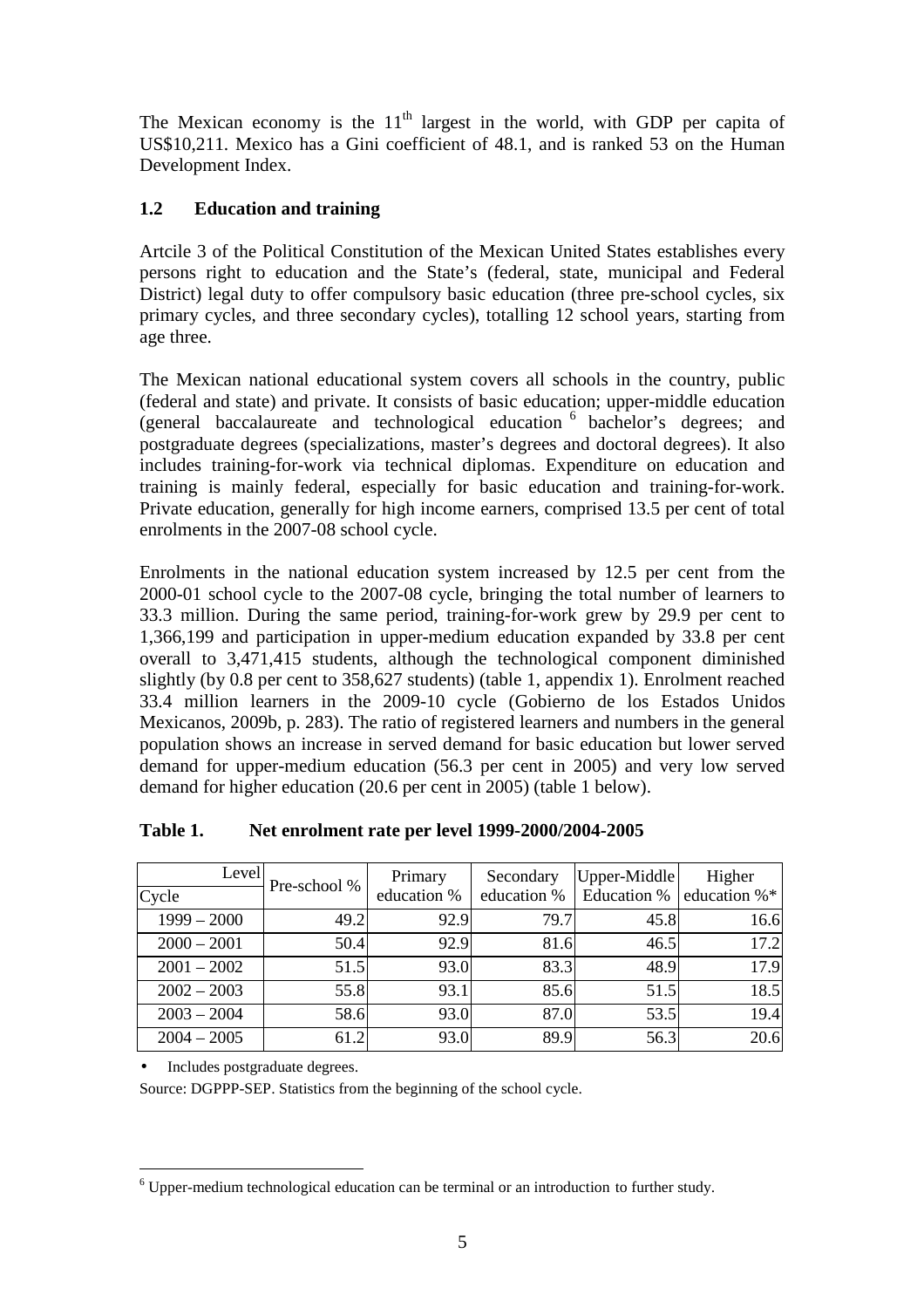Employers are legally obliged to provide training: "Companies, whatever their activities may be, are obliged to provide their employees with training and skills development for work".<sup>7</sup> Employers are free to decide the orientation of the training: whether to improve workers' technical qualifications or to provide them with a more general vocational education; or both. Training activities must be coordinated and approved by the Secretariat of Labour and Social Welfare (Secretaría del Trabajo y Previsión Social [STPS]) which registers employers' plans and programmes.<sup>8</sup>

From 1978 to 2003, employers or institutions offering workplace-based programmes on their behalf, reached 10,639,789 workers and issued 30,413,064 diplomas. This equates to an average of 2.9 learning opportunities per person over six years (appendix 1, table 2). If workers in the private formal sector of the economy (11.5 million in 2003) were to be taken into account, the numbers would be much larger.

From 1998 to 2008, 26,630,998 workers received 64,328,172 diplomas (appendix 1, table 3). This is a very small number over 11 years. Moreover, in 2008, there were 18,750,320 workers in the private formal sector of the economy and only 3,015,845 of them (16 per cent) received an average of three diplomas each. A diploma may comprise updating courses or workshops, of varying length and quality.

It is often the case that employers respond to the letter rather than the spirit of the law, focusing only on fulfilling minimum legal obligations. The majority of employers see training as an expense, not an investment. Generally, large enterprises recognize the importance of vocational education and workplace-based training and allocate a special budget for this purpose; while most medium and small enterprises do not have any training programmes.

Turning to the education system, all formal basic education and most upper- medium education is coordinated by the Secretariat of Public Education. However, there are upper-medium education institutions run or recognized by autonomous universities or by the National Polytechnic Institute (Instituto Polotécnico Nacional [IPN]). The IPN is a very important higher education decentralized institution after the Mexico Autonomous National University (Universidad Nacional Autónoma de México [UNAM]). In 2008, UNAM as judged the best Ibero-American university. It is internationally ranked over all Spanish speaking universities. Higher education is generally offered by autonomous universities and private higher education institutions, and also through technological universities and higher education technological institutes. The Secretariat of Public Education holds centralized information generated by all education institutions within the national educational system.

The Secretariat of Public Education (SEP) issues formal federal education certificates (valid throughout the country) at the end of primary education, secondary education, upper-medium education (baccalaureate and technological) and higher education.<sup>9</sup> On behalf of the SEP, the General Directorate of (Liberal) Professions registers and confers titles (titulos) on completion of bachelor's degrees, master's degrees or

 7 Constitución Política de los Estados Unidos Mexicanos, article 123, section (a), item xiii.

<sup>&</sup>lt;sup>8</sup> In Mexico, the term training has two different meanings: one related to the preparation and knowledge a person needs to perform an occupation, and another that could be called 'grooming' that deals with the technical practical training needed for performance.

<sup>&</sup>lt;sup>9</sup> The term certificate is only used in basic and upper-medium education.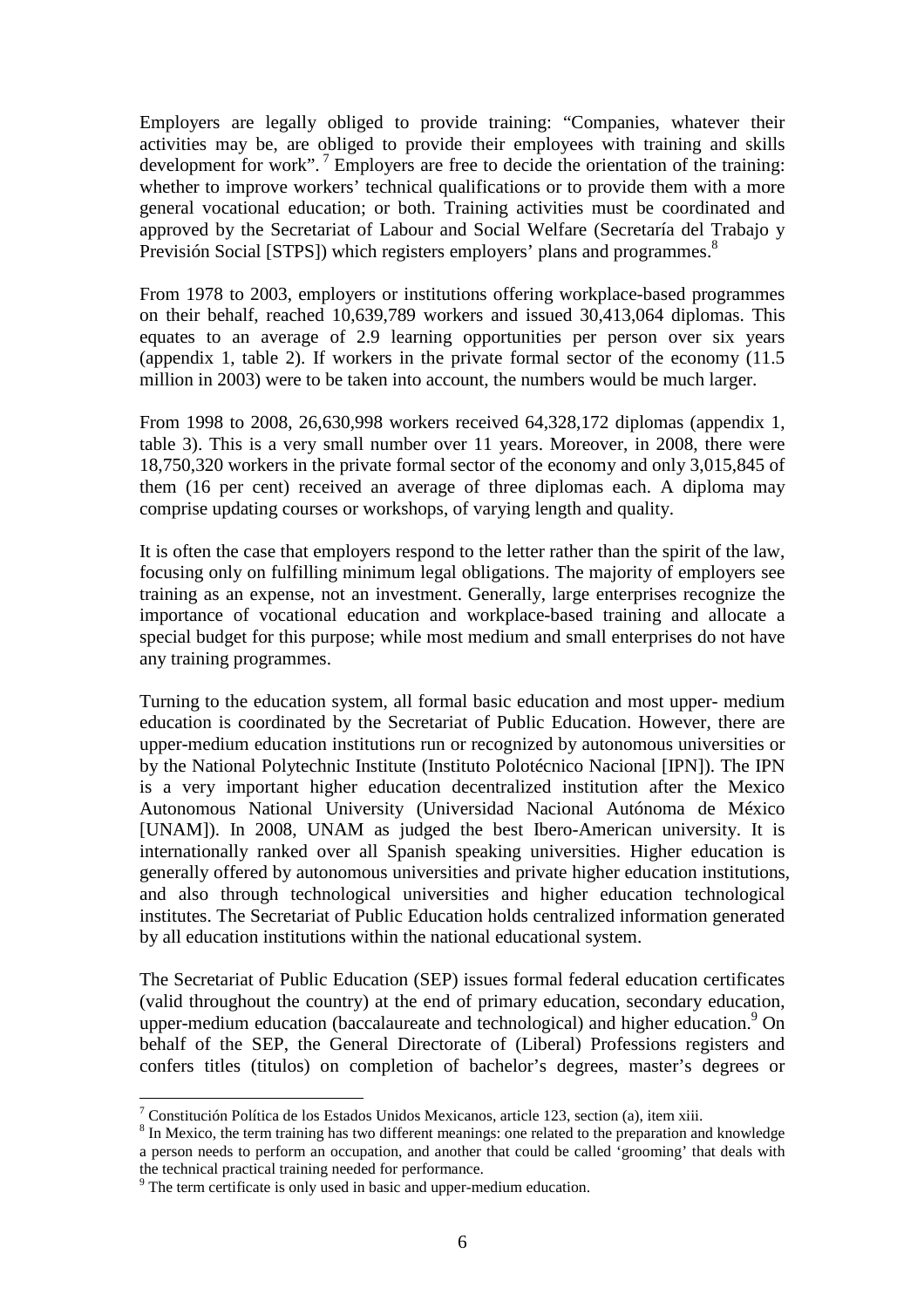doctorates. The SEP confers technical titles on completion of a specialisation in upper-medium technological education.

Through the General Directorate of Accreditation, Incorporation and Revalidation (Dirección General de Acreditación, Incorporación y Revalidación [DGAIR]), SEP distributes the certificate and diploma forms that educationaleducation institutions must use to recognize students completing studies according to the curriculum requisites of that General Directorate.<sup>10</sup>

Outside the national educational system, diplomas (called "constancias") are awarded for certain courses and/or non-formal education. These can be recognized by the Secretariat of Public Education (SEP) as equivalent to qualifications within the national education system. In such circumstances, the SEP establishes criteria on a case-by-case basis and sets out procedures to follow for recognition.<sup>11</sup>

In the mid 1990s, the Secretariat of Public Education had four Under-Secretariats: Educational Planning; Basic Education; Technological Education and Research, and Higher Education and Scientific Research, plus Resources and Information Technology Administration. The Under-Secretariat most involved in the development of the qualifications framework was Technological Education and Research, and to a much lesser extent Higher Education (appendix 2).

These arrangements changed in January 2005. The Under-Secretariat of Educational Planning was replaced by the Unit for Educational Planning and Evaluation. The Under-Secretariat of Technological Education and Research disappeared and an Under-Secretariat of Upper-Medium Education was created. The Under-Secretariats of Basic Education and of Higher Education and Scientific Research remained, but with some changes in their general directorates (SEP, 2009).

The Under-Secretariat of Upper-Medium Education currently has five general directorates: Industrial Technological Education; Farming Technological Education; Marine Science Education and Technology; General Baccalaureate; and a directorate of Training Centres for Work. This Under-Secretariat retained responsibility for gathering and disseminating data and information from the National College of of Professional Technical Education (Colegio Nacional de Educacion Profesesional Tecnica [CONALEP]). The Under-Secretariat of Higher Education and Scientific Research has four general directorates: Higher University Education; Higher Technological Education; Higher Education for Educational Professionals; and (Liberal) Professions. There is also a General Coordination of Technological Universities (SEP, 2006).

In the context of the increased emphasis on lifelong learning since the 1990s, Mexico has become interested in the concept of qualifications. In the absence of explicit relationships between different types of learning and education, Morfin produced a schema depicting a potentially integrated system (appendix 3).

National education programmes (1995-2000; 2001-06; 2007-12) have emphasized technological upper-medium education. There has been a concern to address the weak

 $\overline{a}$  $10$  General Educational Law, article 60.

<sup>&</sup>lt;sup>11</sup> General Educational Law, article 64.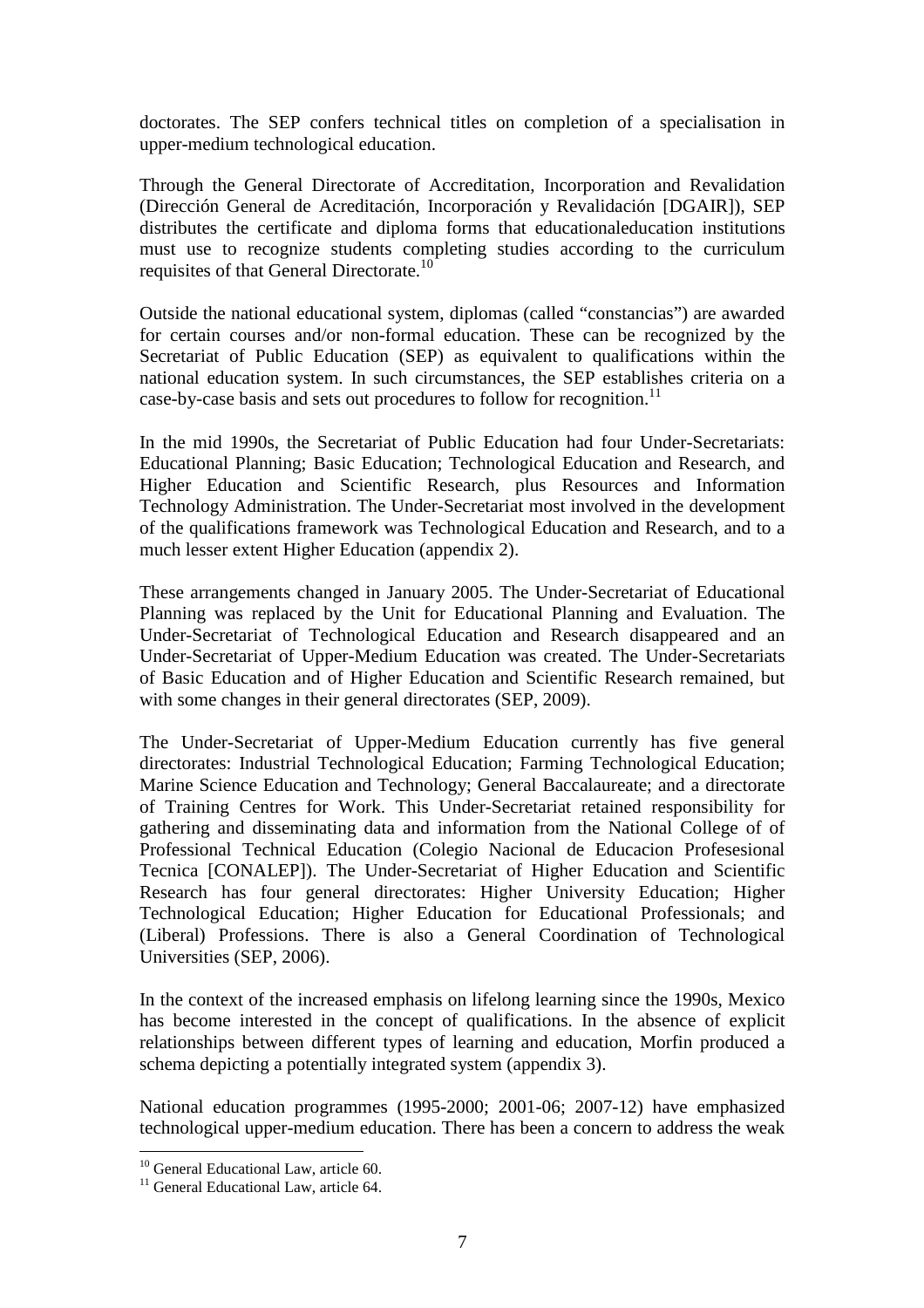relationship between supply and demand, that is, the gap between provision and the needs of the productive sector, especially the industrial and services sectors, in the context of free trade agreements and NAFTA.<sup>12</sup> An additional concern has been the complexity of upper-medium education; characterized by a diversity of approaches and objectives as well as wide variety in the length, structure and content of institutional curricula.

Moreover, the government has had to address the lack of relation between the Secretariats of Public Education and the Secretariat of Labour and Social Welfare, especially in relation to workplace-based training. This 'practical divorce' means that diplomas gained by workers from training courses offered by employers cannot be recognized in the formal educational system, except in the small part of adult basic education provided by the National Institute for Adult Education (Instituto Nacional para la Educación de los Adultos [INEA]) through its Educational Model for Life and Work.

# **2. The first approach to a qualifications framework: the Technical Education and Training Modernization Project (PMETyC) - 1994 to 2003**

### **2.1 Origin, influences and purposes**

 $\overline{a}$ 

In 1994 work began on a new approach to qualifications which aimed to meet the needs of Mexico's productive sectors through the creation of a transparent set of labour competence standards based on work performance. This was intended to lay the foundations for the reform of technological upper-middle education and workplace-based training (World Bank, 2004, p. 2). The Mexican government, through the offices of the Secretariats of Labour and Social Welfare (Secretaría del Trabajo y Previsión Social [STPS]) and Public Education (Secretaría de Educación Pública  $[SEP]$ ,<sup>13</sup> negotiated a loan from the World Bank to develop and implement the Technical Education and Training Modernization Project (PMETyC).<sup>14</sup>

Mexico's industry and services sectors experienced changes after the signing of NAFTA. The World Bank perspective was that the country needed to increase economic productivity and develop a more highly skilled workforce. It also recommended addressing weaknesses in the vocational and technical training system including: poor quality provision; the supply-driven and inflexible nature of the programmes in relation to changing labour market needs; and the lack of an adequate

 $12$  In Mexico, the term 'productive sector' includes industries that produce goods such as cars or clothing, and services such as tourism or commerce. In many English-speaking countries, the most-

used generic term is 'industry' which embraces 'industries without chimneys'.

<sup>&</sup>lt;sup>13</sup> The General Directorate of Employment and the Labour Fellowship Retraining Programme participated on behalf of Secretariat of Labour and Social Welfare. The General Directorate for Planning, Programming, and Budgeting (Direcci6n General de Planeación, Programación, y Presupuesto [DGPPP]), the General Directorate for Industrial Technical Education (Direcci6n General de Educación Tecnológica Industrial [DGETI]), and the National College of of Professional Technical Education [CONALEP], participated on behalf of Secretariat of Public Education.

 $\frac{14}{14}$  Financial arrangements are always undertaken by the Secretariat of Finance and Public Credit and National Finance Entity (NAFIN) which acts as the intermediary body for all loans.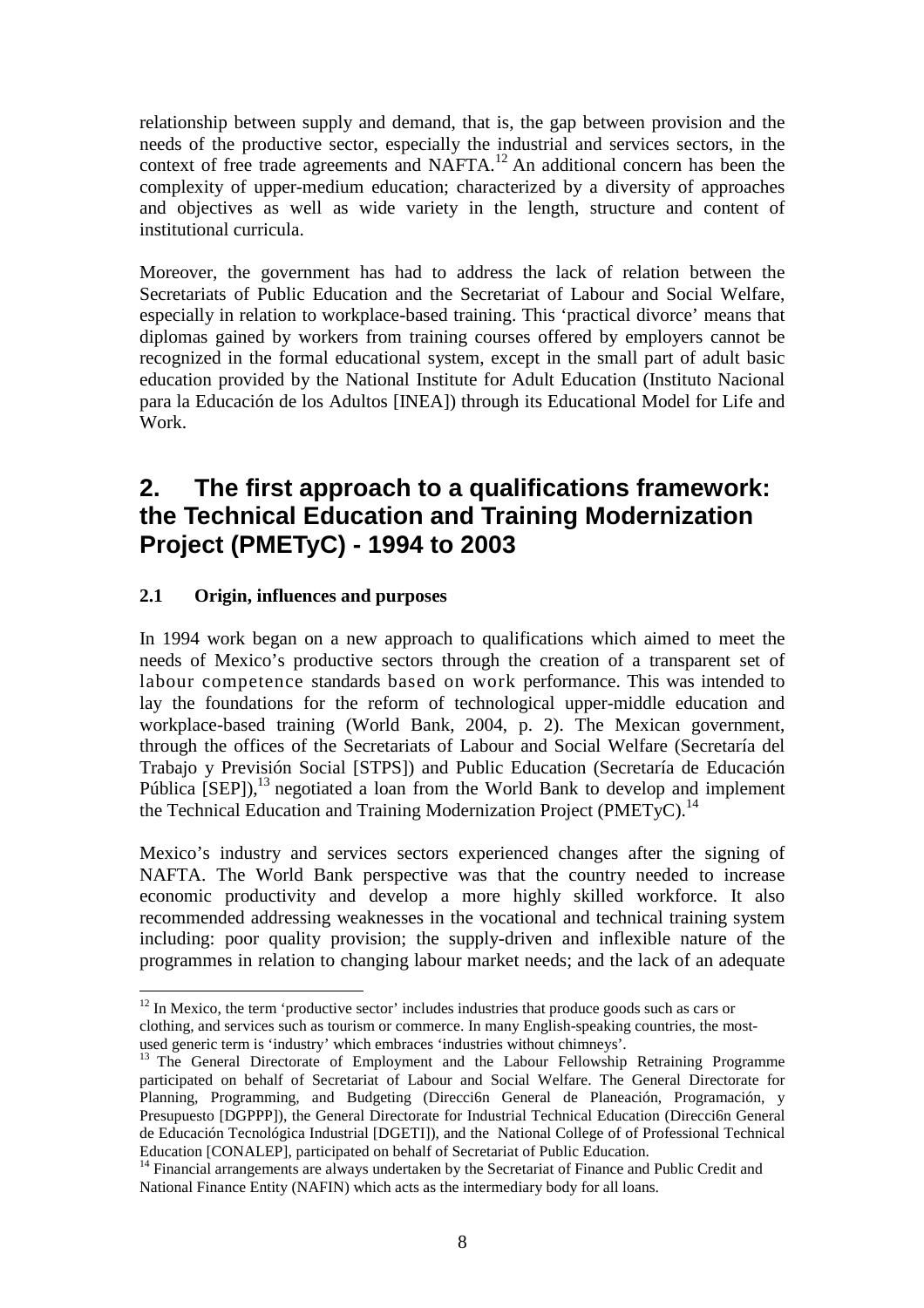institutional framework for private sector participation in the design and provision of training (World Bank, 1994, p. 5).

The design of the Technical Education and Training Modernization Project (PMETyC) took into account a study performed by a company called Bush Allen and the evaluation of two previous projects financed partly by the World Bank. The Bush Allen study was an analysis of upper-middle technological educational and trainingfor-work/workplace-based training and their lack of articulation with other components of the education system which hindered learner progression. The World Bank evaluated the Labour Fellowship Retraining Program (PROBECAT**)** developed by the General Directorate of Employment (Dirección General de Empleo [DGE]) and the graduate tracer studies undertaken within the National College of of Professional Technical Education (Colegio Nacional de Educación Profesional Técnica [CONALEP]) Both projects were considered to have been worthwhile and justified further investment in skills training (World Bank, 1994, p. 11).

When the government decided to embark on the Technical Education and Training Modernization Project (PMETyC), the World Bank suggested a series of international study tours to investigate qualifications systems. A team of five individuals was established comprising: representatives of: the Secretariat of Labour and Social Welfare; the Secretariat of Public Education; the whole technological vocational education subsystem; and the Mexican Republic Employers Confederation (Confederación Patronal de la República Mexicana [COPARMEX]), plus one representative from the World Bank. The representative of the Secretariat of Labour and Social Welfare managed to sway all the participants to his interpretation of the country's and particularly the productive sectors' requirements. This led to a decision to choose England, Wales and Northern Ireland's National Vocational Qualifications (NVQ) model as the basis for Technical Education and Training Modernization Project (PMETyC) – a clear example of policy borrowing.<sup>15</sup> The PMETyC) had two official general objectives:

- 1. To improve the quality of the technical education and training in Mexico, so that it meets the critical needs of the productive sectors in a flexible manner. This objective originated from the need for credit transfer and student progression in upper-medium education.
- 2. To modernize labour markets through an information system that shows individual qualifications. This objective was a response to the need for communication and transparency among education and training institutions and the productive sectors of the economy (SEP-STPS, 2000).

Over and above these objectives, the then Executive Secretary of the National Council for the Standardization and Certification of Labour Competence (CONOCER) requested that the new system impact on the employment and employability of people; national levels of productivity and competitiveness; and the rational use of resources invested in human capital development. He also expressed a need to raise workers' levels of qualification, so they could increase and improve their income and

 $\overline{a}$ <sup>15</sup> According to Raffe (2009, p. 3): "Policy borrowing assumes that 'best practice' can be identified and transferred between countries."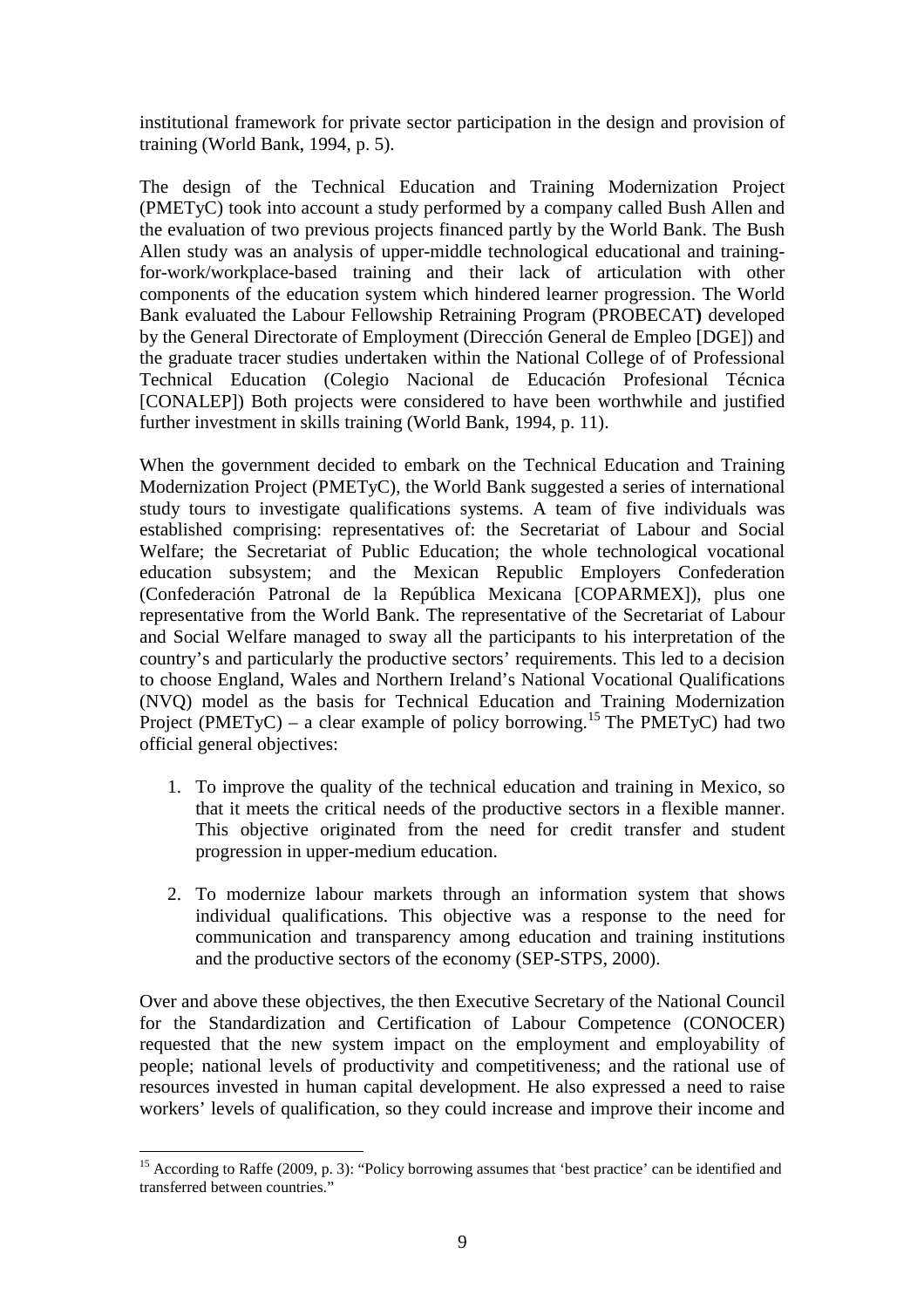labour market possibilities (Ibarra, 1996c). As far as he was concerned, the Administrative Coordinator of the Technical Education and Training Modernization Project was of the view that one of the main challenges facing the country was the need to adapt the labour force to the changing needs of the productive sectors – a process closely linked to vocational educational systems (Tamayo, 1996a). Tamayo also emphasized the tacit knowledge that can become visible during certification processes (Tamayo, 1996b).

The Technical Education and Training Modernization Project (PMETyC) had four components:

- A. *Labour Competence Standardization and Certification Systems* the responsibility of the National Council for Standardization and Certification of Labour Competence (CONOCER) which acts as the qualifications authority. Before developing the systems, CONOCER would produce general and particular guidelines to regulate both standardization and certification. These guidelines would define the national qualifications framework and the organizations necessary to operate the systems. These included lead bodies and awarding bodies. Lead bodies were to be made up of employers, workers, sector experts and a CONOCER representative. They would be responsible for selecting job functions derived from functional analysis and producing labour competence technical standards for approval by CONOCER and thereafter location on the qualifications framework. Awarding bodies are third-party agencies approved by CONOCER to accredit and verify the quality of assessment centres (SEP-STPS, 2000).
- B. *Modernizing training programmes to increase their flexibility and relevancy on the basis of labour competence qualifications* - coordinated by the Secretariat of Public Education, through the Council of the Technological National System (Consejo del Sistema Nacional de Educación Tecnológica [COSNET]). Two technological general directorates and the National College of Professional Technical Education (CONALEP) would serve, assess and certify students based on the units of qualifications standardized by the lead bodies. During the lifetime of project other agencies were added.<sup>16</sup> This component also addressed the development of didactic materials and the provision of equipment to some participating schools.
- C. *Stimulating demand for competency-based training and certification to promote private sector initiative and participation in training design and implementation* under the Secretariat of Labour and Social Welfare, through the Labour Fellowship Retraining Programme coordinated by the General Directorate of Employment and the Multiple Support Service Programme which is the responsibility of the General Directorate of Training and Productivity. These General Directorates established the criteria for selecting participant workers and companies and for providing equipment to education and training centres where the participant workers would undertake courses.
- D. *Project administration, information systems and studies*, with no clear head, but the responsibility of all participants and the Administrative Unit of the Technical

 $\overline{a}$ <sup>16</sup> The World Bank approved the addition of upper-middle education agencies: the General Coordination of Technological Universities and the National Institute for Adult Education.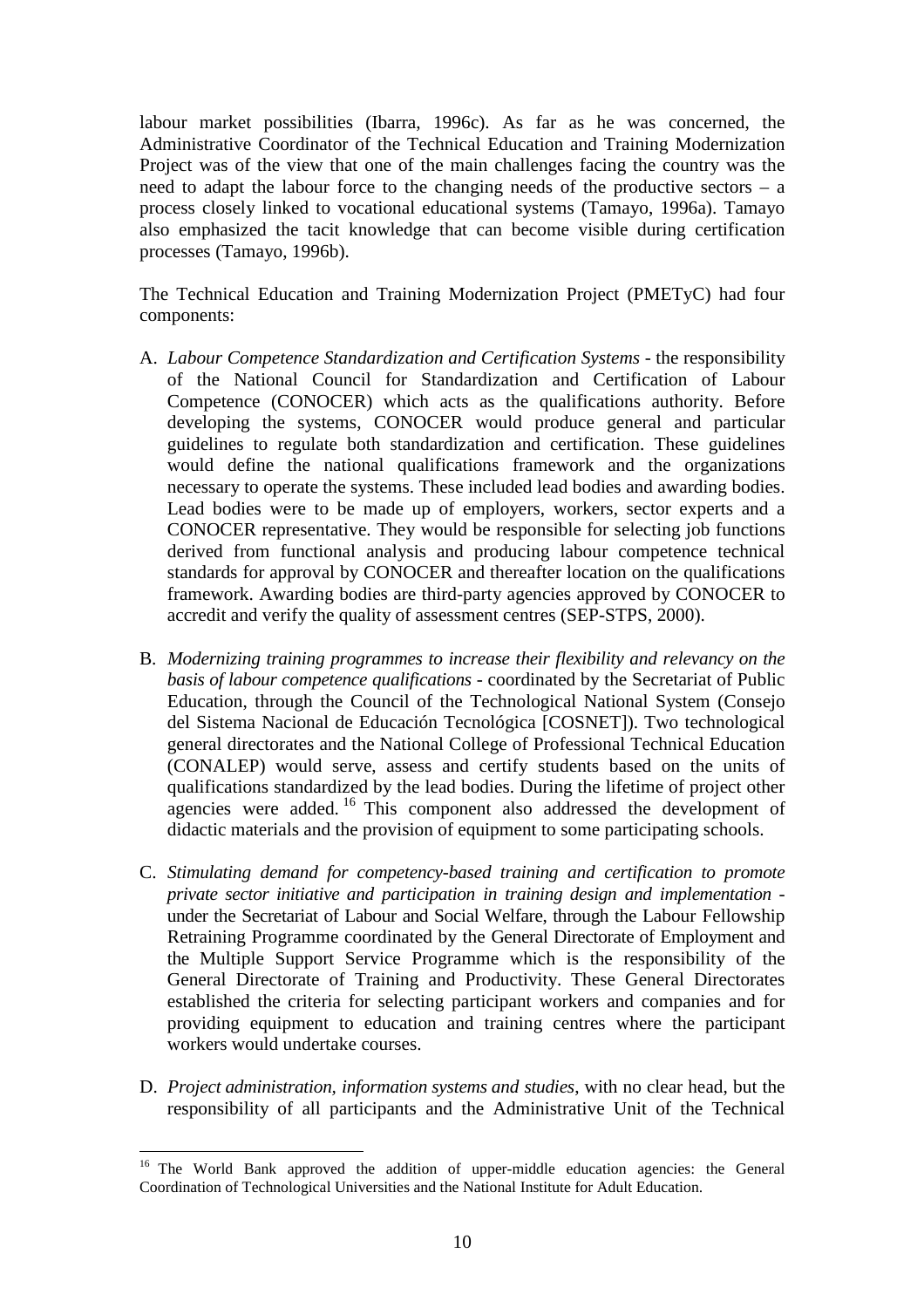Education and Training Modernization Project (Unidad Administradora del Proyecto de Modernización de la Educación Técnica y la Capacitación, UAPMETyC). This component would be concerned with developing information systems, systematizing the information generated by the other three components, and carrying out specific studies and evaluations to improve implementation of the project as a whole (Tamayo, 1996a).

Responsible bodies for components B, C and most of D already existed. The National Council for the Standardization and Certification of Labour Competence (CONOCER) had to be established to take responsibility for Component A. On 17 September 1994, CONOCER was formally authorized with the status of a public trust to develop the Labour Competence Standardization and Certification Systems (SEP-STPS, 1994) comprising 18 representatives from the public, employer and labour sectors with the following main objectives:

- To foster the development of qualifications based on labour competence technical standards, to be located in a framework of 12 labour competence areas and five levels, by means of organizing and supporting lead bodies.
- To integrate qualifications based on labour competence standards into a unitary framework to inform technical education and training, based on the productivity requirements of the productive sectors.
- To develop the assessment and certification system and the regulatory framework for awarding bodies, in order to recognize individuals' knowledge, skills and abilities, regardless of how, when and where they were acquired.<sup>17</sup> (CONOCER-SEP-STPS, 2000)

Once CONOCER was created, but before the project began, the Executive Secretary decided to study some additional international models. Germany, New Zealand and Spain were selected for this purpose. Individual researchers were also consulted from the International Labour Office (ILO), the Australian National Centre for Vocational Education Research (NCVER) and the British Council. The first two were academic, whereas the British Council embraced a business orientation. The ILO researcher was of the view that the Mexican plans although promising, could run into serious political and operational difficulties. The researcher from the NCVER warned CONOCER about the reductionism of the functional analysis approach to standards generation. He also drew attention to the complexity of learning and educational processes and to the importance of knowledge in competence and standards development.<sup>18</sup>

As there was no Latin American regional or national qualifications framework, all of the systems studied were alien to the region. Mexico never intended to undertake

<sup>&</sup>lt;sup>17</sup> All technological upper-medium education institutions, including the National College of of Professional Technical Education (CONALEP), were to base their vocational modular courses on the standards approved by the Labour Competence Standardization System and submit the people who studied those courses to the assessment and certification processes of the Labour Competence Certification System.

<sup>&</sup>lt;sup>18</sup> There was also an academic relation between the PMETyC and the Inter-American Centre for Knowledge Development in Vocational Training (Centro Interamericano para el Desarrollo del Conocimiento y de la Formación Profesional [CINTERFOR]) and with the Ibero-American States Organization for Education, Science and Culture (Organización de Estados Iberoamericanos para la Educación, la Ciencia y la Cultura, [OEI]), but neither of the two bodies had decision-making influence.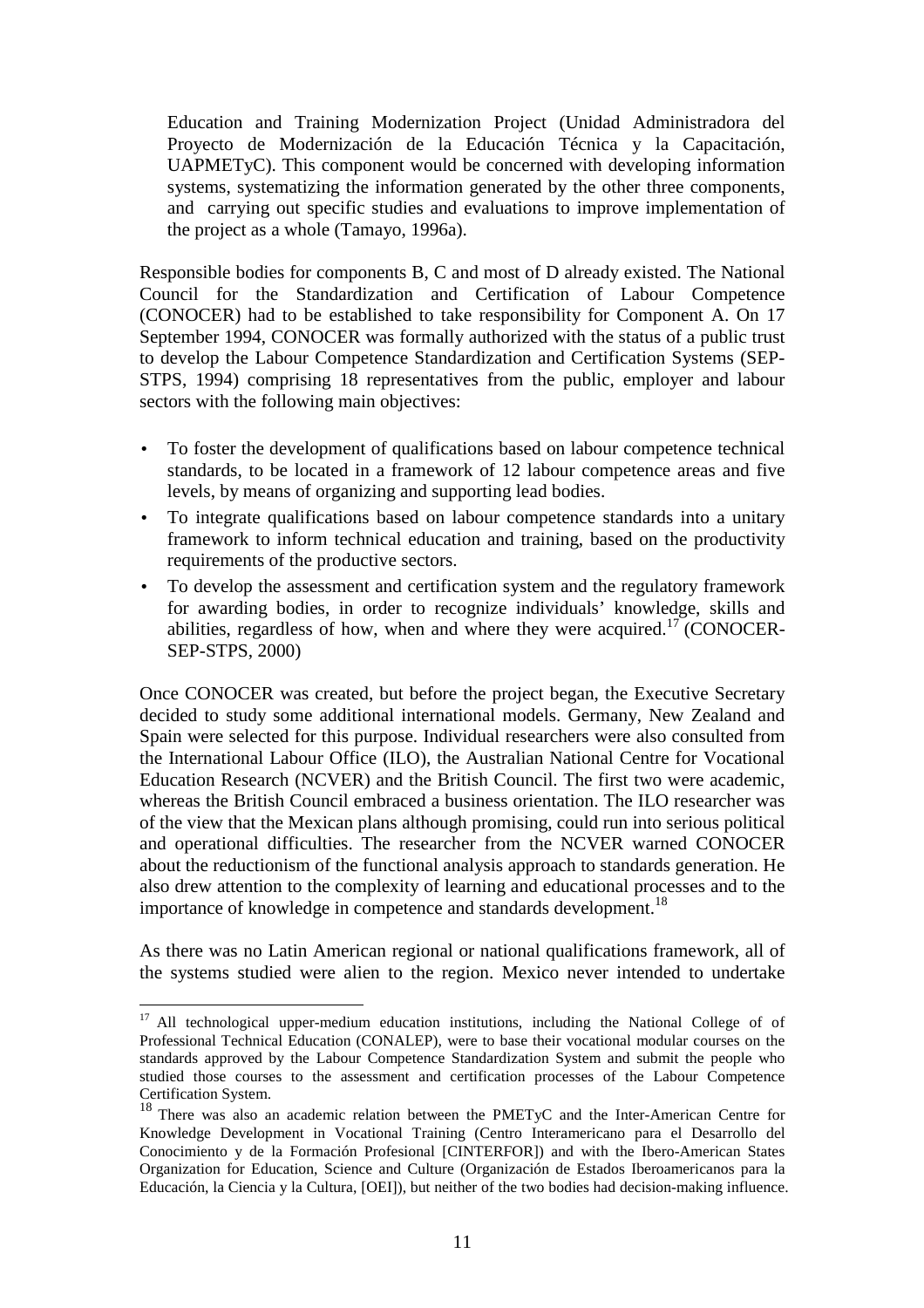wholesale reform of the educational system during the project. The model closest to the country's purposes was England, Wales and Northern Ireland's National Vocational Qualifications (NVQ) system, which was more related to the productive sectors. An agreement was signed with the British Council, which contracted a group of experts from the United Kingdom (UK) to come to Mexico at the beginning of the Labour Competence Standardization and Certification Systems part of the project, to train CONOCER technical personnel.

To complement the PMETyC, CONOCER negotiated funding for some pilot projects with the Inter-American Development Bank (IADB). Pilots were to be conducted initially in six industries: 1) load auto-transportation; 2) construction (strategic sector); 3) hotel business; 4) supermarkets and departmental stores; 5) railways; and 6) sugar and alcohol industries (CONOCER,  $1996$ ).<sup>19</sup> These pilots aimed not only to develop standards, construct assessment instruments and certificate candidates in relation to them, but also to design training materials for modular courses and to train workers. This meant that a complete cycle would be put in place for those workers who were not yet competent. According to one interviewee, a further rationale for this initiative was Mexico's membership of the Organisation for Economic Cooperation and Development (OECD) and the concomitant need to develop objective measures to recognize work experience.

A parallel development was also underway. The ILO was undertaking pilots in a number of Latin American countries, including Mexico. These were mainly in the sugar industry and were concerned to link the competence approach to change with a productivity approach to change that was being tested in several Latin American countries (the Productivity Measurement and Enhancement System [ProMES] and the Self-training/Assessment Guides). According to Mertens (2007, p. 8):

The fundamental proposal of our work is to show that it is feasible and profitable to improve the productivity and working conditions by promoting the ongoing learning of the employed personnel.

There were therefore two pilots in the sugar industry; one under CONOCER and one following the ILO specification.<sup>20</sup>

### **2.2 Governance and stakeholders**

The cornerstones of the governance of the Technical Education and Training Modernization Project (PMETyC) were the secretariats of Public Education (SEP) and of Labour and Social Welfare (STPS) and the Administrative Unit of the Technical Education and Training Modernization Project which was based in SEP (Unidad Administradora del Proyecto de Modernización de la Educación Técnica y la Capacitación [UAPMETyC]) (see figure 1 below).

<sup>&</sup>lt;sup>19</sup> The number of pilots increased to 13.

<sup>&</sup>lt;sup>20</sup> Although the CONOCER pilot involved the development of standards, the construction of assessment instruments, the design training materials and the assessment and certification of workers; employers' primary interest were training.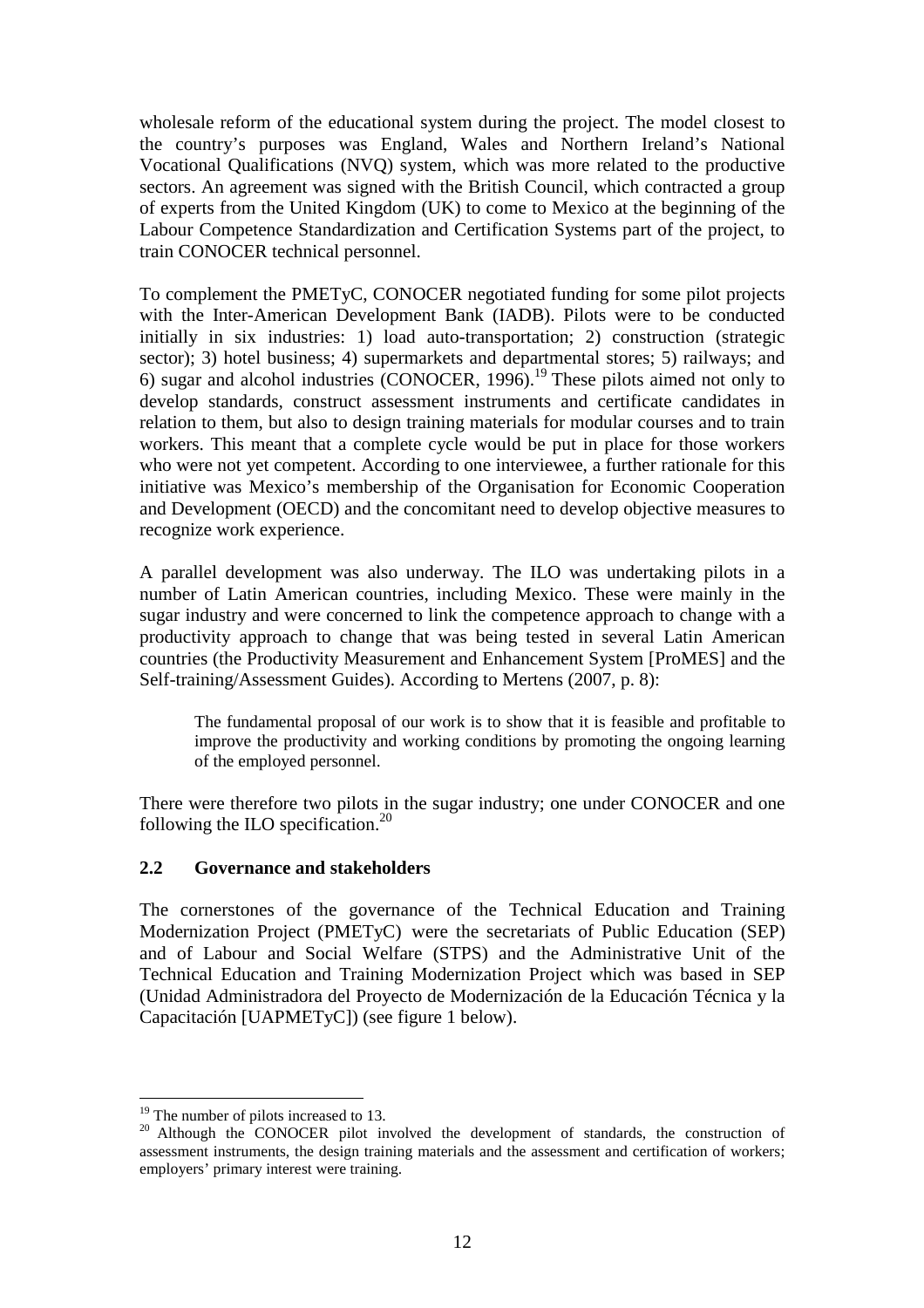The PMETyC Technical Committee consisted of four under-secretaries from three secretariats, and the heads of the Council for Standardization and Certification of Labour Competence (CONOCER), of the National College of Professional Technical Education (CONALEP) and UAPEMETyC, plus a representative from the National Finance Entity (the financial intermediary body regarding loans) (SEP-SPC-UAPMETyC, 2002). This complicated arrangement presented many problems. Over and above the inherent complexity of multi-sector and multi-institutional participation, were power struggles between individuals at similar levels in their posts and/or between those who considered themselves to be more competent than others and therefore unwilling to accept authority - especially if that authority emanated from an individual in another secretariat.

#### **Figure 1. Governance of the Technical Education and Training Modernization Project**



Source: UAPMETyC, 2004.

There was confusion amongst institutions, organizations and users of the project regarding the role of stakeholders. These roles and relationships were clearly outlined but only in CONOCER regulatory documentation (see appendix 4). Generally, there was inadequate promotion of the recognition system and the qualifications framework to which it was to be linked, resulting in potential users and stakeholders lacking awareness of possibilities.

In a wider sense, high-level (but not the highest level) stakeholders participated well at the beginning of the process, but in a very short time delegated the responsibility to others. In a similar fashion, employers designated mainly human resources specialists to undertake the function. In the case of the labour sector, trade unions were not real stakeholders at the operational level; individual workers participated in technical groups to develop standards, but as individuals not trade union representatives. Finally, the participation of education and training institutions was also very limited.

It is important to emphasize the importance of stakeholder participation in the Labour Competence Standardization and Certification Systems, particularly because the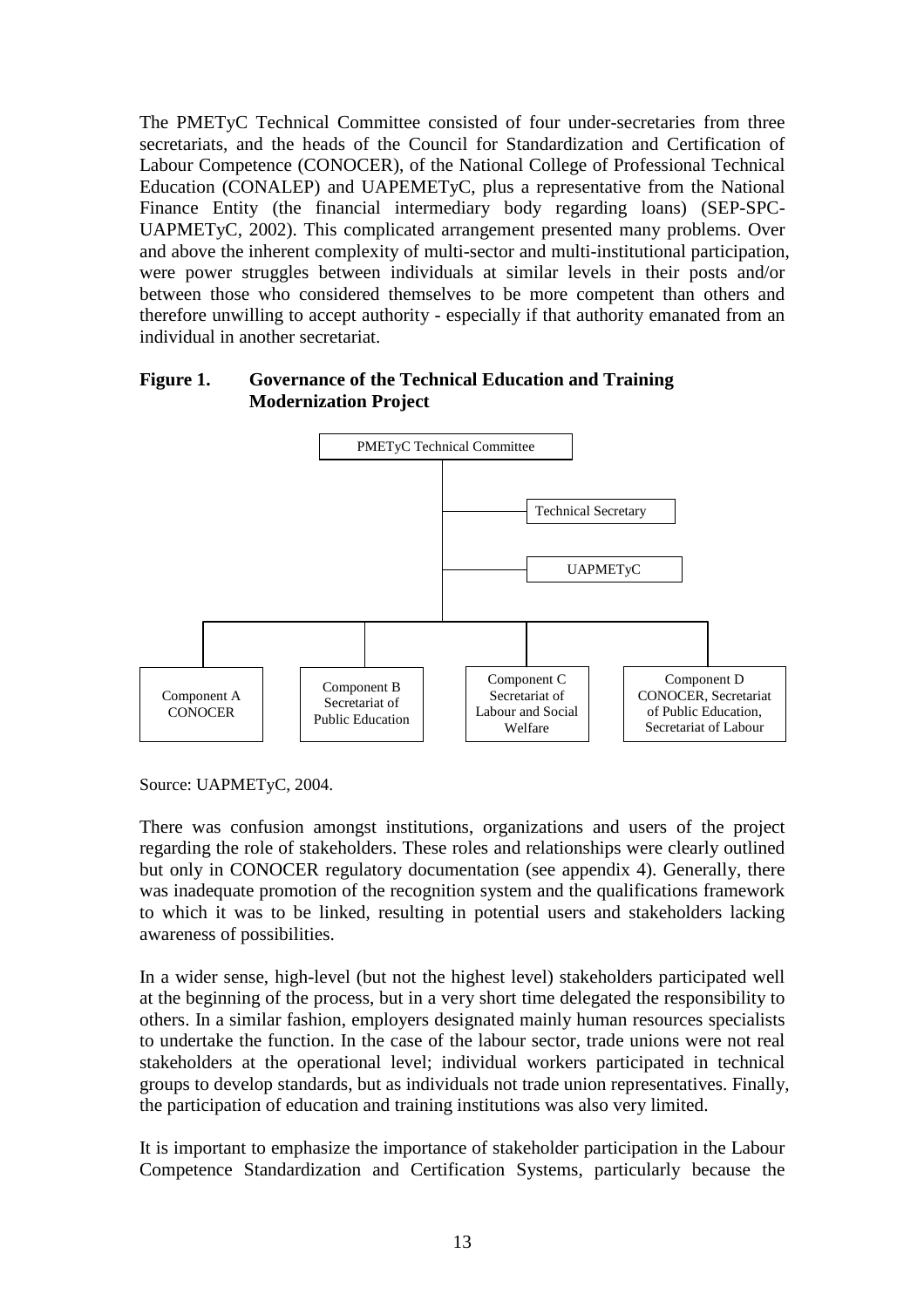labour competence standards embraced vocational and technological education, training-for-work and workplace-based training in ways that went beyond assessment and certification. The problem seemed to lie in the paternalistic culture that has prevailed in Mexico for a long time; many people expect the government to provide everything, and many productive sectors prefer to stay on the sidelines. Changing this way of thinking and acting is hard and will take a long time, even though the enterprises that have entered in trade agreements are developing more quickly in this regard.

The first Head of the Labour Competence Standardization System was of the view that lack of engagement in and appreciation of potential benefits of the new system was due to employers' lack of motivation and to workers' lack of interest. Conversely, it can be said that workers' lack of interest is attributable to those trade unions in Mexico that are referred to as "charros".<sup>21</sup> Legislation is required to reform current promotion practices; these are based solely on seniority. Attempts at reform over many years have been unsuccessful. Until it is possible to address promotion using a wider range of criteria, progress will remain slow.

#### **2.3 Qualification structure, design issues and implementation strategy**

The qualifications framework, consisting of 12 competence areas and five levels was designed in 1995. The competence areas were already used by the Secretariat of Labour and Social Welfare to cluster similar occupations, although they did not refer to occupations themselves. Employers and trade unions were unfamiliar with the 12 competence area classification, because the labour market recognizes occupations to hire a worker or an employee, and because official statistics correspond to other occupational classifications recognized by the country and by the ILO. Moreover, in 1999, the Secretariat of Labour and Social Welfare modified them into 11, thus the 12 areas used in the labour competence technical standard grid were used only by the Standardization and Certification Systems, isolated from other systems' classifications.

Following approval by CONOCER, qualifications developed by lead bodies would be located on the grid (table 2 below) (SEP-STPS-CONOCER, 2000).

 $\overline{a}$  $2<sup>1</sup>$  This expression means that many trade union leaders look mainly for their own benefit, not for the workers' needs and interests, and are prepared to sell themselves to the government or to employers.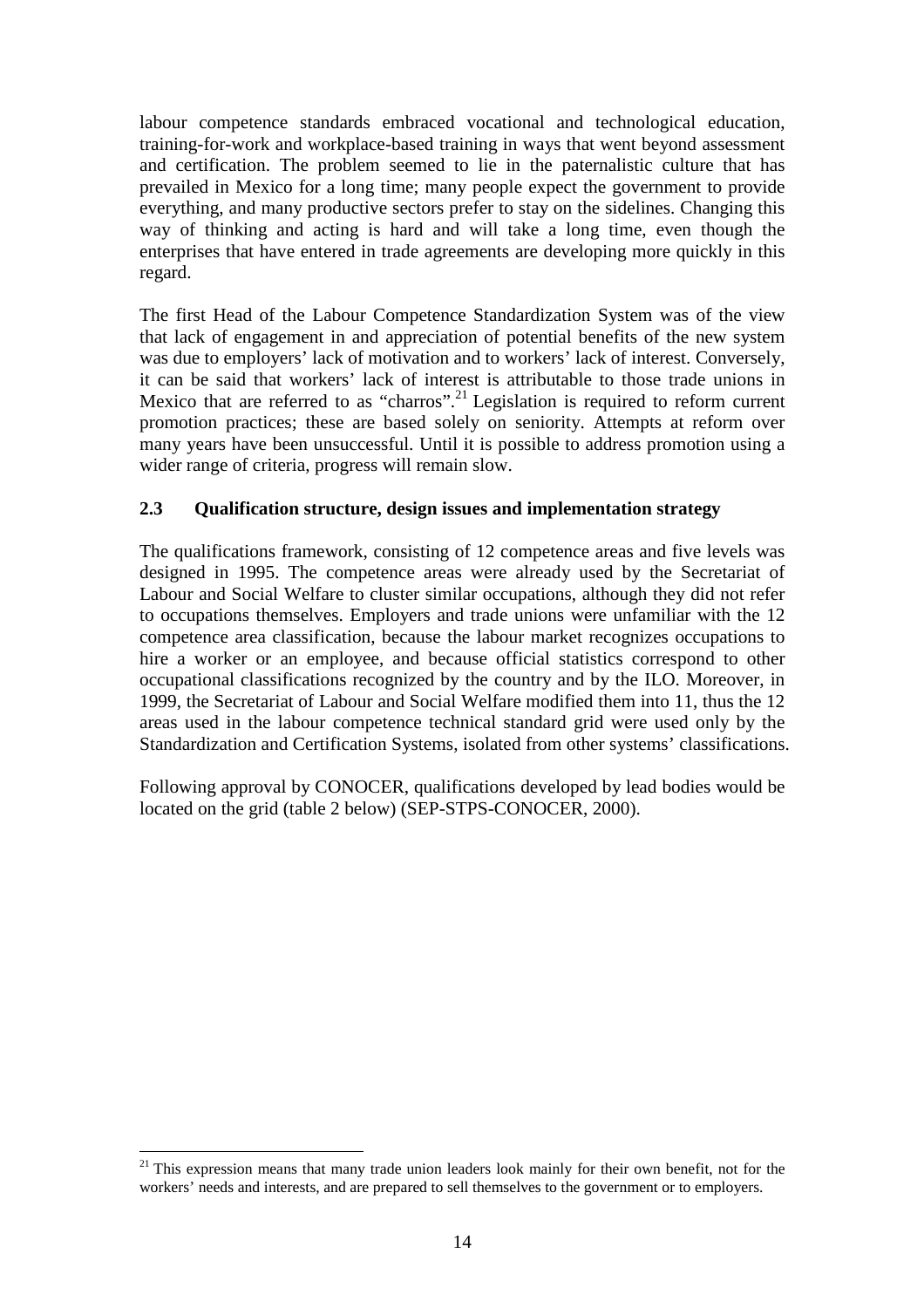### **Table 2. Labour competence technical standard qualifications grid**

| Area<br>Level             | and<br>Farming, food<br>agriculture. | Mining | Construction industry | Mechanical, electric<br>and electronic<br>technologies | Telecommunications | Manufacturing | Transportation | and<br>Selling goods<br>services | administration<br>Finance and<br>services | Health and social<br>protection | Communications | development<br>Knowledge |
|---------------------------|--------------------------------------|--------|-----------------------|--------------------------------------------------------|--------------------|---------------|----------------|----------------------------------|-------------------------------------------|---------------------------------|----------------|--------------------------|
| 5                         |                                      |        |                       |                                                        |                    |               |                |                                  |                                           |                                 |                |                          |
| $\overline{\mathbf{4}}$   |                                      |        |                       |                                                        |                    |               |                |                                  |                                           |                                 |                |                          |
| 3                         |                                      |        |                       |                                                        |                    |               |                |                                  |                                           |                                 |                |                          |
| $\boldsymbol{2}$          |                                      |        |                       |                                                        |                    |               |                |                                  |                                           |                                 |                |                          |
| $\mathbf{1}$              |                                      |        |                       |                                                        |                    |               |                |                                  |                                           |                                 |                |                          |
| <b>Total</b><br>$- - - -$ | $  -$                                |        |                       |                                                        |                    |               |                |                                  |                                           |                                 |                |                          |

Source: CONOCER, 1996.

Three criteria were used to define qualifications levels. These were almost the same as those used in the NVQ system (see appendix 5): diversity of activities involved; complexity of activities involved and personal autonomy and responsibility (SEP-STPS-CONOCER, 2000.

The first two levels were equivalent to less-sklled productive activities, with level 5 representing specializations equivalent to a bachelor's degree. Upper-medium vocational and technological education institutions based their courses on levels 1 or 2, and occasionally on level 3. Technological universities addressed levels 2 and 3, and occasionally level 4. Training-for-work and workplace-based programmes encompassed levels 1, 2 and 3.

The strategy to link the Technical Education and Training Modernization Project (PMETyC) to the grid was not clear, nor was the way the grid would help to achieve the proposed objectives. However, it was assumed that if workers could perform functions, they would be more productive and contribute to national competitiveness through being able to transfer competences between occupations in the same or similar clusters.

At the outset, the Council for Standardization and Certification of Labour Competence (CONOCER) commissioned sector studies on which to base a framework development strategy. However, the results were not consolidated and analyzed as a basis for ranking sector and level priorities. Instead, as there was a commitment to meet targets; in Component A, CONOCER established lead bodies without taking into account whether they were strategic or not, and most of them were not (except perhaps for the tourism and electricity industries). Without an agreement, most lead bodies opted to standardize level 2, because it is the level most relevant to non-specialized workers.

According to one interviewee, CONOCER should have taken account of the country's economic trends and needs (over the next 25-30 years) as well as those sectors of the economy with most workers. From there, the most transversal and general functions could have been considered from which enterprises themselves could have developed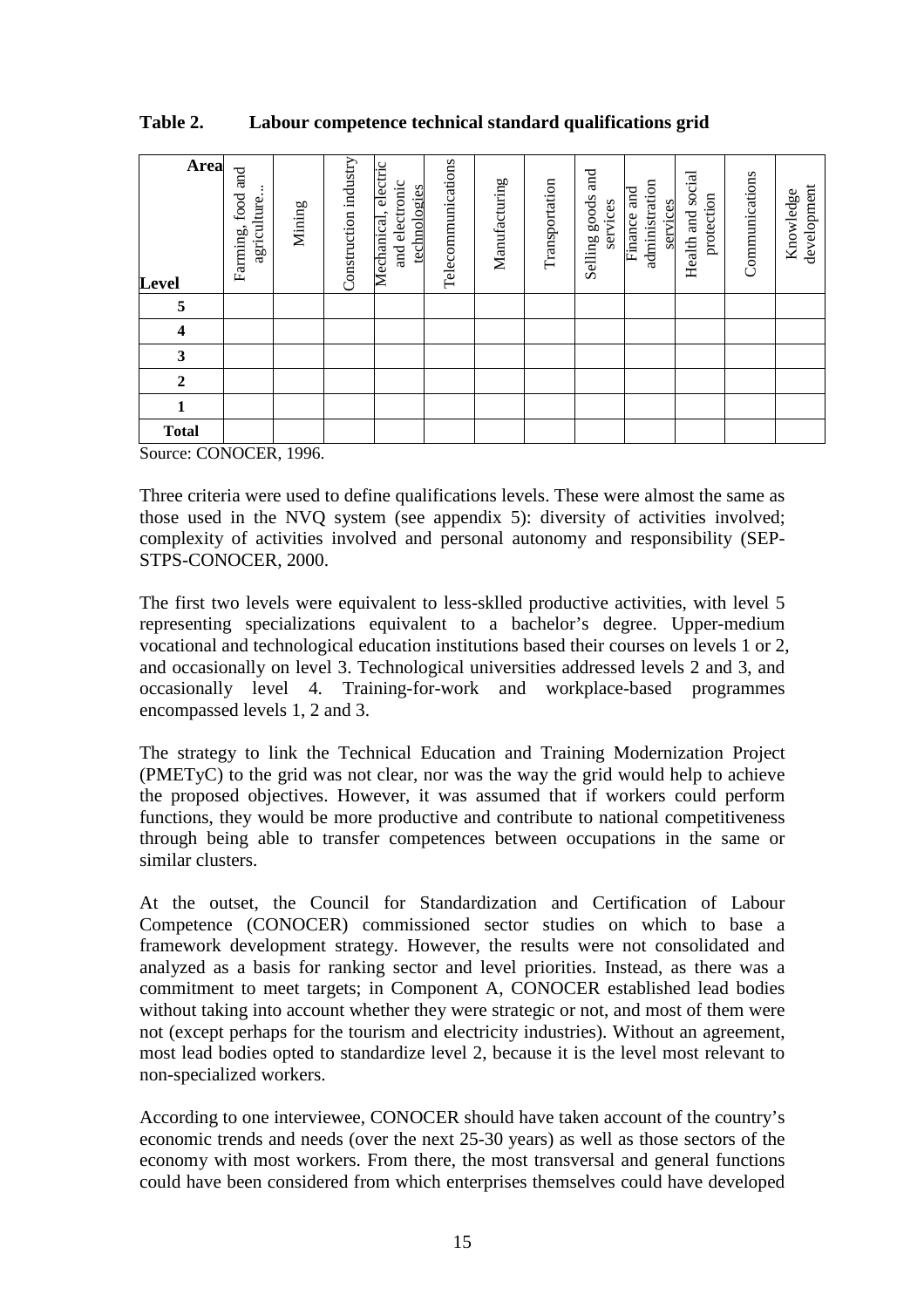more specific and customized functions. This would have ensured that (a) the standards were actually required and (b) that education institutions subsequently transformed their curricula to meet the needs of the economy. Instead, each participating education institution selected a few curricular areas and their contents to re-design into competence-based modular courses. Consequently, there was no clear strategy for the modernization of training-for-work training or upper-middle technological education in relation to the qualifications framework.<sup>22</sup>

Under Component B (Modernizing training programmes to increase their flexibility and relevancy on the basis of labour competence qualifications) all courses were supposed to be based on the labour competence technical standards, but none of the lead bodies that were established standardized the qualifications selected by education institutions.<sup>23</sup> As a result, institutions had no external reference point for their courses and produced their own standards, called Educational Institution Standards. Only the General Directorate of Industrial Technological Education chose a qualification, which was standardized by a lead body, because it was a transversal function that could serve many industries.

Component C (Stimulating demand for competency-based training and certification to promote private sector initiative and participation in training design and implementation) was the responsibility of the Secretariat of Labour and Social Welfare. This component was characterized by inertia and previous practices were retained, except in the ILO pilot cases. Although some fellowships and incentives were adapted to the standards, this was done without careful consideration of future institutionalization. Although programmes changed in 2002, the institutionalization problems persisted.

In Component D (Project administration, information systems and studies), no research priorities were identified nor any connections made between the different information systems constructed by the other components. Therefore no progress was made towards the establishment of one-stop information centres.

### **2.4 Procedures and quality assurance**

 $\overline{a}$ 

Several procedural changes took place during the life of the Technical Education and Training Modernization Project (PMETyC). There were in fact two generations of labour competence technical standards, which followed different rules.

The first generation followed the rules set out by CONOCER which were in force until 1998 and which stipulated that labour competence technical standards should be expressed as labour qualifications (SEP-CONOCER, w/d). To that end, lead bodies carried out functional analysis, selected functions to be standardized and developed the standards through the services of the Directive Board and technical groups of expert workers and technicians organized according to the function or functions that

<sup>&</sup>lt;sup>22</sup> When students gain a technological baccalaureate they are also awarded the associated certificate and a technician title. Changes in this policy were discussed from 1995- 2000, but it was in 2001-2006 that curriculum reform for technological upper-medium education was established, comprising three components: core, propaedeutic and vocational; these could have been related to competences.

<sup>&</sup>lt;sup>23</sup> Educational institutions were unwilling to relinquish their traditional models and approaches, so they worked in parallel with the lead bodies responsible for standardization. Moreover, education institutions were rarely represented in the lead bodies.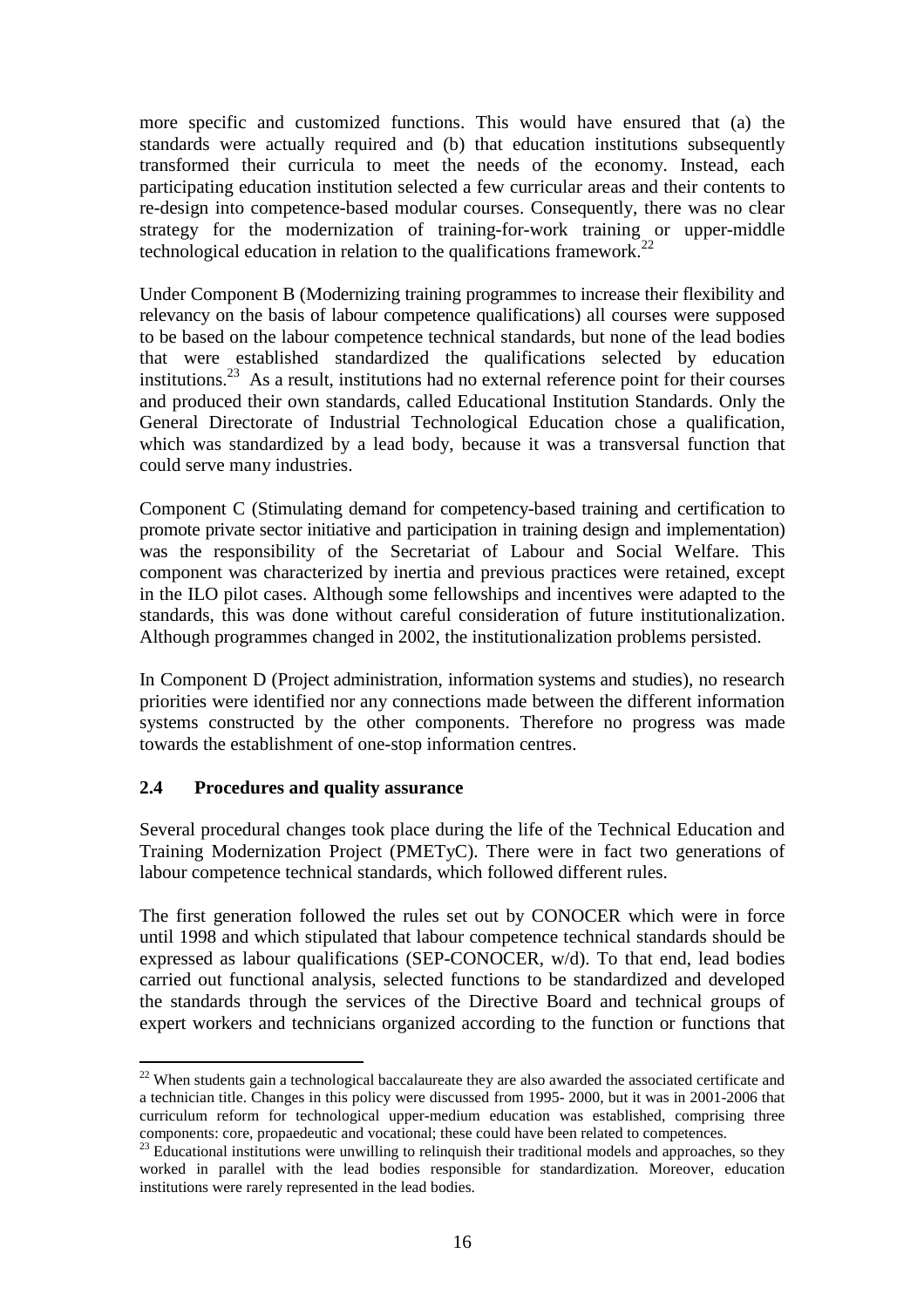were going to be standardized (SEP-STPS-CONOCER, 2000). Sometimes professors and/or specialists from education institutions participated in the technical groups even though the procedure was based on labour competence performance outcomes, not learning outcomes; <sup>24</sup> and even though previous formal learning was not a prerequisite for certification.<sup>25</sup>

The development of a labour competence technical standard involved two main steps: functional analysis to develop functional maps leading to the definition of qualification units and elements; and the standardization of labour competence elements in terms of what has to be assessed. For quality assurance purposes, it was recommended that there be some consultation in the sector regarding the standards thus derived. The process of functional analysis was carried over into the second generation of labour competence standards (SEP-CONOCER, w/d).

The second generation involved a change in the labour competence elements. This change was due to a perceived lack of transparency in the standards; in fact, the information contained in the element components was insufficient and not clear enough, above all for users, who found that they had to ask someone to translate the contents of the standards for them.

In both generations, the framework was based on qualifications, but assessment and certification could be undertaken at the level of unit or qualification (CONOCER, 2000b). A problem was that targets for standardization were expressed in qualifications, and targets for certification were expressed in units. This resulted in an unclear relationship between certificates and qualifications in cluster documentation (see appendix 1, tables 4 and 5).

In order to guarantee the impartiality of the assessment and certification processes, all awarding bodies, assessment centres and independent assessors were regulated by the Council for Standardization and Certification of Labour Competence (CONOCER). When the Certification System started, awarding bodies and assessment centres were third-party organizations (SEP-STPS, 1995), but CONOCER experienced pressure to accept education institutions as assessment centres, leaving third-party organizations in the role of awarding bodies only. (SEP-STPS, 2000)

Over and above the role of third parties in assessment, there were several other problems in the Labour Competence Certification System, two of which were very important. Even though each assessment centre developed its own instruments following the manual on developing assessment instruments (CONOCER, 2000a), their quality was uneven when addressing the same labour competence technical standard. An item and instrument electronic bank was planned but did not materialize. To remedy this situation, the second generation of standards introduced general assessment guidelines which went some way towards alleviating the problem (CONOCER, 2001b).

 $24$  If learning outcomes are interpreted as the result of any type of learning including unintended learning or work experience, then performance outcomes could be considered as learning outcomes.

 $25$  Learning can be based on or derived from workplace experience, unintentional learning and selfstudy, as well as formal training or education. If a person is considered not yet competent, the assessor provides feedback for further learning (formal, non-formal or informal) pending further assessment (CONOCER, 2000a).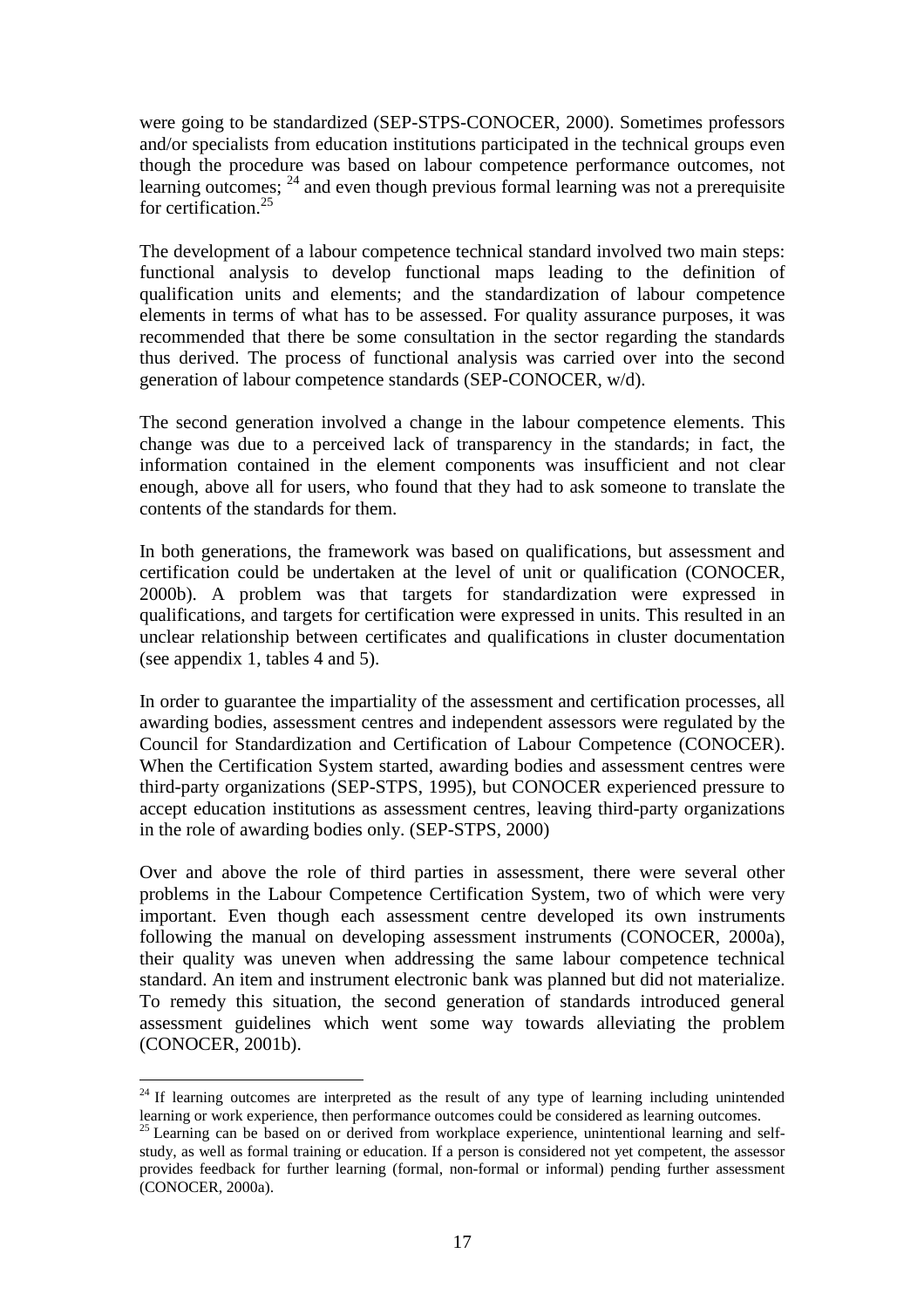The second problem related to the costs of assessment which were high even though they varied between assessment centres and awarding bodies and even though they were reducing. The Council for Standardization and Certification of Labour Competence (CONOCER) ruled prices; but users considered them to be very high.

If assessment is designed to be open to all and conducted on the basis that it does not matter how an individual acquired competence, then cost can become a serious barrier to access. In theory, the most disadvantaged people constituted the largest potential demand for this service. However, actual demand came from enterprises that wanted their workers to be certified (and were prepared to pay for it) and from National College of Professional Technical Education (CONALEP) students who were asked to attain certain labour competence technical standards. If the Labour Competence Certification System wanted to attract workers, it failed:

When making decisions about their participation individuals take into account their … private costs, including opportunity costs. … Considerations of subjective expected net benefits of acquiring (additional) qualifications are regarded as the main driving force for individuals (Coles, 2002, p. 7).

The Council for Standardization and Certification of Labour Competence (CONOCER) was in charge of awarding bodies' external quality assurance, whilst awarding bodies were responsible for assessment centres' external quality assurance (CONOCER, 2000d). In both cases, internal quality assurance processes required attention. Regarding labour competence assessment, quality assurance was addressed through checking the validity and reliability of assessment instruments (prior to their usage) and by means of external and internal quality verifications (CONOCER, 2000c). However, according to one interviewee, these became merely bureaucratic processes.

Another way to support quality assurance was the certification of all those involved in standardization, assessment instrument construction, assessing, internal quality assurance and external quality assurance. Certification in this way did not imply that quality was automatically assured, but it was prerequisite to perform the functions outlined. This prerequisite caused some trouble in the beginning because these competences had to be assessed at the same time as assessors and quality assurance people were actually performing these functions in terms of assessing candidates.

When designing competence-based courses, some education and training institutions used the performance criteria (expressed as performance statements and consisting of skills, knowledge and attitudes) as learning outcomes. This despite the fact that the General Coordination for Competence-Based Education<sup>26</sup> stated that when formulating learning outcomes, labour standard performances were not the only referent,<sup>27</sup> but a referent to be complemented from a knowledge point of view. In addition, some higher education institutions that were contracted to develop competence-based educational materials argued that standards were simplistic and there should be an analysis of the required learning process that precedes

<sup>&</sup>lt;sup>26</sup> This body was part of the Under-Secretariat of Technological Education and Research.

<sup>&</sup>lt;sup>27</sup> The term 'referent' refers to an external reference point – that can be a standard or a benchmark or something broader.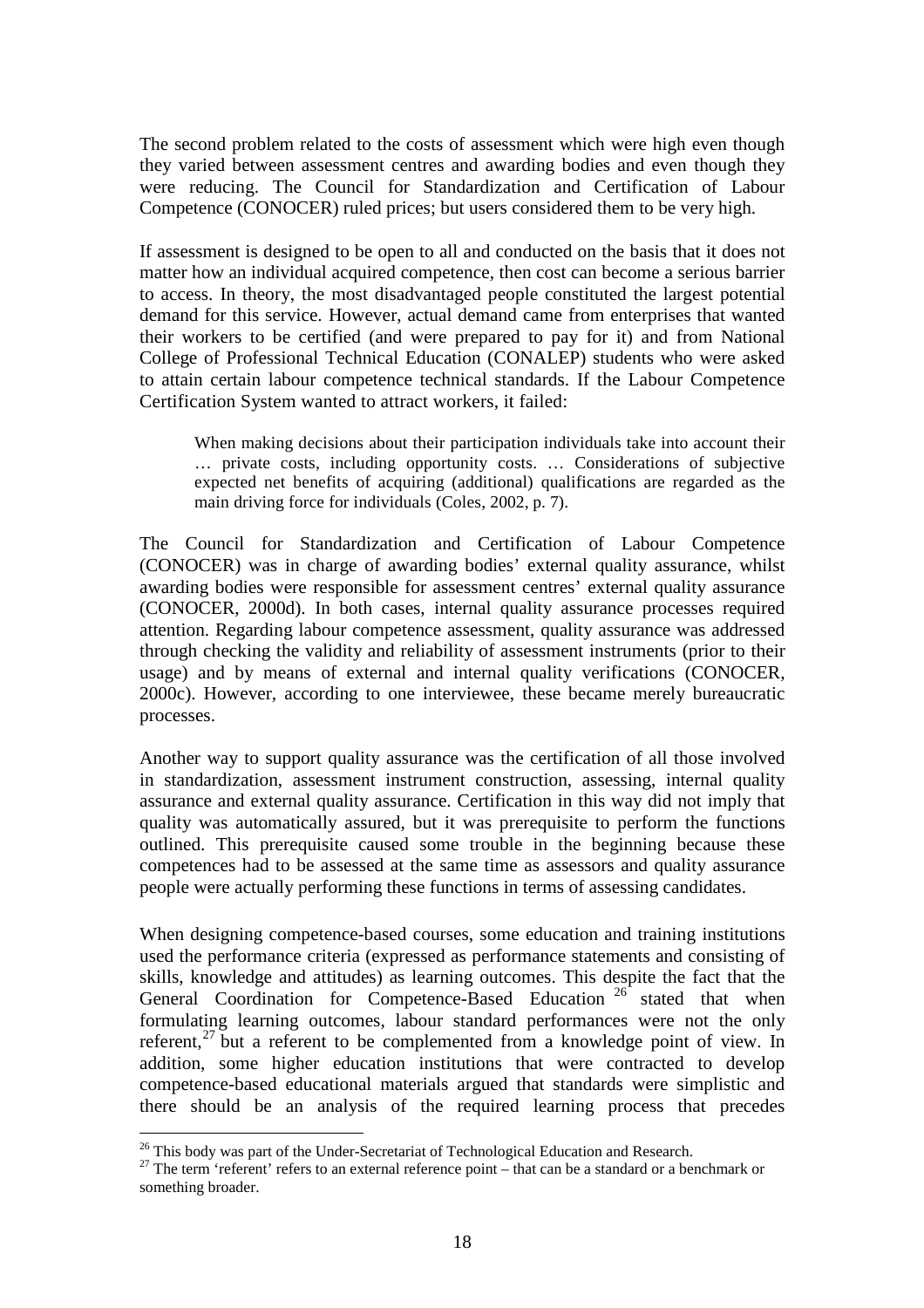performances. Moreover, it was argued that workplace-based training should include an analysis of everyday work and problems found in practice, such that worker performance becomes the object of knowledge and transformation (Anda y Ramos, 1999).

The intention was that CONOCER would develop an integral information system that could be consulted by education and training institutions, employers and workers. In this way, education and training institutions would design courses according to business needs; employers would know the qualifications that were useful for them (in order to train and certificate their workers and employees or request certain certificates when recruiting personnel); and students, workers and employees could learn about the possibilities of being educated or trained in relation to growth areas in labour market. However, that system was not developed.

### **2.5 Evaluation**

When a loan is agreed, the government has to establish targets to be met by certain dates in order to receive monetary allocations.<sup>28</sup> That is why during the project's first years, different participant institutions developed their components as they saw fit (and on a piecemeal basis) rather than agreeing the basis to modernize the whole of the technical education and training system. Consequently, the name of the Technical Education and Training Modernization Project became merely rhetorical. The complexity of the project with so many different participant interests became increasingly difficult to manage as time passed.

The main problems originated from the lack of priority ranking and poor timing when establishing targets. The lack of sector and level priorities impacted on all components. Targets were too ambitious in terms of time available; and the general and specific rules were extremely complicated to follow. Bureaucracy was also a big problem that increased yet further when CONOCER entered ISO 9000, because the people responsible persons for designing those processes added more requirements and stages.

The mid-term assessment was not impartial. Nonetheless, it pointed out many critical issues. The Spanish organisation that performed the assessment (the Economy, Employment and Vocational Qualifications Research and Information Centre [CIDEC]) questioned the efficiency of the Council for Standardization and Certification of Labour Competence (CONOCER) in incorporating employers and workers in the labour competence standardization and certification systems process and in meeting the needs of the productive sectors. Questions were asked about the impact of workers' certification on productivity, wages, career opportunities, professional mobility and so on (CIDEC, 1998).

Most of the participing education institutions fell behind on their targets, because lead bodies had not generated the labour competence technical standards that corresponded to the contents they had chosen to transform to competence-based curricula. In addition, there was no common design procedure for modular courses or for

 $\overline{a}$  $28$  Government must finance expenditures and send the corresponding documentation to the international bank. If the bank considers that they are eligible, it reimburses the agreed amounts.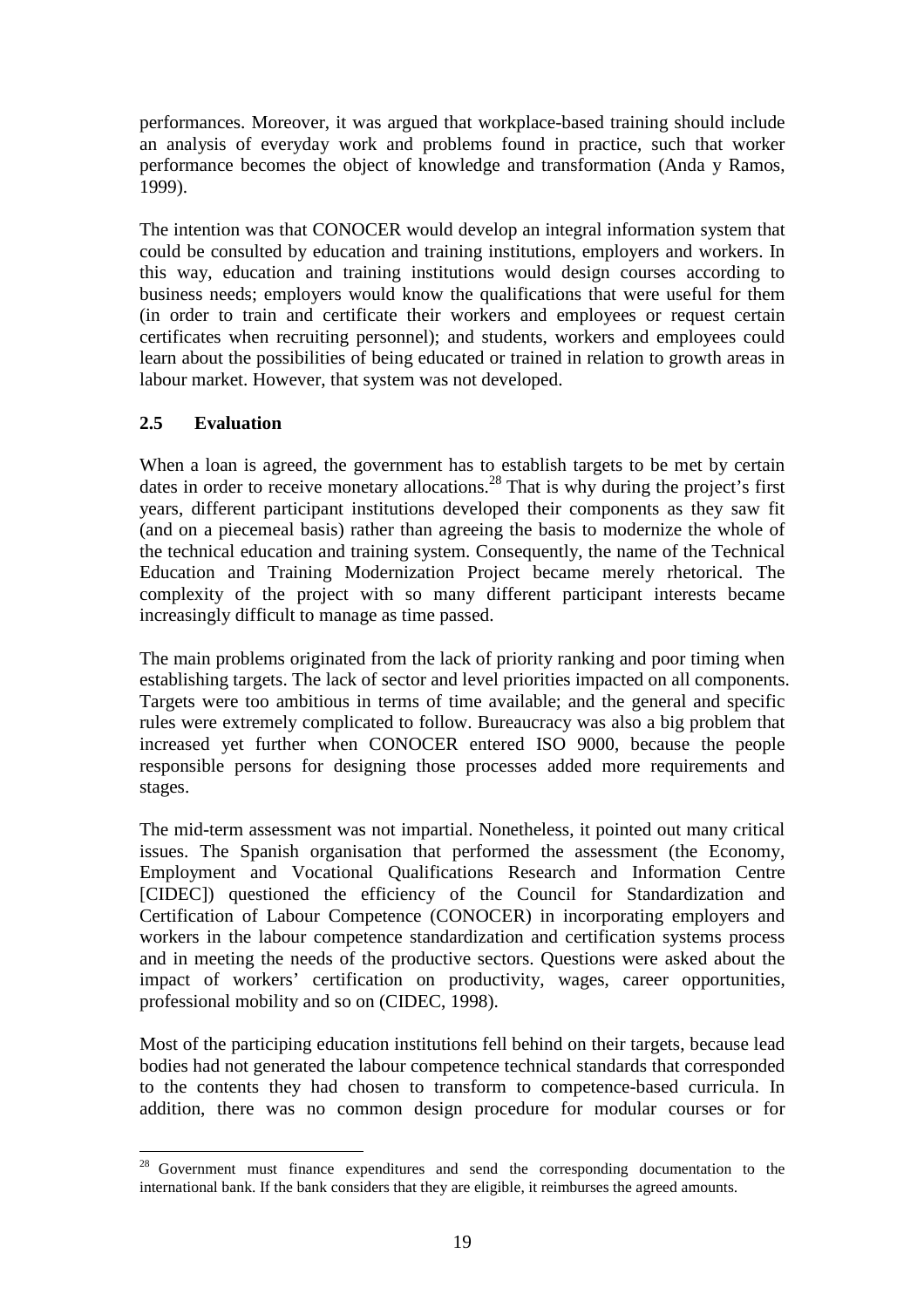educational materials, and modular courses had different lengths and content. Consequently, the organisation that performed the assessment could not compare them. (CIDEC, 1998).

In Component C, the Secretariat of Labour and Social Welfare component, assessors could find no evidence of any impact of the fellowships and grants for certification provided within programmes developed in this component, in comparison to persons who did not receive those benefits (CIDEC, 1998).

To sum up, even if the mid-term assessment was relatively mild, CIDEC pointed to problems that were not subsequently taken on board by the participating institutions and organizations as a basis for re-directing their project activities.

By the end of 2003, the Technical Education and Training Modernization Project (PMETyC) had undergone two internal technical amendments. The World Bank also approved ten administrative amendments regarding expenditures, executing agencies, extension of dead lines, and so on (World Bank, 2004, p. 4-5).

From 1995 to 2003, the Council for Standardization and Certification of Labour Competence (CONOCER), the Administrative Unit of the Technical Education and Training Modernization Project (UAPEMTyC), the general directorates and education institutions belonging to the Secretariat of Public Education (SEP) and the general directorates belonging to the Secretariat of Labour and Social Welfare spent almost US\$262 million (UAPMETyC, 2004).<sup>29</sup> The participating institutions within the secretariats of Public Education and Labour and Social Welfare absorbed current funding and expenditures into their budgets, while CONOCER's expenditure to 2002 was included in the previous sum.

The spent budget was higher than the planned expenditure (UAPMETyC, 2004, p. 67). Around 64 per cent of the expenditure was financed by the World Bank and about 36 per cent by the country (World Bank, 2004, p. 4). Expenditure on equipment for technological schools was valid and in line with their requirements as they has generally suffered of a shortage in this regard. More generally, allocation of expenditure did not relate to the country needs or the project objectives as well as it could have done if priorities had been established.

The participants lack of expertise in this kind of project, not only from the country but also from the World Bank, caused most of the planning, administrative and financial changes referred to above. Although there are amendments in all loans there are seldom so many.

In its Implementation Completion Report (ICR), the World Bank expressed the view that there had been problems since the design of the project and that there was little evidence that the project would achieve its goals. However, the ICR did note some progress in establishing the Standardization and Certification Systems, and some impact on courses and learning materials design and provision, as well as on the provision of equipment to some schools and the provision of competence-based training for unemployed and employed workers (Idem, 7-8).

 $29$  There is no information on the assessment and certification fees paid by those who could afford it.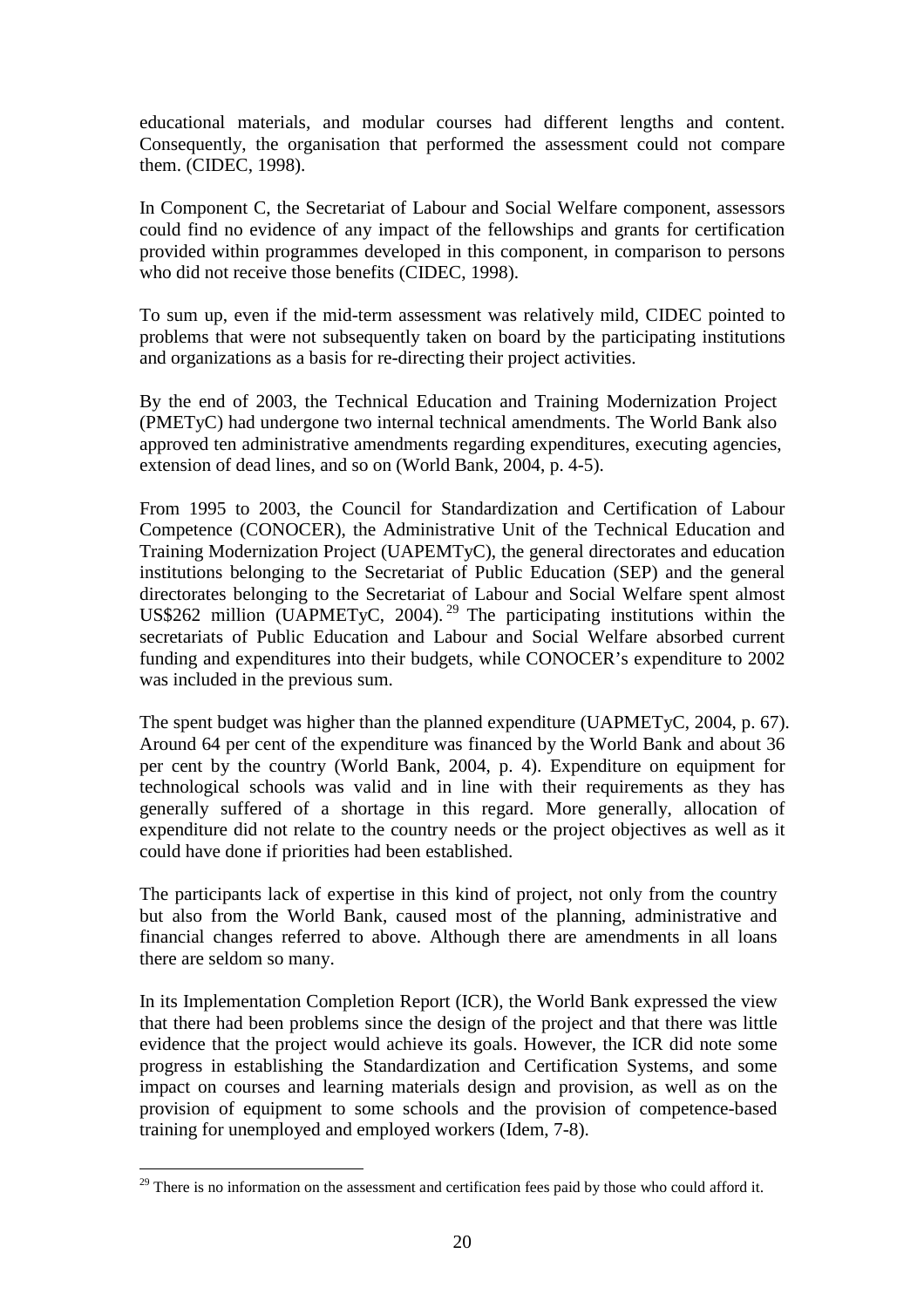In quantitative terms, from 1996 to 2003, the Standardization System had registered 601 labour competence technical standards equivalent to qualifications (table 4, appendix 1). From 1998 to 2003, the Certification System issued 256,282 unit certificates (appendix 1, table 5). Of the 601 qualifications registered by 2003; one single qualification generated 29.7 per cent of all of the certificates that were issued, and these were gained mainly by CONALEP students for whom that certification was compulsory. The remaining 80.7 per cent of certificates issued corresponded to 26 qualifications (appendix 6).

During the project, around half of the technological education schools offered at least one competence-based modular course and 392 education or training establishments received equipment (UAPMETyC, 2004, p.24). From the 1995-1996 to the 2002-2003 school cycle, technological education and training institutions within the national educational system served 863, 417 students with at least one competence-based modular course (83 per cent of them were from the National College of Professional Technical Education (CONALEP). However only 62,891 of these students could be assessed for CONOCER certificates (UAPMETyC 2004, p. 30).  $30$  The reason for this was that most courses were based on education institution standards and because in formal education professors and teachers perform continuous assessment throughout a whole course, while labour competence-based assessment responds to outcomes performances and is expensive. $31$ 

Through the Employment Support Programme, the General Directorate of Employment delivered 80,600 fellowships for unemployed people based on 60 labour competence technical standards (10 per cent of the total qualifications and an extremely small proportion of the 21,106 training programmes that companies had registered with the Secretariat of Labour and Social Welfare [STPS] in 2003 when the project ended). The Employment Support Programme also delivered 34,077 grants for the certification of unemployed people. In addition, the Training Support Programme of the General Directorate of Training and Productivity supported the training of 66,832 workers through competency-based modular courses. This represented only 2.8 per cent of the 2,363,779 workers undergoing workplace-based programmes within companies. The Training Support Programme also delivered 10,123 grants for worker certification. In total, these two programmes accounted for 44,200 of the CONOCER certificates (UAPMETyC, 2004, p. 34).

In conclusion the World Bank stated that:

Even though several components and the procurement procedures were satisfactory, the consistent delays in releasing authorized project-related budget funds, the fact that close to 50% of the approved norms by CONOCER are dormant after project completion, the inefficient implementation displayed by and large in Component C, the lack of effective articulation of many UTS schools <sup>32</sup> participating in PMETyC with their respective regional productive sectors, and unsuccessful coordination efforts leads the ICR team to rank the Borrower's overall performance as **unsatisfactory**. (World Bank, 2004, p. 22)

 $30$  Those certificates are included in the CONOCER report. By this time the technological and vocational education and training for-work enrolment was around 2.5 million students.

 $31$  The term professor refers to upper-medium and higher education.

<sup>&</sup>lt;sup>32</sup> 'UTS schools' refers to technological universities.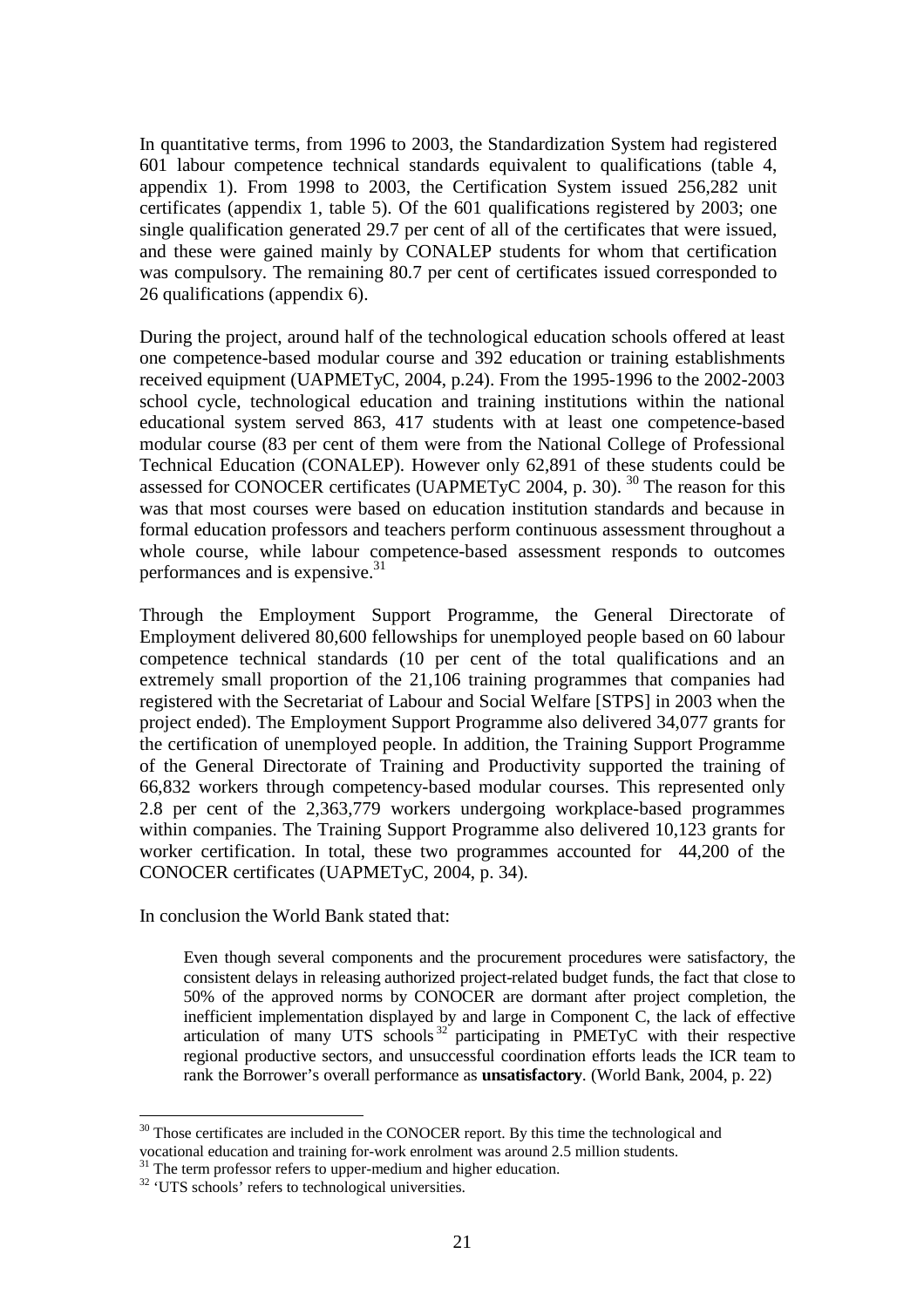The World Bank decided to discontinue funding the Technical Education and Training Modernization Project (PMETyC). Consequently, Mexico did not transform technological upper medium education within this project. Indeed, there was not even any relationship between most of the education institutions' modular courses based on education institution standards and the productive sectors that chose other qualifications. Following Young and Allias (2009, p. 8), it is fair to ask what will comprise new bases of trust: "if the traditional sources of trust are seen by governments as too powerful and distorting qualifications away for the real needs of modern economies."

It was too much to expect that the project would contribute to the economic competitiveness of the productive sectors, as the government desired, and to poverty alleviation and productivity improvement, as the World Bank had stated. In addition, in spite of advances, it is evident that qualifications based on rigid functional analysis are not appropriate for a large developing country with a complex educational system; no links or equivalences between institutions in the Secretariat of Public Education and the workplace-based and re-training programmes coordinated by the Secretariat of Labour and Social Welfare; and a "blind" promotion ladder (enshrined in law) that considers seniority as the sole basis for advancement in most enterprises.<sup>33</sup>

Nevertheless, there were sectors like tourism and electricity and the pilot cases supported and advised by ILO (particularly the sugar industry case) that interpeted the competence and certification approach withinin the context of training and productivity processes. At the end of the pilots, Mertens (2004, p. 165) concluded:

…that ongoing, all-inclusive learning methodologies and instruments aiming at enhanced productivity and working conditions can be applied in Latin American organisations. Flexibility, adaptability, systematic management and a structure based on competencies have made such training processes functional and have yielded concrete and measurable results. (Mertens 2004, p. 165)

# **3. An impasse period**

### **3.1 CONOCER's problems**

 $\overline{a}$ 

The Technical Education and Training Modernization Project (PMETyC) ended in 2003. The Labour Competence Standardization and Certification Systems struggled to survive for the next two years. There was a serious problem with funding exacerbated by the 2001-06 government's non-acceptance of the legal status of CONOCER (particularly its level of autonomy). This impasse caused big delays in certification. Indeed some certifcates pertaining to the the General Directorate of Training for Work Centres of the Secretariat of Public Education (SEP) continue to be delayed to this day.

 $33$  This is not to deny cases where alternative promotional criteria have been agreed with trade unions.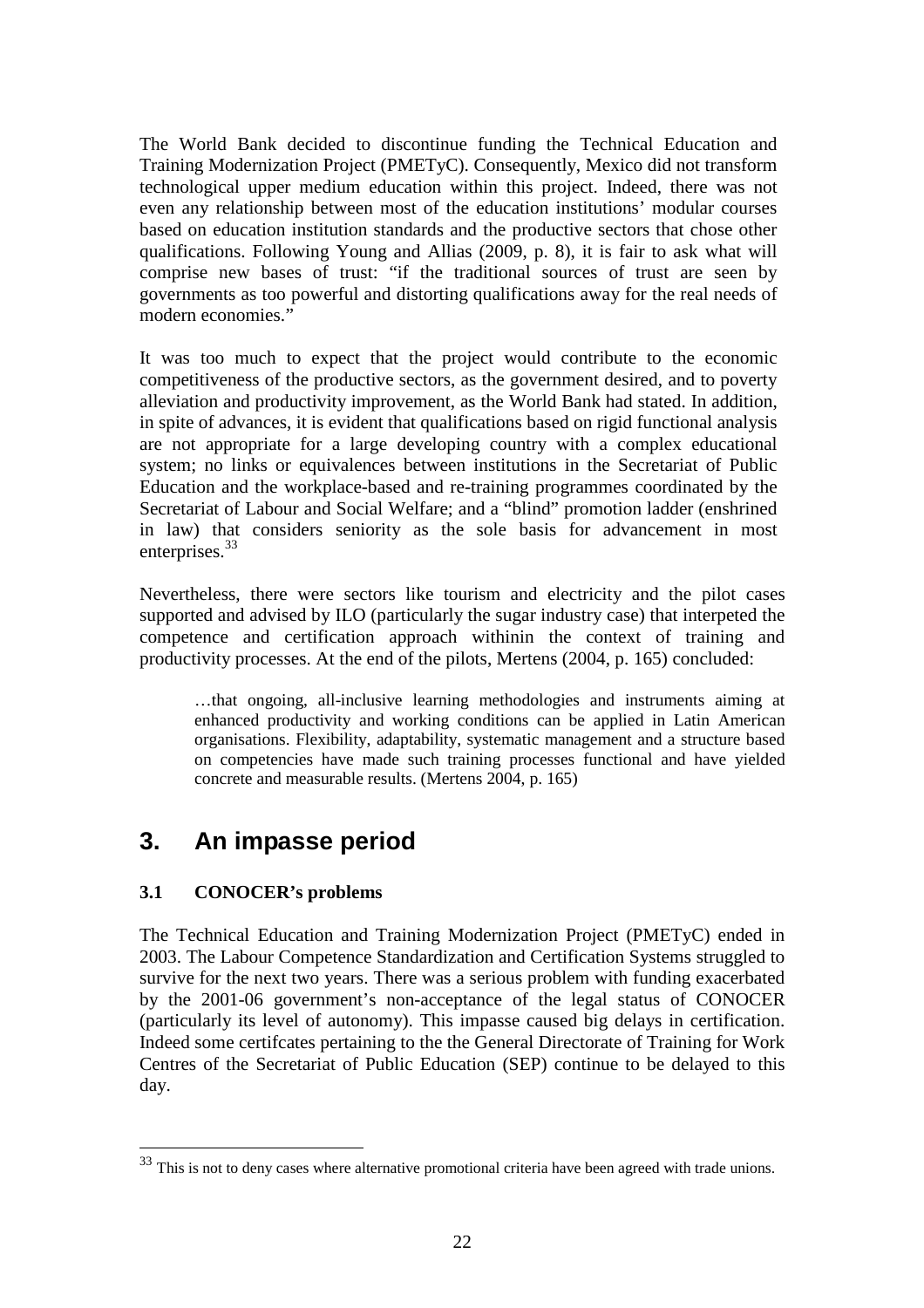The secretariats of Public Education (SEP) and Labour and Social Welfare (STPS) continued their activities, because they had already inorporated funding into their own budget and wished to continue some project activities. At the same time, the government negotiated separate loans for SEP and STPS with the Inter-American Development Bank.

There was an impasse period for CONOCER and thus for the Labour Competence Standardization and Certification Systems. It is important to note that the project depended to a great extent on the international bank loans.

### **3.2 Some exceptional cases**

Two interesting developments took place during the CONOCER impasse period and outside of the official Standardization and Certification Systems. These involved very different sized enterprises. In both cases, employers and workers are convinced of the benefits that certification has had for them.

In the first case, an English construction company was interested in contracting with a Mexican plaster company called Taylor Logistic Services (Servicios Logísticos Taylor) for work in London. Around 50 workers were involved and it was necessary for them to be appropriately certificated. As CONOCER was in abeyance at that time, and because the Mexican system had borrowed from the NVQ system, the English company agreed that the Mexican awarding body (Quality and Labour Competence [Calidad y Competencia Laboral], CCL) would assess and isssue the certificates for those workers based on the labour competence standards *Installation of plasterboards*. This is an example of policy borrowing having a positive impact. Even though there was no formal agreement between the two countries and their respective framework authorities, the certificates were valued by the international market.

The second case involved the Electricity Federal Commission (Comisión Federal de Electricidad [CFE]), a company with over 90,000 employers of whom 63,546 are unionized and 17,733 non-unionzed (CFE, 2009). A agreement was reached between the Training Manager's Office and the Unique Trade Union of Electrical Workers of the Mexican Republic (Sindicato Único de Trabajadores Electricistas de la República Mexicana, SUTERM) to continue to use standards in human resources management.

Since the start of the Standardization and Certification Systems in 1996, the CFE had found functional analysis helpful to give coherence to company training plans and career pathways, which, according to interviewees, were fragmented and repetitive. This repetition was discouraging for workers who had been asked to be more productive on the basis of the company-trade union productivity agreement that had been signed in the early 1990s.

After the standardization of the first labour competence standards, the CFE established a group of technical personnel, called methodologists. With the advice of CONOCER, this group had responsiblity for developing the blend of labour competence technical standards and institution standards that the company needed for all its workers and employees. The group also acted as assessors. Interviewees reported that the company emphasized the career pathways of workers based on formal education, training, assessment and certification.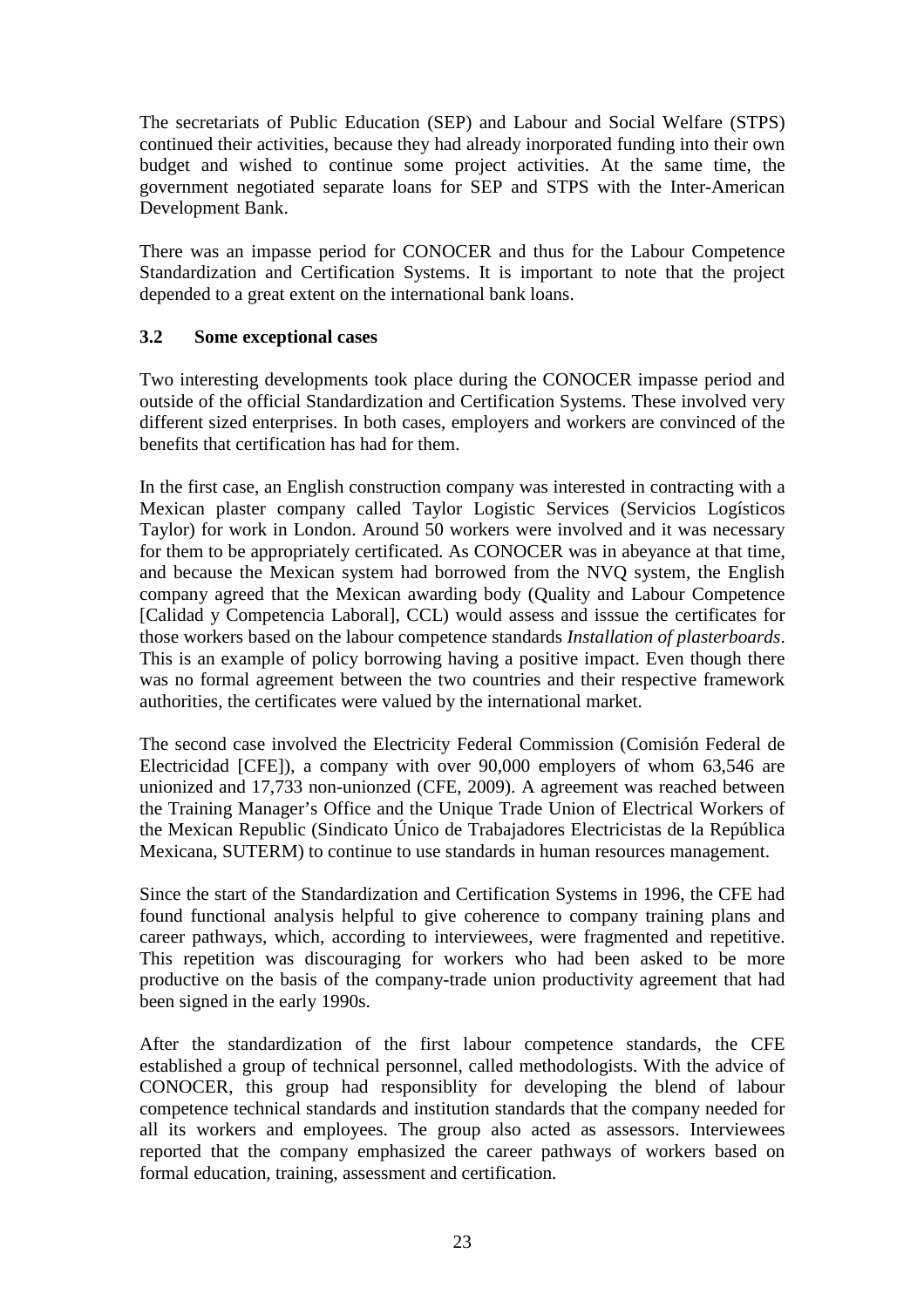The company had developed a wealth of in-house expertise which is could draw on during the impasse period. Specialists had been trained and certificated across all sections (energy generation, transmission, distribution and control). Interviewees noted that the certification of these specialists did not differentiate between those who where from the enterprise of from the union. It was therefore possible for the company to continue to promote its personnel competence-based training, assessment and certification system in the absence of CONOCER recognition (Anda and Martinez, 2006). The company also had training and higher education needs pertaining to specialized competences that CONOCER was not able to consider. To address these, it developed its own system and methodology. These did not depart dramatically from CONOCER's approach, but did seek to link the company (with a policy of being a world-class enterprise) with international benchmarking exercises.

Another case is worthy of mention – the tourism sector, an important sector that had been commited to the Labour Competence Standardization and Certification Systems. The Head of the lead body for this sector experienced a sense of abandonment and disppointment during the impasse period. However, some international hotel chains and the trade union (the National Union of the Food, Soft Drink, Tourism, Hotel, Catering and Similar Industry Workers [Unión Nacional de Trabajadores de la Industria Alimenticia, Refresquera, Turística, Hotelera, Gastronómica, Similares y Conexos] CROC) maintained an interest in the approach and undertook a promotion campaign to regain the confidence of the main tourism businesses.

# **4. A new opportunity for the competence approach**

### **4.1 Origin, influences and purposes**

When in 2003, the World Bank decided to discontinue funding the Technical Education and Training Modernization Project (PMETyC), the Inter American Development Bank (IADB) agred to negotiate a new loan directed to a another programme: the Multiphase Skills-Based Human Resources Development Programme (Programa para la Formación de Recursos Humanos Basada en Competencias (ProFoRHCom).

The Inter-American Development Bank had already supported the Labour Competence Standardization and Certification Pilot Project within the PMETyC and had contributed to the creation of the Council for Standardization and Certification of Labour Competence (CONOCER). The IADB team also participated in the last World Bank mission and could therefore incorporate lessons learned into the new project design. (IADB, 2004, p.13). In addition, the IADA benefited from lessons learned in over 17 countries, namely: private sector involvement; adequate marketing; careful sectoral selection; and the need to laminate new developments onto existing infrastructures:

 (i) although the financial participation of the State acts as a powerful catalyst, the fundamental factor in skills standards penetrating the labor and education markets has been the private sector's active participation and financial cost-sharing; (ii) publicizing the model's economic benefits provides a powerful incentive that attracts new sectors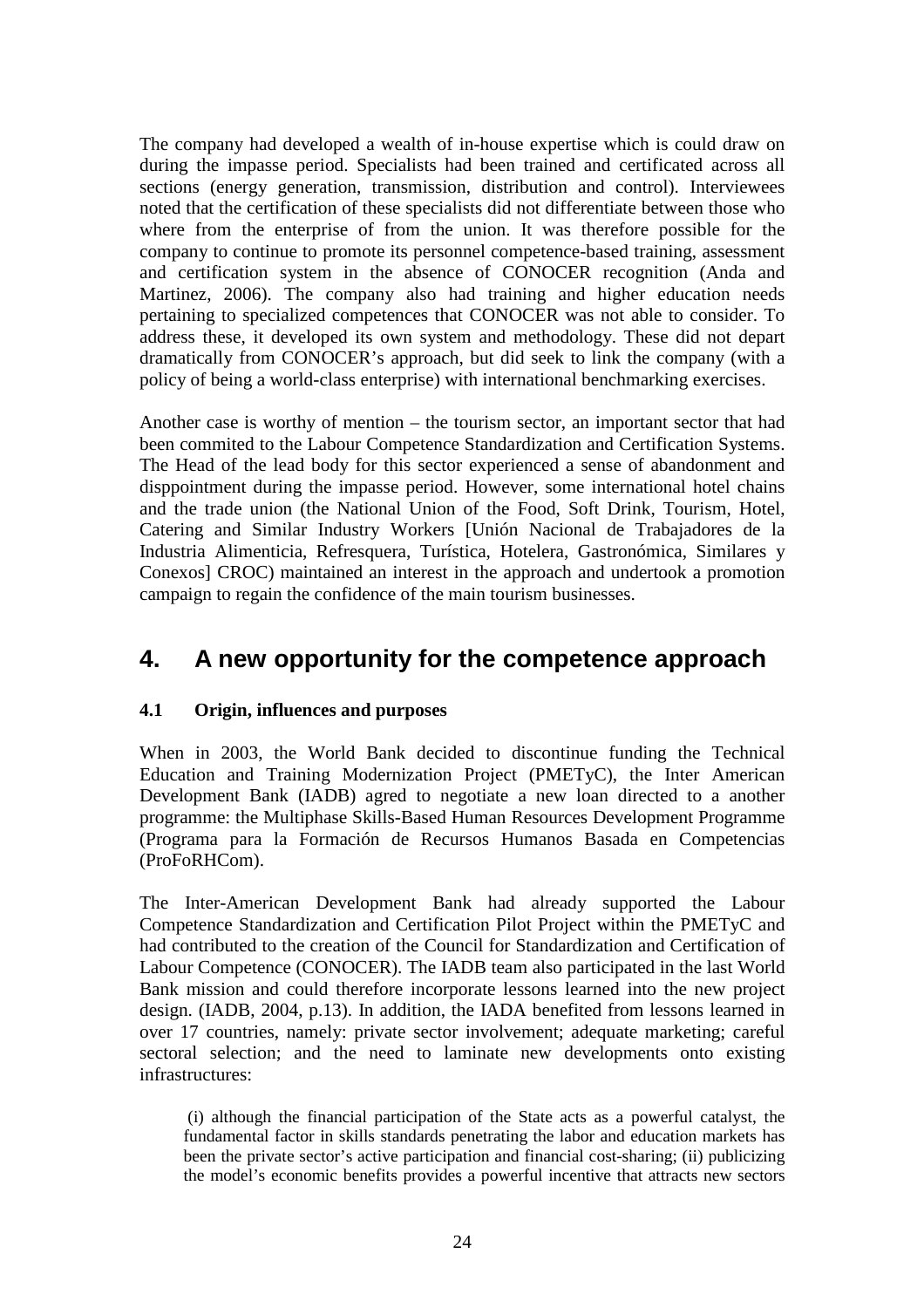and secures their real and lasting commitment; and (iii) the model's success requires that a simplified institutional framework be built and that the process begin with the participation of strategic sectors, such that systems for evaluating and certifying skills can be constructed in accordance with sector demands and utilize available infrastructure that already enjoys the confidence of those sectors." (IADB, 2004, p. 12)

The IADB stressed the need to promote continuity, because the PMETyC had already developed a competence culture infra-structure. Given the natural relationship between upper-medium education and the economy, the IADB was of the view that with a suitable strategy and direction, it would be possible to articulate education and the productive sectors. Furthermore, the IADB was of the view that it was desirable to have objective reference points against which to assess and certificate workplace competence and these had already been developed throough the Labour Competence Standardization and Certification Systems. Pending the reorganization of CONOCER, all education institutions were to group their institutional standards into clusters of competences as a step towards the development of common standards. Finally, a change in the governance of the new programme would be required to facilitate stakeholder participation.

As in the case of the World Bank, the Inter American Development Bank funded a seminar drawing in experts from different places: from the Spanish National System of Qualifications and Vocational Education; from the French Validation of Learning Acquired by Experience Mission; from the United Kingdom Qualifications and Curriculum Authority; and from the ILO Inter-American Centre for Knowledge Development in Vocational Training. They provided input into the new programme.

It was reported that in Spain a royal decree ensured that all vocational education and training institutions design similar courses with the same minimum contents that are transferable across education and training services. Designers may extend contents but not reduce them. Everybody has the option to gain an additional certificate in the minimum transferable skills (UAPMETyC, 2003).

In France there is a national catalogue that facilitates establishing equivalences among vocational certificates so that they can be reciprocally recognized. There are referents on which a national commission enhances vocational and training design for modular courses that persons may follow by their own or in formal schools. If a person wants to get a certificate, he/she has to be assessed against the referents with or without course attendance. The high level of political commitment was noted, including a presidential decision in 2002 to promulgate a law for validating learning acquired through experience (Aribaud, 2003).

The representative from the UK noted that although competency standards are heavily promoted by donor institutions as a key component of vocational education and training reforrm (VET), there is an increasing tension between needs of formal VET systems and other potential applications, such as developing employer friendly systems. The development of a European qualifications system was discussed (Handley, 2003). However, such an arrangement would not be possible in the context of NAFTA because of local autonomy when it comes to defining policies on education, training and certification.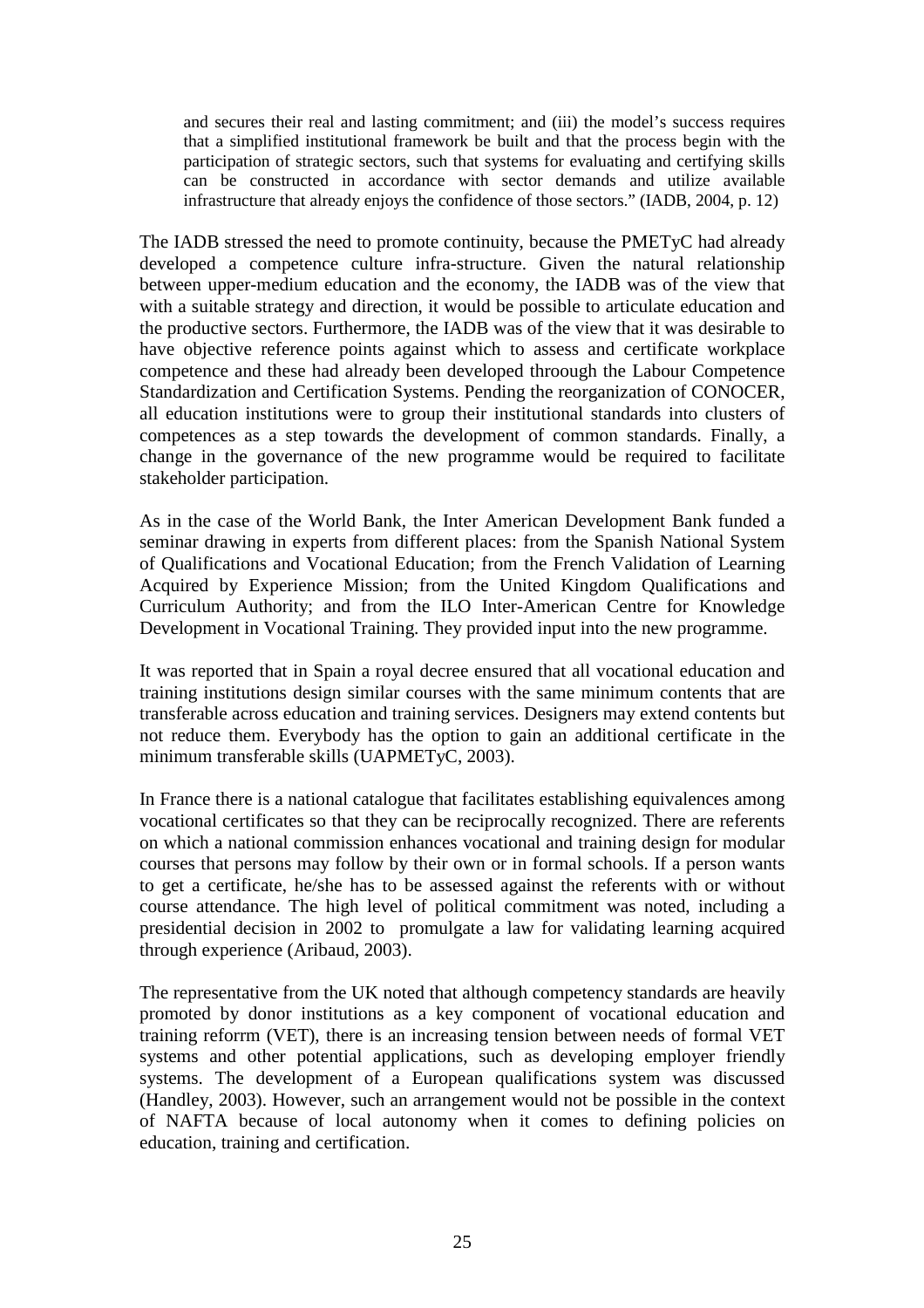Some persistent challenges regarding Latin American models were identified, such as: education-labour integration; effective short term action versus strategic mid- and long-term change; stakeholder interest; employers' involvement; sustainability; impact; public and private sector articulation; the creation of a national qualifications structure; develping a culture of lifelong learning; and training for teachers, professors and technicians (Vargas, 2003).

The seminar opened discussions that lasted throughout 2004. Even though the new programme had not been approved, education institutions continued designing and offering competence-based courses, training teachers and professors in the competence approach and shifting focus to student-centred learning.

The IADB loan was conditional upon the signature of agreement articles concerning the legal status of CONOCER. This took place on 29 April 2005 which was when the Multiphase Skills-Based Human Resources Development Programme (ProFoRHCom) officially began. Nevertheless, the Inter-American Development Bank (IADB) authorized retroactive financing to cover expenditure related to continuing the labour competence approach after 2003.

The new programme consisted of a Phase I (which would last three or five years depending on mid-term evaluation results) and Phase II, a further three year phase. The outcome indicators for both phases are as follows:

Improvements in the employability of former students who have completed partial studies and graduates of the system:

- Less time for students from each subsystem to find employment after graduation.
- Type of employment found by students from each sub-system after graduation is more compatible with their education.
- Less time spent between jobs (probability of finding employment).
- More time employed in each job.
- Higher starting salary compared to graduates without skills.
- Employer satisfaction with competence-based education graduates is at least 50% starting in year three." (IADB, 2004, annex 1, p. 1)

In contrast to the Technical Education and Training Modernization Project (PMETyC), only the Secretariat of Public Education (SEP) participates in the new programme. The now "National" Council for Standardization and Certification of Labour Competence (CONOCER) has been reconstituted as a public trust with rationalized governance. It falls under the Secretariat of Public Education. The Inter-American Development Bank removed the Secretariat of Labour and Social Welfare project because it had complicated relations among stakeholders.<sup>34</sup>

The initial programme goal for Phase I was to: "Enhance the employability of workers and vocational education and training graduates in Mexico (IADB, 2004, p. 14). This was changed for Phase II to: "Help improve the skill level of graduates from upper secondary school, vocational school, and technical college, and thus increase their employability." (IADB, 2009, p. 7)

 $\overline{a}$  $34$  The IADB was extremely careful not to ignore those Mexican characteristics that had created problems in the PMETyC.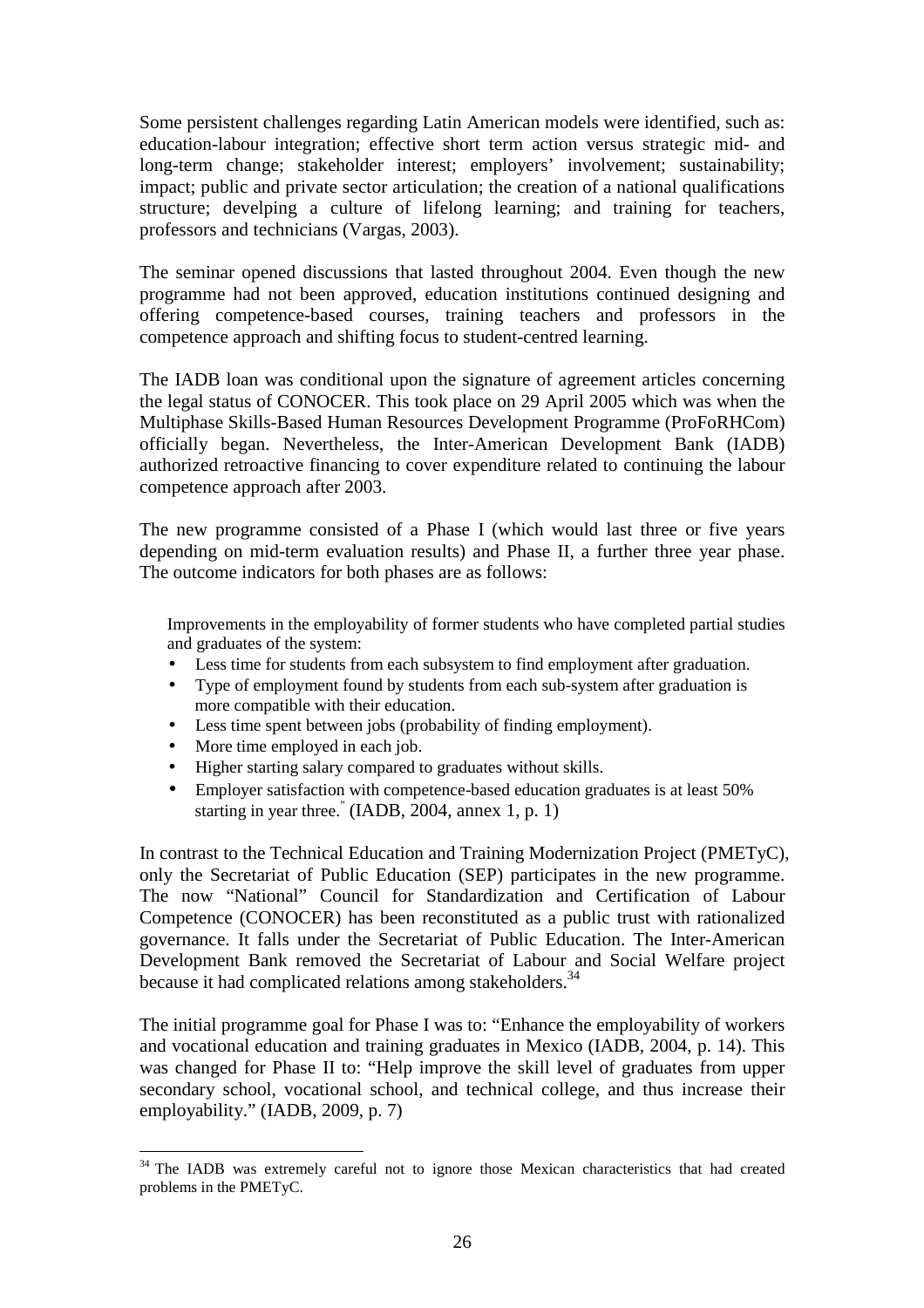When the Multiphase Skills-Based Human Resources Development Programme was negotiated, the CONOCER General Secretary expressed the view that (as well as basic competences provided by formal education) labour competence qualifications would enhance employability and that these should be based on the expressed requirements of the productive sectors (Garza Rodríguez, 2003). This goal should be measured in Phase II of the programme. In turn the Inter-American Development Bank (IADB) stated that:

The Bank's strategy with Mexico centers on four basic elements: (i) modernization of the social sectors … and poverty reduction; (ii) integration; (iii) modernization of the State and sub-national decentralization; and (iv) heightened competitiveness by lowering barriers that limit productivity." (IADB, 2004, p. 3)

Although these ambitious goals were clearly stated, how they will be evaluated is less clear.

The new CONOCER General Director has expressed a concern that stakeholders tend to be overly concerned about their immediate context and less concerned about the strategic view. For this reason, in the Multiphase Skills-Based Human Resources Development Programme he seeking to ensure that the highest level participants remain attuned to the key issue of productive sectors' competitiveness and the role of qualified persons, regardless if there is no sector reference in the framework or there is no framework at all. Once again, it will be very important to plan how to measure the impact of qualifications on competitiveness; it is a variable that has to be isolated.

Phase 1 of the Multiphase Skills-Based Human Resources Development Programme comprises two components (to be continued into Phase II depending on the evaluation of Phase 1). These components are:

- A. *Improving the relevance of technical and vocational training*, that will change to *Improve the quality and relevance of technical education, vocational education, and occupational training*. This component is the responsibility of upper-medium education institutions and the National College of Professional Technical Education (CONALEP), coordinated by the Sector Coordination for Academic Development (Coordinación Sectorial de Desarrollo Académico [COSDAC] formerly COSNET) and the polytechnic universities. In Phase II, this component will comprise three subcomponents: 1) Curriculum innovation and integration and articulation of educational offerings; 2) Teacher training and certification (IADB, 2009, p. 7 and p.3); and 3) Business linkages, including student internships in the labour sector and team working between education institutions and productive sectors, among others (IADB, 2009, p. 8).
- B. *Consolidation of the Occupational Skills Standardization and Certification System<sup>35</sup>* with a name change to *Strengthening of the National Skills System*. This component is the

<sup>&</sup>lt;sup>35</sup> The Inter-America Development Bank refers to the Labour Competence Standardization and Certification Systems as the Occupational Skills Standardization and Certification System on the basis that the labour market recognizes occupations, not competences.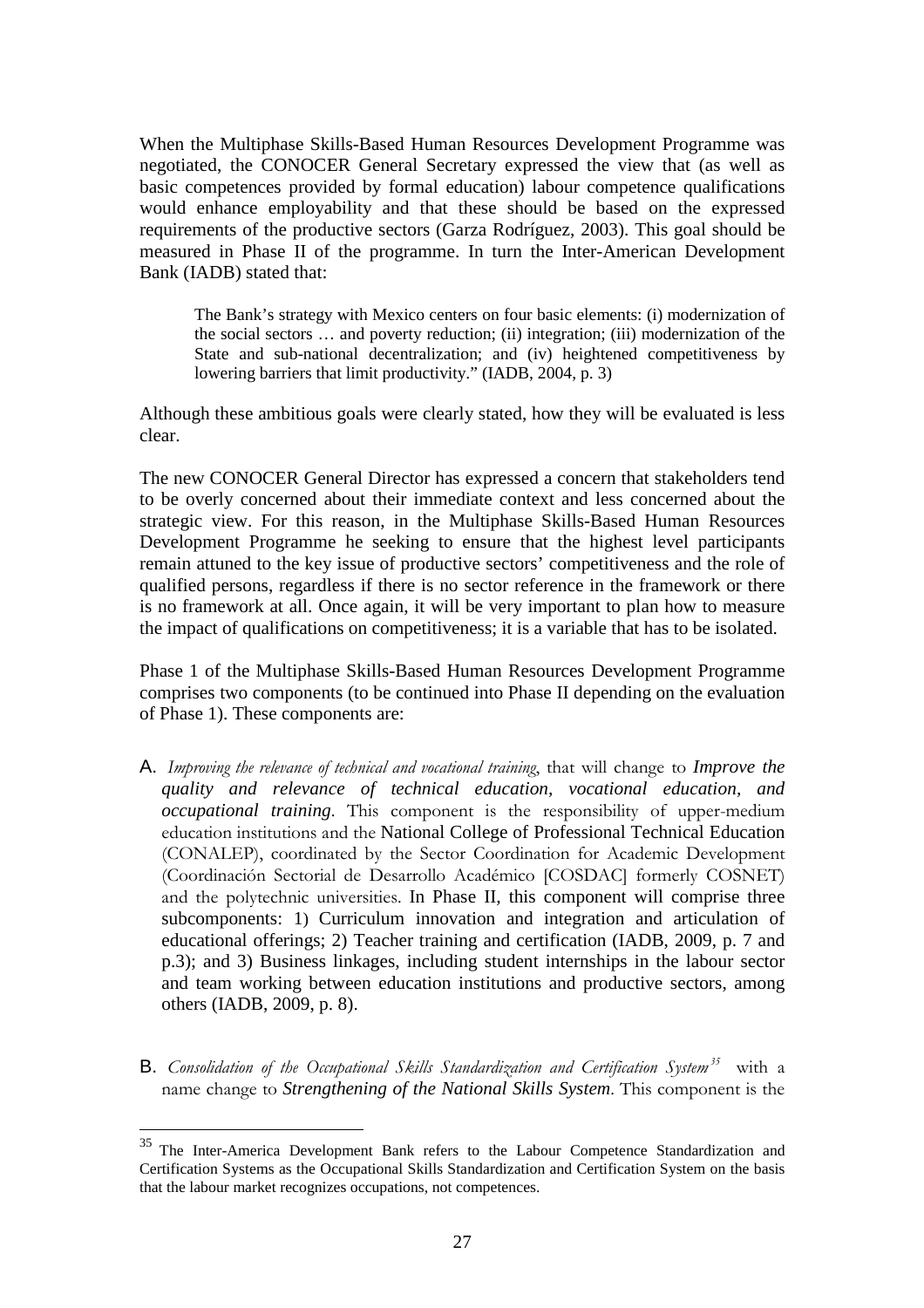responsibility of CONOCER and has two subcomponents: 1) Sector projects<sup>36</sup> to identify and develop standards, assessment and certification systems according to the priorities established by the productive sectors. These new standards registered by CONOCER represent important benchmarks for gradually changing human resources management; and 2) Feedback and information services, concentrated on creating "a portal and a call centre for people who need information on job certification and for industries interested in registering their standards" (IADB, 2009, p. 8).

The Inter-American Development Bank (IADB) had a strong influence on both of the above components, particularly on the role of the productive sectors in subcomponent 1 of component B. The IADB requested that the National Council for Standardization and Certification of Labour Competence (CONOCER) develop criteria to select priority productive sectors. However, for various reasons, this selection process did not work in Phase I and a new selection process was undertaken in Phase II. In both components, the IADB influenced the establishment of outcome indicators and triggers to move to Phase II.

The person at the IADB with overall responsibility for the programme stated that the behaviour of education institutions in Phase 1 was satisfactory. However, CONOCER only partially achieved its outcome indicators in component B. That component was subsequently reorganized. The IADB decided to continue with Phase II of the programme based on the good performance of education institutions; the Integral Reform of the Upper Medium Education (appendix 7); the ongoing success of the OECD PISA programme; and the Mexican National Assessment of Academic Achievement in Educational Centres (Evaluación Nacional del Logro Académico en Centros Escolares  $[ENLACE]$ <sup>37</sup>. According to one interviewee, the IADB is of the view that the OECD and ENLACE instruments provide third-party objective measures of differences amongst students and schools.

#### **4.2 Governance and stakeholders**

Three bodies were designated with responsibility for programme execution and management (appendix 9):

• The Programme Directive Committee (Comité Directivo del Programa [CODIPRO]) was the authority initially in charge of coordination and supervising the programme (IADB, 2204). This changed to the Under-Secretariat of Upper-Medium Education (SEMS) which took over control of the programme control in order to guarantee its technical sustainability. In the context of this Under-Secretariat, the Multiphase Skills-Based Human Resources Development Programme (ProFoRHCom) plays the lead role in the Integral Reform of the

 $\overline{a}$ <sup>36</sup> Originally there were 10 sectors but only four were really committed: Appliances, Mining, Tyre distribution and Tourism. However Mining left the programme because of internal problems. New sectors are: Automotive, Construction, Electrical Energy, Food Processing, Information Technologies, Logistics, Mining, Oil and Gas, Telecommunications, Tourism, and Trade. Tourism has been the only consistent strategic sector. The sugar industry has been consistent but is not strategic for the country.

<sup>&</sup>lt;sup>37</sup> ENLACE assesses students on their ability to apply knowledge, basic reading and mathematical skills acquired in upper-medium education in real-world situations. It is an instrument that offers society information regarding the degree of preparation of students in the last school cycle of uppermedium education.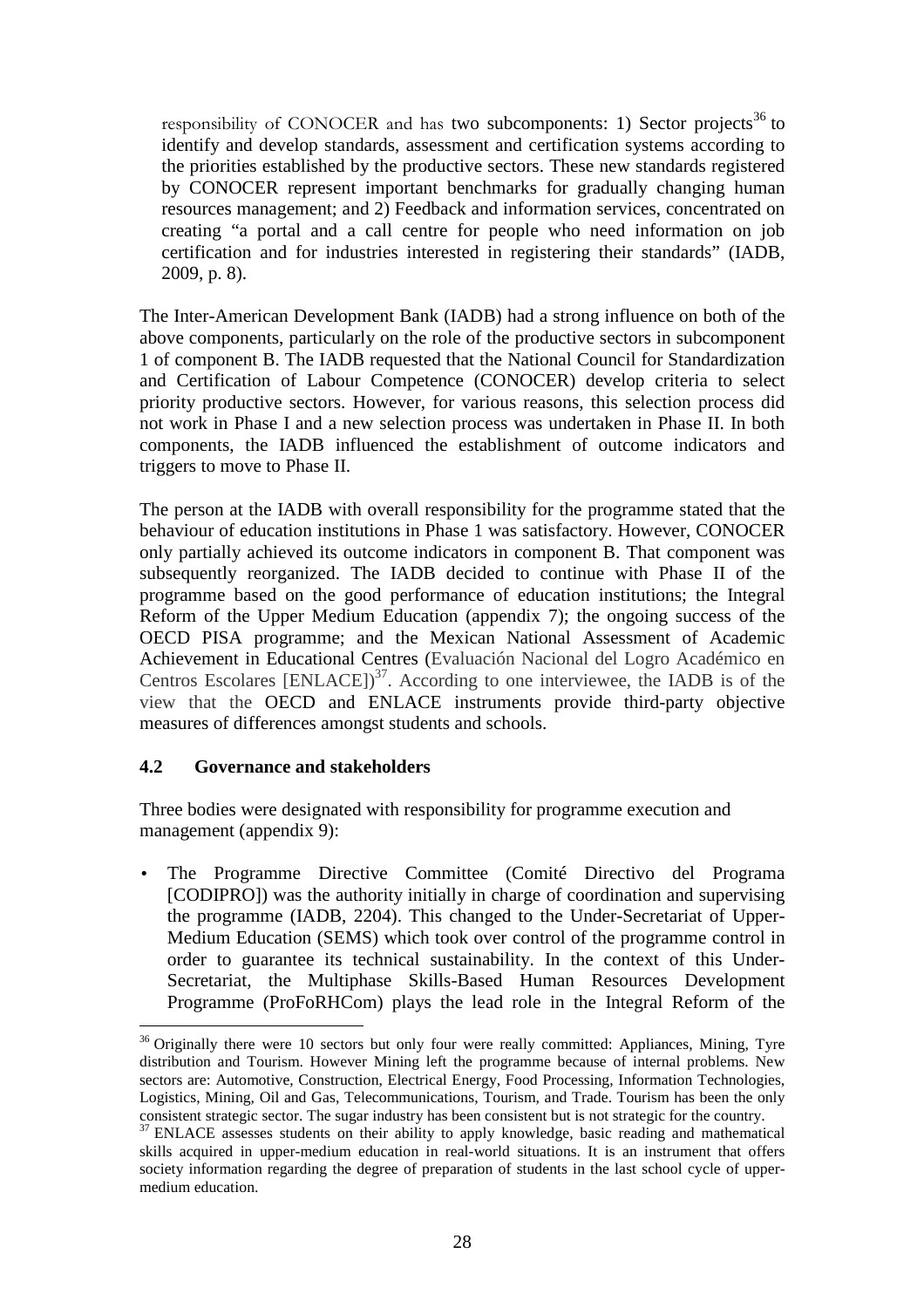Upper Medium Education in relation to technological education. This development was formalized through an amendment to the loan contract made in December 2008.

• The Programme Management and Coordination Unit (Unidad Administradora y Coordinadora del Programa [UCAP]) is independent of the participant institutions and agencies although its operations are intimately linked to them. The UCAP must programme coordinate, monitor and evaluate, as well as perform management and finance functions:

It will provide support for coordinating work plans, executing activities in accordance with Bank procedures, administering the program's consolidated financial and accounting records, performance monitoring and evaluation, and preparing reports on physical and financial management. (IADB, 2204, p. 23)

The Under-Secretariat of Upper-Medium Education (SEMS) also designated the Sector Coordination for Academic Development (COSDAC) to simultaneously undertake technical coordination in order to fulfil the requirements of the Integral Reform of Upper Medium Education. COSDAC plays a key role in approving institutional plans within technological upper-medium education. This includes CONALEP's plans, even though it is decentralized. Without approval, UCAP cannot authorize the requested budgets.

• The technical participarting agencies are the general directorates of: Industrial Technological Education (DGETI); Agricultural Technological Education (DGETA); Education on Marine Science and Technology (DGECyTM); Training for Work Centres (DGCCT); the National College of Professional Technical Education (CONALEP); Higher Education (DGESU) that coordinates Technological Universities (UT) and Polytechnic Universities (UP); and the National Council for Standardization and Certification of Labour Competence (CONOCER). The General Directorate of Training for Work Centres is not an upper-medium education institution, but co-ordinated by the Sector Coordination for Academic Development (COSDAC) because of the technical services that the DGCCT offers. According to one interviewee, COSDAC will be an executing agency for technological upper-medium education curriculum design and didactic material elaboration.

Problems amongst participating agencies have diminished in the Multiphase Skills-Based Human Resources Development Programme. CONOCER, in common with the other institutions, is now under the the Under-Secretariat of Upper Middle Education<sup>38</sup>. Its General Director can still negotiate with the highest level employers, trade unions and other secretariats' staff members. Interviewees reported that, even with this new arrangement, the General Director of CONOCER was not well respected politically and CONOCER had a scarce budget that limited its actions. A

 $\overline{a}$  $38$  Up to 2003, CONOCER was a public trust independent of any Secretariat of State. It was relocated as a public trust under the Secretariat of Public Education until 17 December 2004. However, it was 24 October 2005 when a new Technical Committee and General Director were installed. Since 2005, CONOCER has had a General Director instead of an Executive Secretariat and funds continue to be allocated through the Secretariat of Public Education.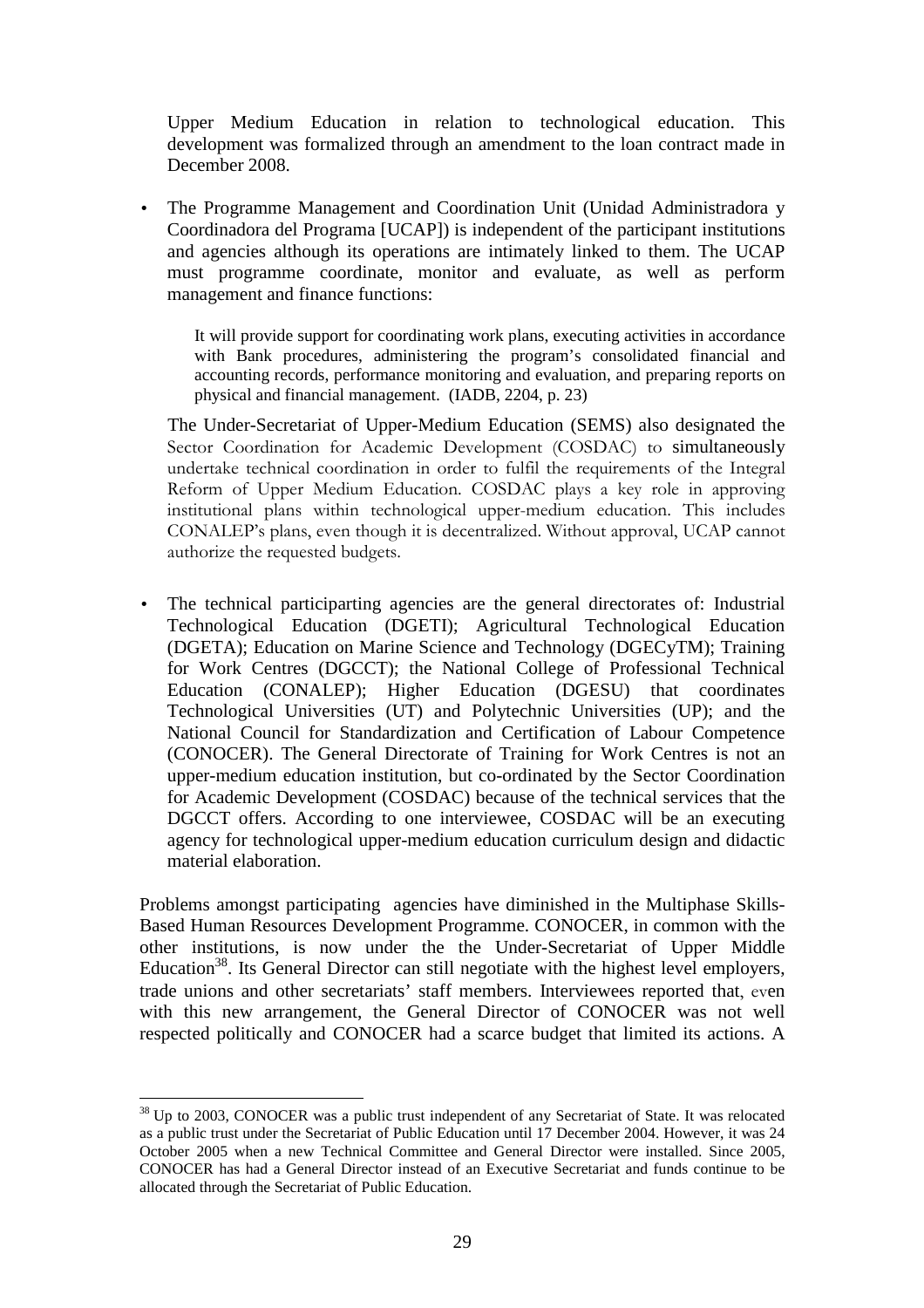new era began in 2007 with the change of General Director by the 2007-12 federal administration.

On the basis of the 2007 and 2008 changes, all technological upper medium general directorates and CONALEP are coordinated by the Sector Coordination for Academic Development (COSDAC) to work on the Integral Reform. Likewise, technological and polytechnic universities are coordinated by the General Directorate of Higher Education (DGESU).

Regarding component B of the Multiphase Skills-Based Human Resources Development Programme (*Strengthening of the National Skills System*), stakeholder participation continued as was planned at the start of PMETyC with the addition of project commissions for strategic sectors (which did not fully materialize). The idea now is that employers should co-finance the design of standards (previously financed by CONOCER and donor funding) and ensure that their workers and employees are assessed and certificated. This has not become a reality but progress has been made. According to one interviewee, CONOCER is working hard to secure employer involvement by lobbying at the highest level of employers' leaders.

### **4.3 Qualifications structure, design issues and implementation strategy**

The five-level grid was retained in the new programme. However, the previous 12 area classification was increased to 20 sectors consistent with the North American Industry Classification System (Sistema de Clasificación Industrial de América del Norte  $[SCIAN]$ <sup>39</sup> and NAFTA. This system is also used by the National Institute of Statistics, Geography and Information Technology (INEGI) to collect and organize information.

The qualifications framework is partial in terms of including productive sectors' classifications but without any explicit relation to educational levels and learning needs. At the present time, technological education institutions have defined 12 priority technical fields that will rationalize the more than 200 often inter-related specialisms that are currently offered in schools. This rationalization process is already underway and may take three years to complete. It will lead to common standards upon which to base courses. The thinking is that education institutions should offer qualifications that are relevant to the labour market. According to one interviewee, there is much to be learned from leader enterprises that have already adopted a certification culture in the context of globalization.

This framework is valid, but it must be related to human resources management knowledge in the widest sense. Interviewees argued that CONOCER should become a clearing house where all stakeholders can get the information they need. The national qualifications framework also needs to be flexible enough for standards to be

 $39$  It is noteworthy that the 12 areas have no equivalent in the new 20 sectors. This is because labour competence technical standards are only valid for a certain period of time, and most of them have now expired, or are due to expire shortly. New labour competence technical standards (NTCLs) are located and will be located in the new sector grid.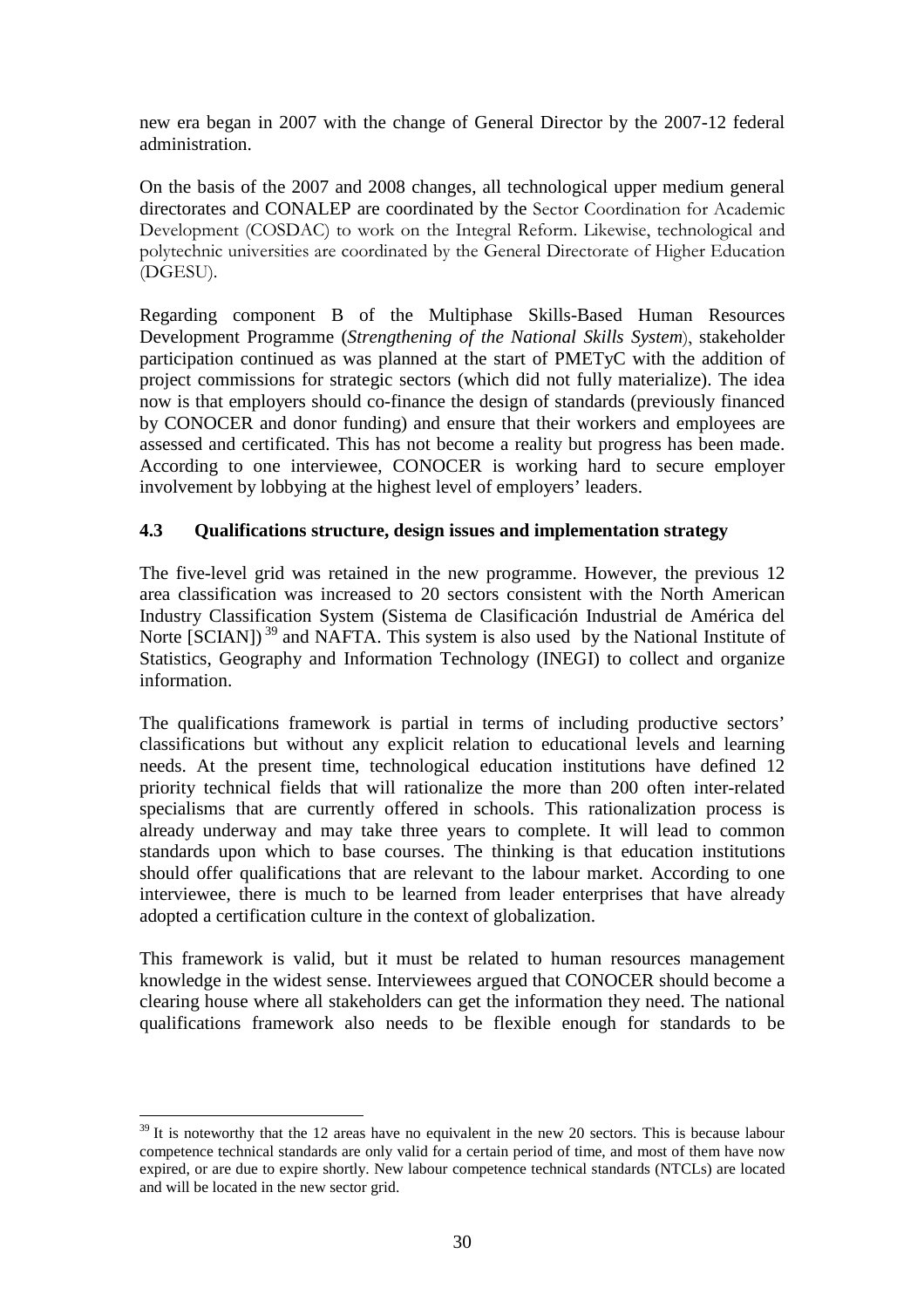implemented in various ways and for non-formal and informal learning to be recognized within the formal qualifications system.<sup>40</sup>

Although the framework seems to be on target in terms of supporting responsivenss to labout market requirements, some very important questions remain: How will the presently defined technological education fields (which do not correspond to the previous framework labour competence areas) fit with the 20 productive sectors that comprise the current labour competence qualifications framework? Does there need to be bridge between technological upper-medium education and the qualifications framework?

The broad strategy for Phase II of the Multiphase Skills-Based Human Resources Development Programme is to strengthen and develop human capital to create the conditions for greater long-term growth in the productive sectors of the economy. In this context, component A will support the acquisition of labour market competences by students in upper medium and technological education. This implies that uppermedium institutions articulate their vocational education curricula in such a way as to develop the generic competences valued by all of the general directorates concerned with upper-medium education. Phase II will also investigate a common professor training programme, while technological and polytechnic universities continue their transformation. (IADB, 2004)

An important specific strategy is to integrate the Multiphase Skills-Based Human Resources Development Programme (ProFoRHCom) as a component of the Integral Reform of Upper Medium Education. Even though the programme is more related to the vocational competences, it will finance the teacher training programme and grants for the scholarships' programme. However, in the light of the recent poor results of the Mexican National Assessment of Academic Achievement in Educational Centres (Evaluación Nacional del Logro Académico en Centros Escolares [NLACE], the Secretary of Public Education has announced that another reform of upper medium education will take place. $41$ 

Concerning component B, CONOCER will undertake standards production in at least 10 main strategic productive sectors during Phase II. CONOCER will register those standards and help their promotion in terms of human resources management in its widest sense i.e. beyond certification. Interviewees pointed out that key outcome indicators will be officially released shortly.

Interviewees also offered a further perspective – that to date CONOCER and the accredited awarding bodies have not been recognized by the labour market. Certificates are perceived as artificial and according low value. Exceptions include the level two old qualification in computing that refers to the competences needed by CONALEP students. The Mexican productive and social sectors still trust the

<sup>&</sup>lt;sup>40</sup> Agreement 286 establishes guidelines that determine rules, general criteria and procedures in order to recognise knowledge (that corresponds to educational levels or school grades) acquired in a self-taught manner or through work experience, or based on the certification pattern vocational education for work. This Agreement has laid the foundations for this bridge, but it has not been regulated.

<sup>&</sup>lt;sup>41</sup> Rumours are circulating that the educational authorities are preparing an eight level comprehensive framework that would include this educational level.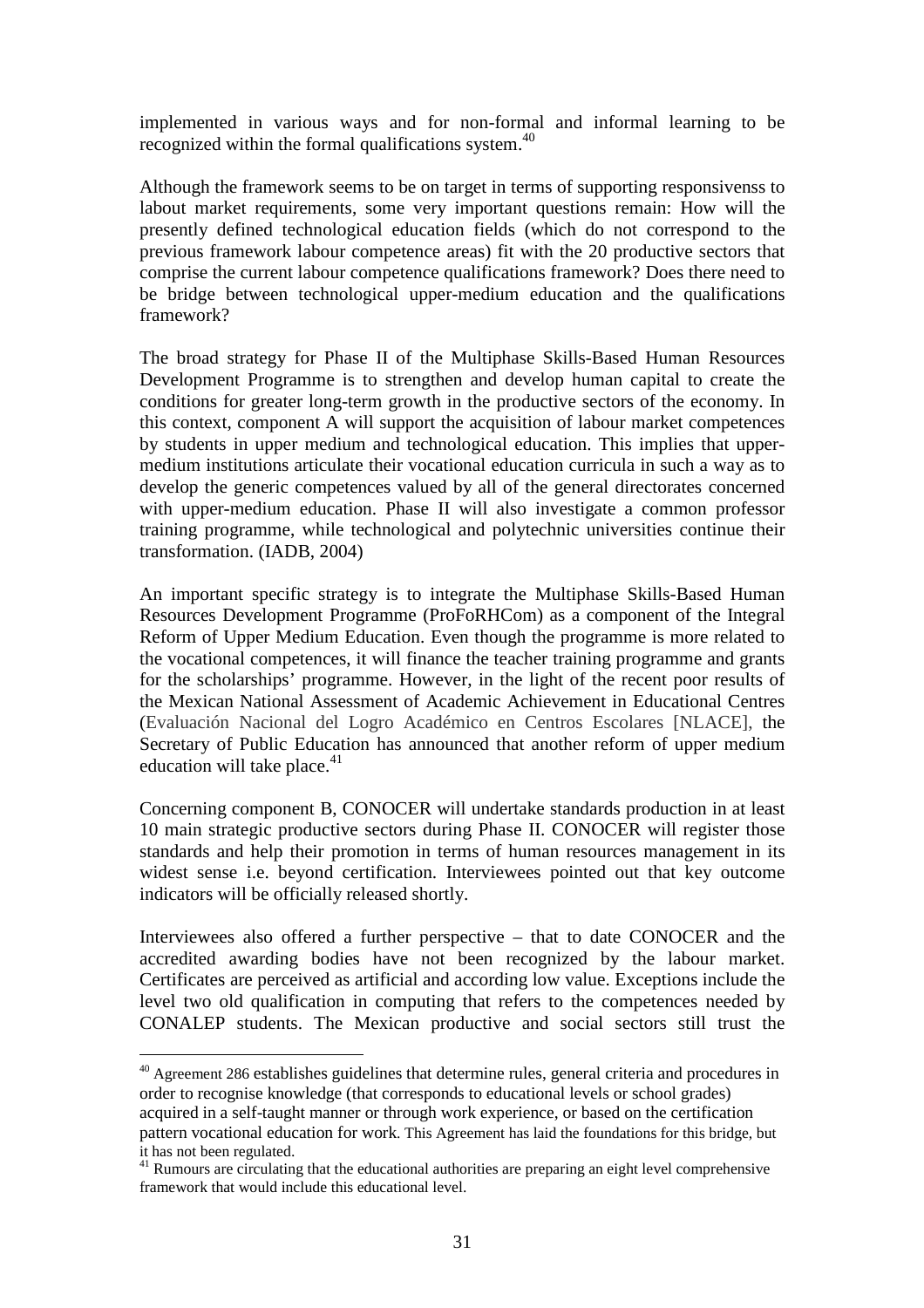Secretariat of Public Education (SEP) certificates more than those of an independent organisation such as the National Council for Standardization and Certification of Labour Competence (CONOCER). For this reason, new rules stipluate that SEP will endorse all competence certificates. It is hoped that this will promote large-scale worker assessment and certification.

Finally, the possibility of a individual having his/her labour competence recognized depends to a large extent on employment status and employer disposition towards assessment. Cost is a factor, but can be spread over a period of time:

Standards are expressed as units of a qualification and therefore the costs are associated with units rather than the whole qualification. This means the cost of qualification can be spread out over a period of time when units are achieved one by one. (OECD, 2008, p. 12)

#### **4.4 Procedures and quality assurance**

Procedures have evolved considerably through generations. Labour competence technical standards were the equivalent of qualifications until 2006. From 2007, standards corresponded to units. On the 11 January 2007, there was a further significant change with the addtion of assessment instruments to each unit. The present position is that there are no qualifications any more since a qualification must consist of at least two units, and a unit is equivalent to a Labour Competence Technical Standard (NTCL).

A labour competence technical standard profile must be defined by the Lead Body with one unit and must be related to common occupations in the labour market. CONOCER made a number of changes to labour competence elements, the most important being the elimination of performance criteria and evidence. This means that education institutions must refocus their attention on the learning process that leads a student to competence. Students have to pass their learning assessment as well as their work performance assessment.

As in previous generations, technical groups are responsible for developing standards, while the Lead Body Directive Board reviews and approves the standards and instruments, before sending them to CONOCER for final approval, publication in the Federation Official Diary and incorporation into the data base. The Board is also responsible for maintaining the currency of the labour competence technical standards and for publicizing them in relevant sectors (SEP, 2007).

According to interviewees, third generation standards have not been well received by some employers. They are considered to be somewhat simplistic when compared to former standards and qualifications currently in use. Thus, employers are unwilling to invest in the new forms of certification. However, in some sectors, tourism for example, the view is that units fit well with promotion ladder levels on the same occupational branch.

Another change is prefigured for 2009; a reversion to qualifications is expected. The proposed new regulation introduces 'standards' rather than 'labour competence technical standards' and "c**u**alificaciones" (as used in Spain, to refer to a person's vocational or labour competence in terms of indicative standards) rather than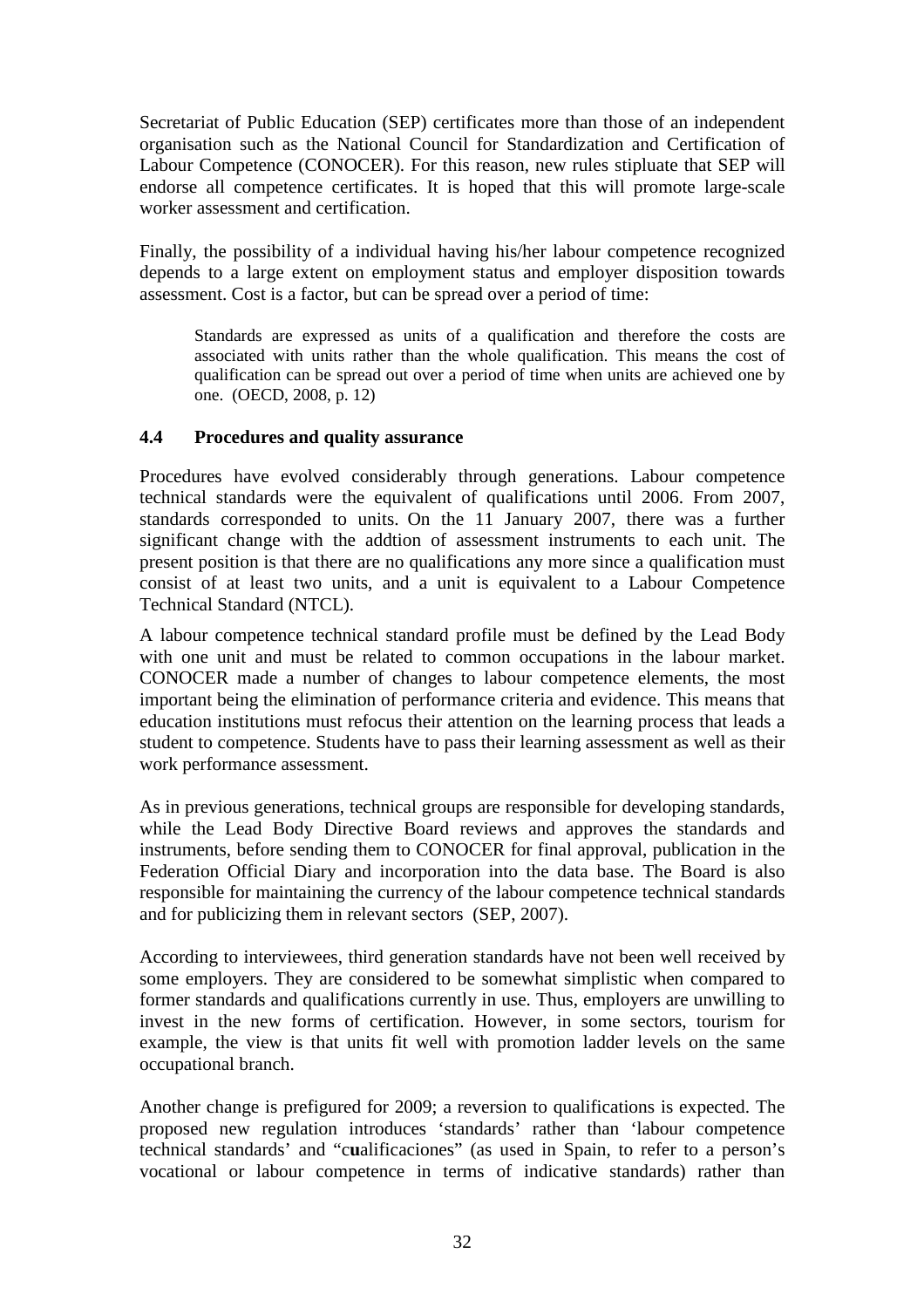"calificaciones" (rules for labour competence in terms of productive sector needs). According to interviewees, it is considered to be a demand-led proposal, based on the view that that employers and trade unions know what they need to improve their sector competitiveness. There are claims that the new approach will eliminate bureaucracy and involve the productive sectors in order to assure sustainability and credibility, as well as to generate revenue. Nevertheless, it is not yet clear how this will be achieved.

The actual process of awarding competences under the Labour Competence Certification System has suffered few technical changes. However, there was a kind of selection process during CONOCER impasse. In December 2003 there were 32 accredited awarding bodies, while in 2009 there are 26. The bodies that survived tended to be the strongest ones that also had responsibility for other forms of certification. Interviewees claimed that inefficient monopolies have developed, which if broken, would mean that proces could go down and more workers would be able to access assessment. At the current rate of progress it will take 400 years to certify the Mexican labour force! CONOCER is in favour of relaxing the accredition criteria for awarding bodies and assessment centres status, but there is are concerns that quality is not lost in the process.

Regarding the educational component, in the technological general directorates under the Under-Secretariat of Upper Medium Education and in the context of the new relationship to the Integral Reform, the process of rationalizing technological specialisms into 12 priority technical fields has started. The goal is for students to be able to transfter between institutions on the basis of standardized curricula. Interviewees were of the view that this would guarantee the portability of certificates, the horizontal mobility of students and a correspondance between curricula and productive sectors' needs.

Representatives of the upper-medium education general directorates, guided by the Sector Coordination for Academic Development (COSDAC), will undertake a field survey to ascertain which educational standards or combination of standards are relevant to the productive sectors and will also research how those standards are applied in real workplaces. It is important to note that until this point the educational standards have evolved separately from those developed by the productive sectors (although some of the latter have been incorporated). The aim of the above research, therefore, is to match what they have done by themselves with real productive sectors needs. A vocational education competence profile will be established for each technological education field as the basis for the design of competence-based courses, materials preparation and the allocation of equipment to schools.

At the same time and as long as they are being standardized, CONOCER must feed curriculum design for vocational competences, because at present most of the standards used by education institutions have not been standardized by the private sector of the economy.

Third generation standards do not contain learning outcomes – with the exception of the knowledge assessment criteria which are expressed according to Bloom's levels of classification and refer to the application of knowledge. These criteria usually reflect simple, information knowledge that can be memorized. However, as a result of the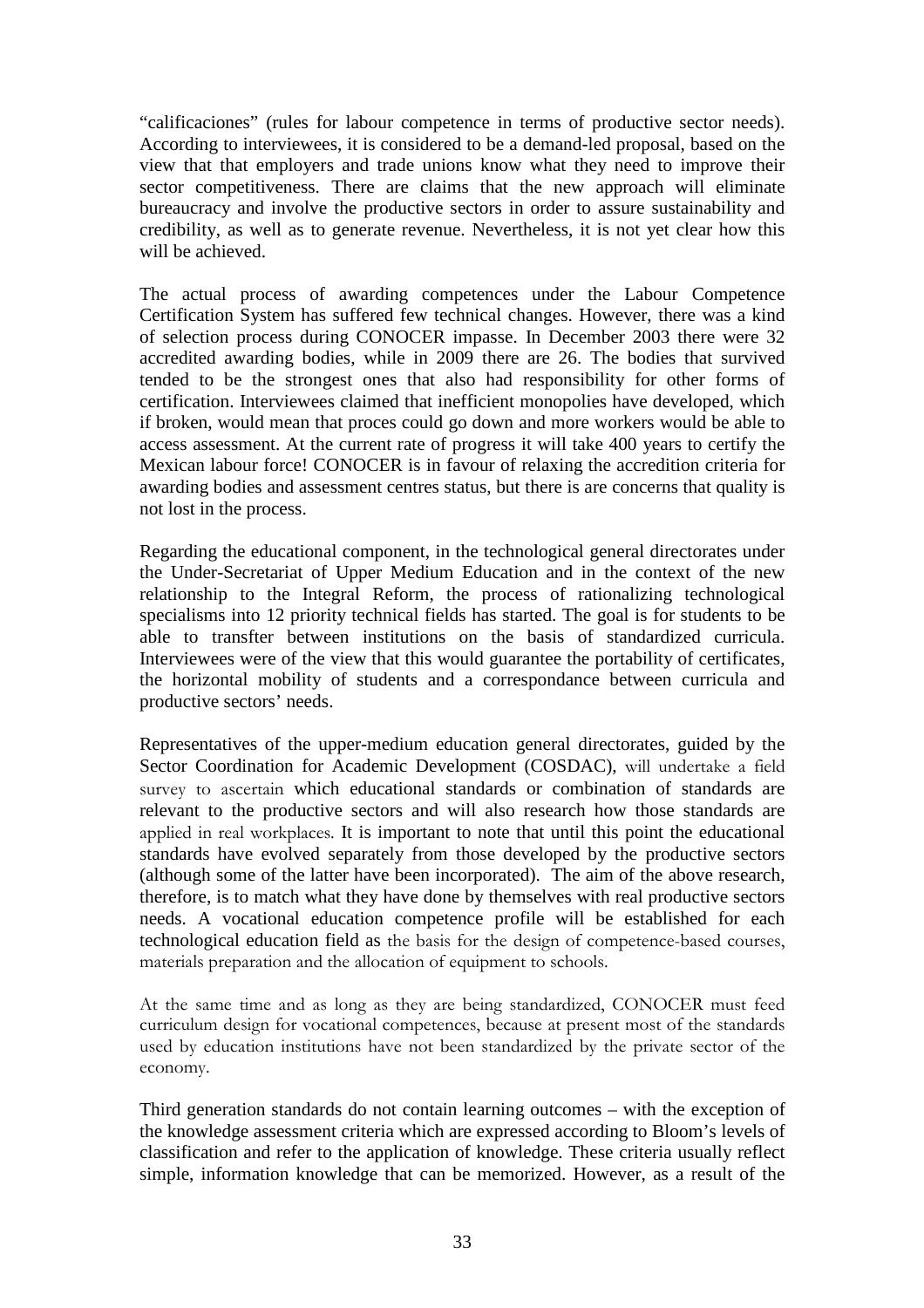rationalization process currently underway in technological education it will be necessary to express vocational education competences in terms of learning outcomes, including performance outcomes so as to consider learning as a whole:

The CONOCER occupational standards require a professional interpretation by teachers into a form that is useful for coordinating teaching programmes across colleges. These transformations, which produce educational standards, can describe content, pedagogy and the most appropriate evaluation tools. A major effect of developing these educational standards is to express programmes in terms of learning outcomes (to correspond with work place competences) and this has a major positive spin-off in terms of transparency to users. (OECD, 2009, p.23)

### **4.5 Evaluation**

As discussed, the Inter-American Development Bank (IADB) rated the Multiphase Skills-Based Human Resources Development Program (ProFoRHCom) Phase I as satisfactory.

Upper-medium technological education completion rates increased from 51.12 per cent in 2004 to 53 per cent in the second year of the programme to 55 per cent at the end of third year. Composition per institution was: General Directorate of Agricultural Technologic Education (DGETA) up from 53 per cent to 61.1 percent; General Directorate of Industrial Technological Education (DGETI) up from 55.24 per cent to 58.99 per cent (in the 2004-07 cohort); General Directorate of Education on Marine Science and Technology (DGECyTM) up from 46.94 per cent to 55.5 per cent. The National College of Professional Technical Education (CONALEP) saw a decrease from 49.2 per cent to 45.02 per cent. Drop out rates at the end of the third year had reduced from 17 per cent to 15 per cent in technological baccalaureate, and from 25 per cent to 23 per cent in CONALEP (IADB, 2009).

The view of the tourism sector (the most consistent sector since 1996) is that the ProFoRHCom effort must be continued and strengthened in order to use the labour competence standards in human resources management, particularly in recruiting. They also want standards to help to establishing levels for occupations so as to contribute to progression on a future alternative promotion ladder.

As of 2009, there are currently 655 labour competence technical standards in force across the three generations: 595 first and second generation standards equivalent to qualifications (appendix 1, table 6) and 60 third generation standards equivalent to a unit (appendix 1, table 7), of which 15 were recently approved as labour competence technical standards. Across all generations the most standardized functions are remain at level two. In the old classification the *Manufacturing* area continued as the leader, while in the sector classification *Health care and social assistance* had the largest quantity of standards, 11 in levels two and three. It is important to note the first generation standards have already expired, even if they are still in use.

From 2006 to 2009, CONOCER has issued 121,598 certificates in relation to 128 labour competence technical standards (20 per cent of the standards in force not including the third generation ones). The problem of unused qualifications persists; two labour competence technical standards have generated half of delivered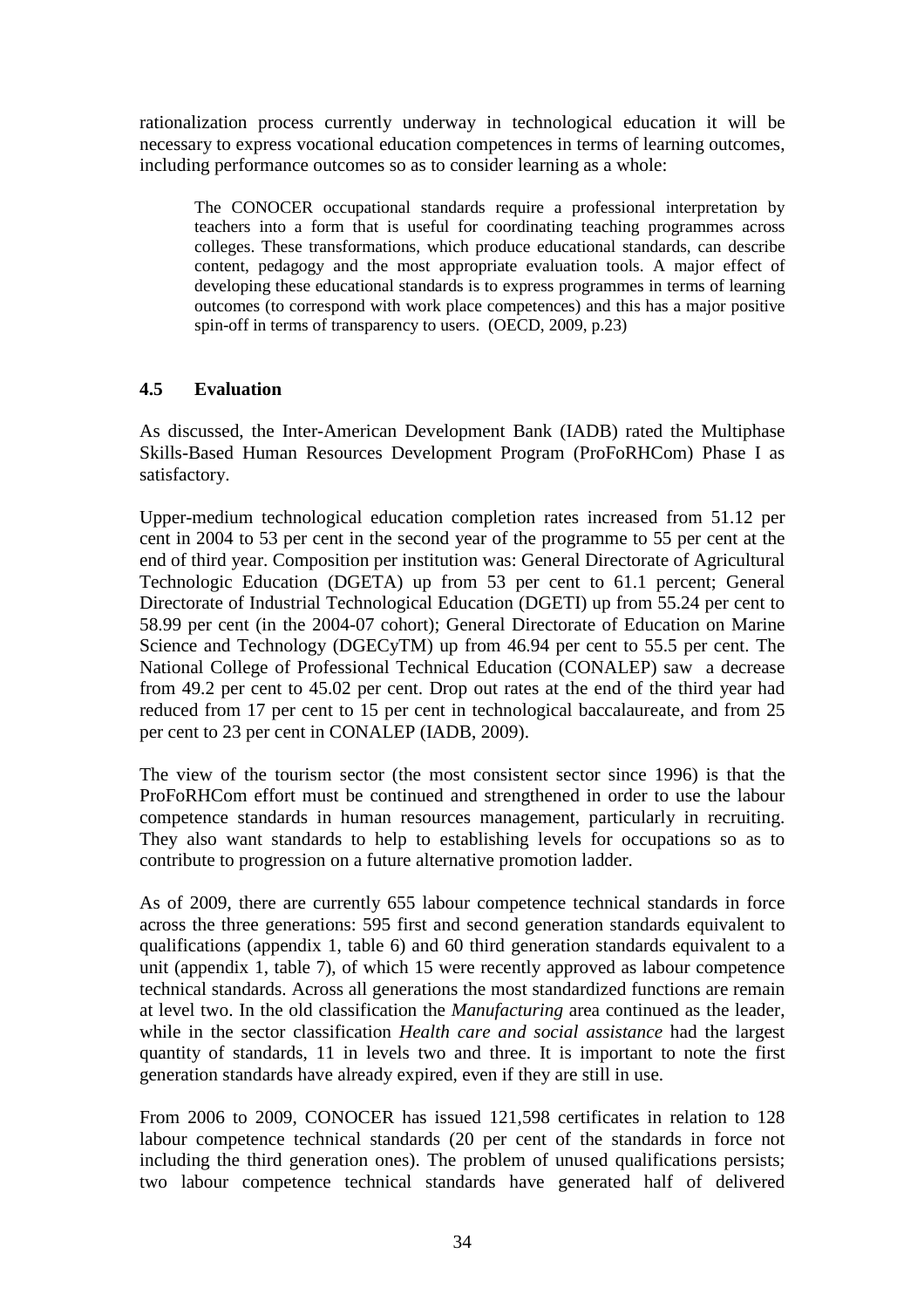certificates. Fourteen of 128 standards generated almost 83 per cent of total certificates (appendix 9). The level 2 qualification *Document elaboration with computing tools* accounted for 44,940 certifcates which is 37 per cent of the total. This was also the most in-demand qualification in the PMETyC because of the large quantity of CONALEP students that undergo this assessment process. Indeed, in the first semester of 2009 all of the certificates issued related to this standard were to CONALEP students.

This was followed by the level 2 qualification *Advising on housing credit* that accounted for the 15,368 (12.63 per cent) of total certificates. The level 2 qualification *Children care in child care centres* generated 9,193 certificates (8 per cent of the total). The level 3 *Training course face to face providing* generated 6,931 certificates (6 per cent of the total) and the level 4 qualification *Training course designing and providing* attained 5,851 certificates (5 per cent of the total). According to one interviewee, up to 2008, 530 of the 630 registered labour competence technical standards, had not had any assessment and certification use.

Education institutions used the labour competence technical standards to a greater or lesser extent. The General Directorate of Education on Marine Science and Technology used 124 labour competence standards as a basis for new or updated modular competence-based courses. This was followed by the General Directorate of Industrial Technological Education that employed 121, and the General Directorate of Training for Work Centres, which utilized 32. Alongside this, all education institutions continued using education institution standards and even continued developing them. For example, the technological universities and the polytechnic universities developed 59 education institution standards, while also using 78 labour competence technical standards (SEP-SEMS-ProFoRHCom, 2008). It will be important to ascertain (in Phase II) the form labour competence technical standards take within education institutions.

According to interviewees, the competence approach has unquestionably impacted on the Upper Medium Education Integral Reform. Its vocational component (40 per cent of the curriculum) now tends to be organized in labour competence-based courses so that students can get a labour competence certificate before entering the labour market, if they wish to.

A mid-term evaluation was undertaken between August and December 2008, by a private company, *GR.TR consultores*, from August to December 2008 performed the mid term evaluation The report is not yet official however some of the findings were included in a report compiled by the Programme Management and Coordination Unit (UCAP). Concerning component A, the company emphasized the significant progress that education institutions had made in curriculum design, but some risk factors have also been identified, probably relating to ongoing institutional diversity that needs to be addressed (SEP-SEMS-ProFoRHCom, 2009).

Regarding component B, the mid-term evaluation notes that the National Council for Labour Competence Standardization and Certification (CONOCER) did not meet any of the peformamce indicators that were required to trigger Phase II. However, this problem will certainly be overcome by the new CONOCER administration that has already started to dialogue with the highest levels of employers and trade union leaders to identify the demand for labour competence standards capable of contributing to improvements in enterprises' productivity and competitiveness (SEP-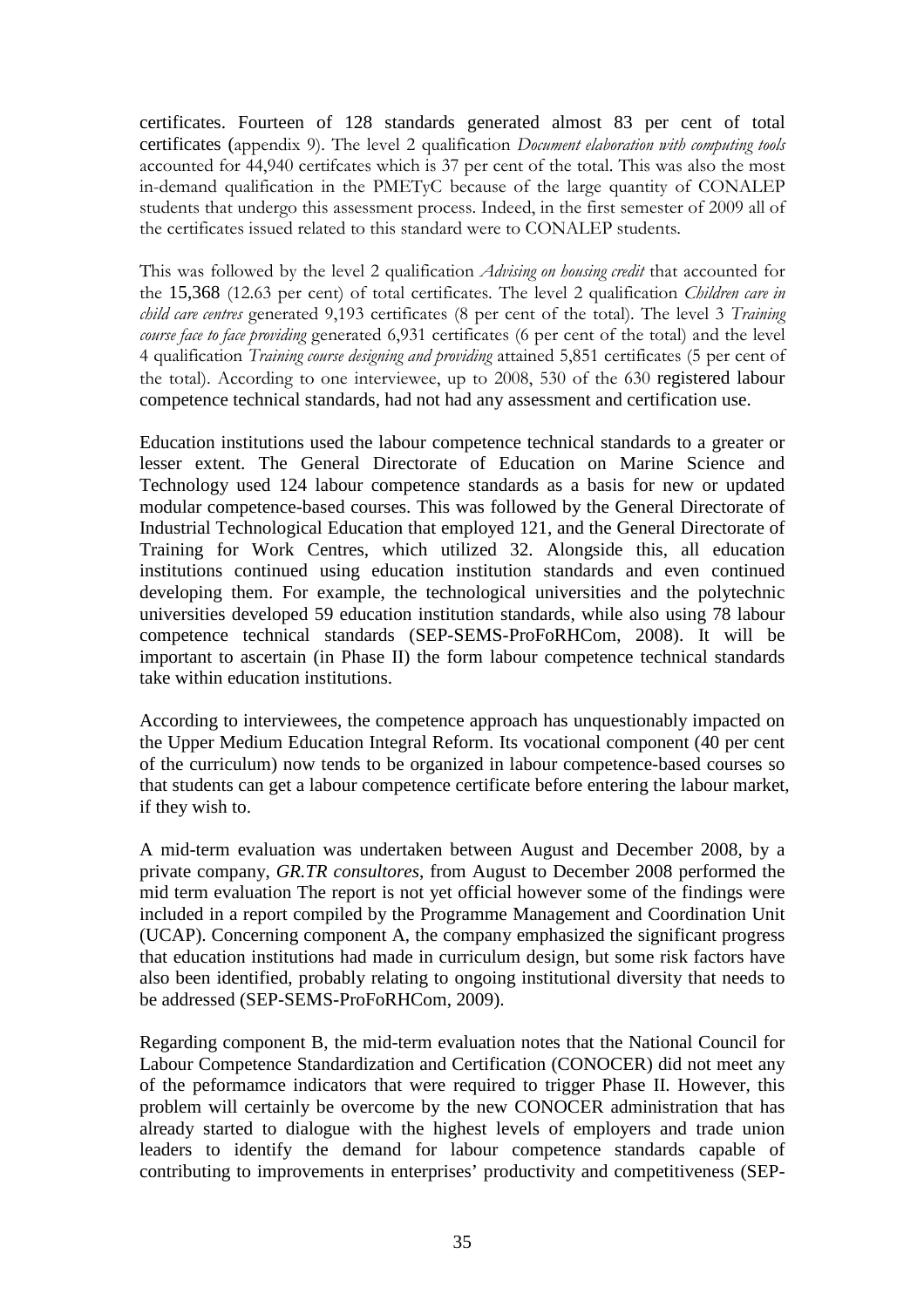SEMS-ProFoRHCom, 2009) Once again it is important to think about the way to isolate those variables.

As the IADB expected, the commitment of the 10 established sectors was not achieved. Even the four sectors that were most committed in the first phase could not reach their targets The Mining Sector has already been discussed in this regard. Part of the problem relates to CONOCER's scarce resources that did permit adequate promotion and lobbying. It is very important that this commitment is achieved, especially in a context of national and global recession whereby unemployment is increasing and employers are concerned about their survival. According to interviewees, 11 priority sectors have been chosen for the second phase of ProFoRHCom.<sup>42</sup>

Regarding information services, the mid-term evaluation confirms that there has been good registration of process and outcome indicators. Nevertheless, it suggests better management of information flows to render assessment more accessible thereby improving programme performance overall (SEP-SEMS-ProFoRHCom, 2009).

As a overall appreciation the Inter American Development Bank (IADB, 2009, p.4) in the loan proposal for phase II, stated that:

From a structural standpoint, CONOCER's most significant constraints are related to the sparse use of standards by productive sectors because they do not meet their requirements;<sup>43</sup> the high costs associated with registration and certification; and the absence of a strategy to identify priority sectors and relevant standards in view of productive trends. Another consideration is the lack of consistency between CONOCER's standards and revisions to school curricula in order to incorporate the job skill standards. Accordingly, education institutions created their own standards and thus undermined the purpose of having a system of common standards endorsed by the productive sector.

From the OECD (2008, p. 19) perspective:

 $\overline{a}$ 

CONOCER has no single coherent evidence base of impact on people or businesses of the use of workplace competences studies. However CONOCER does have a jigsaw of informal information about impact. There are difficult methodological issues to be addressed before useful and reliable evidence of impact can be produced.

Therefore, even though technical sustainability seems to have been solved for education institutions, financial sustainability remains a priority issue, largely because the national qualifications framework is dependant on external loans. During the first

 $42$  Automotive, Construction, Electric Energy, Food Processing, Information Technologies, Logistics, Mining, Oil and Gas, Telecommunications, Tourism, and Trade. Of the 28 existing lead bodies, only six correspond to priority sectors (Construction, Food Processing, Information Technologies, Telecommunications, Tourism and Trade), while the other 22 correspond to sub-sectors, sub-subsectors or mere institutions. Even the Food Processing Sector in fact is a sub-sector of the Tourism Sector. The selection criteria are not clear, as was the case in the Mining Sector that abandoned the Standardization and Certification Systems because of intractable internal problems.

<sup>&</sup>lt;sup>43</sup> A speculation to explain the unused standards is that qualifications have been standardized in terms of functions that do not correspond to occupations that are the basis of human resources management. The sectors that have adapted the analysis to their way of proceeding are the ones that have succeeded as well as the ones that follow Mertens methodology that corresponds to occupations.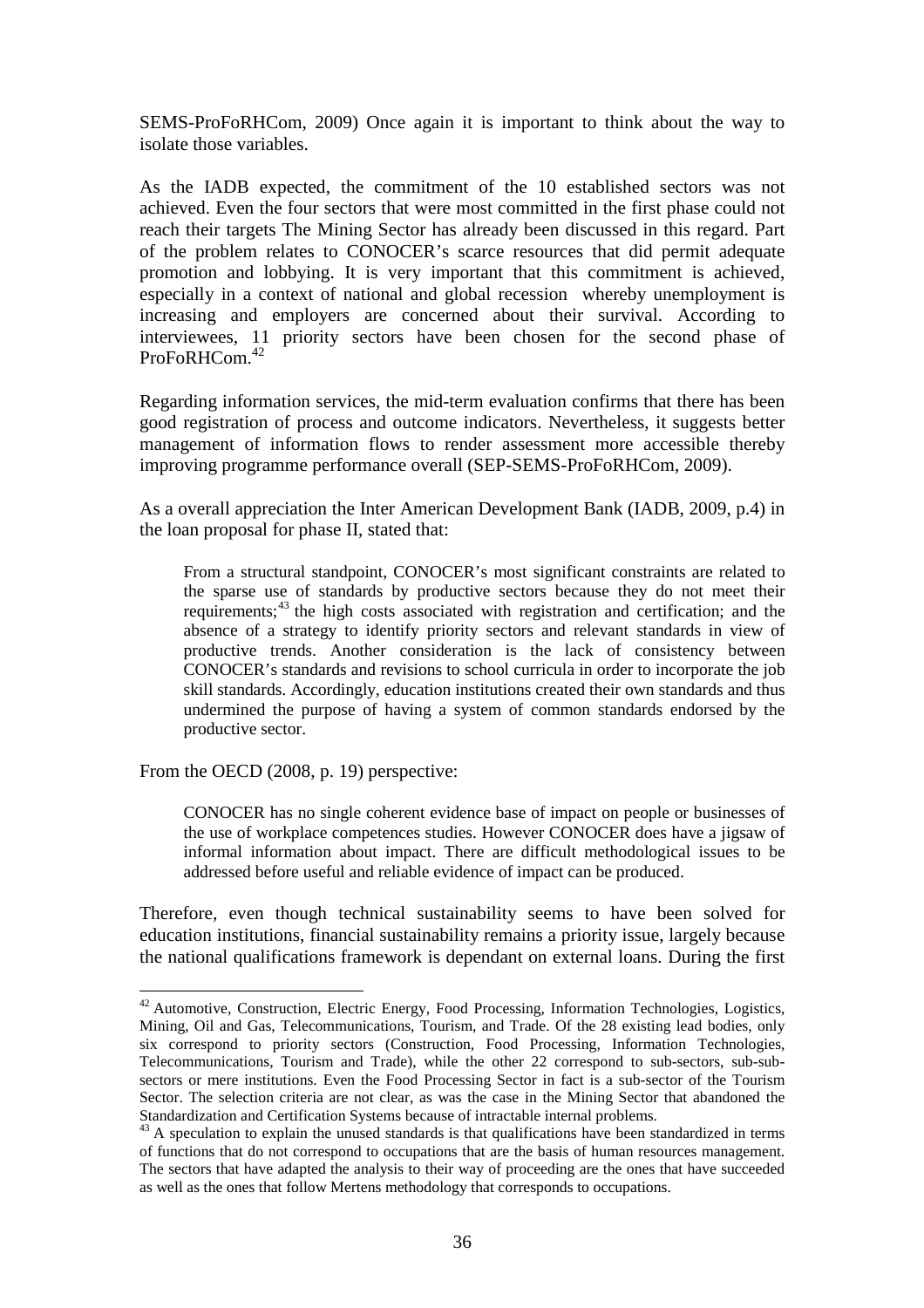phase of the programme, around 60 per cent of expenditures was financed by the Inter-American Development Bank. This figure could be increased so the country contribution would be lower. This is particularly important because of equipment maintenance and updating on account of technical and technological changes.

Despite the above, there have been also some remarkably successful experiences in a few sectors or enterprises.

As discussed in the section *An impasse period,* the Electricity Federal Commission (CFE) has been working with the Unique Union of Electrical Workers of the Mexican Republic to create an important human capital infrastructure of specialists and experts at all high-level joint training and productivity committee levels. Methodologists have been concerned with standards development, assessment and the design and provision of training. Retired workers have been involved and trained in these processes too. CFE uses their best workers' performance as a way to inform standards development. The company also benchmarks against a 10-year forecast of future requirements. As one trade union interviewee put it: "The trade union leader's responsibility is to keep our source of work in accordance with the enterprise. We have to boost CFE and keep workers jobs because they are competent and provide a good service".

In the case of lower-level competences, CFE has continued to work with CONOCERaccredited awarding bodies. In relation to higher technical competences they make agreements with universities and expert institutions. For high-level organizational competences they benchmark to international (mainly British) standards. The OECD (2008, p. 23) noted the positive effects of these processes on higher education:

The definition of labour competences can also be a positive curriculum influence on higher education especially where companies are seeking high level training in technical areas, the experience of the national electricity company CFE is relevant here.

The CFE is large enough to operate independently. It has utilized the qualifications model to develop career pathways and promotion strategies without having to work alongside companies that are different in size, have different competence requirements or that organize their production and services differently. Standardized competences have proved to be suitable for this specific world-class enterprise. However, according to one interviewee, CONOCER is still trying to attract CFE to be a key player in the Electrical Sector Lead Body.

The Tourism Sector is another case in point.<sup>44</sup> Significant progress has been made between companies and the National Union of the Food, Soft Drink, Tourism, Hotel, Catering and Similar Industry Workers' productivity agreements. Nowadays performance incentives are stated in the standards, such as avoiding labour accidents or conserving water or products. According to one interviewee, next year, for some

 $\overline{a}$ <sup>44</sup> A new Lead Body for the Restaurant Sector is now working closely with the Tourism Lead Body (that only considers restaurants located inside hotels). The interest of this new Lead Body is to professionalize workers to develop trained and certified human capital to impact positively on health and environmental care, costs and resource savings, services and keeping and attracting (new) clients. Higher levels of competence will also keep sources of employment. Coordination between these two lead bodies will be important. It may be that the Restaurant Sector becomes a sub sector of Tourism.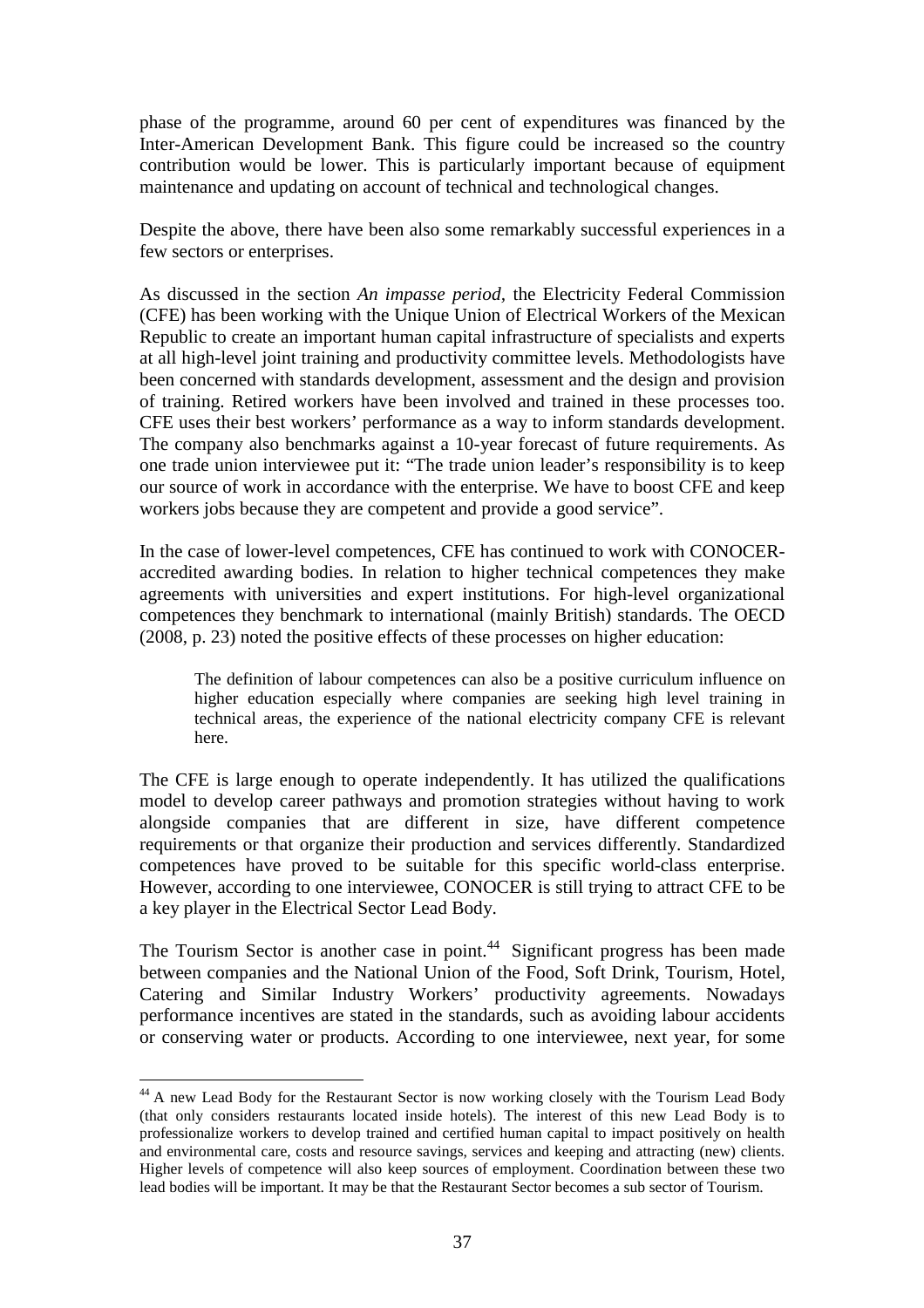occupations the collective bargaining agreement or collective employment agreement will consider a variable additional monetary incentive that will not be included in the salary, but will be awarded according to productivity against performance criteria.

In terms of international hotel training, first of all there is internal training according to international standards. Then the worker passes through an assessment process that is certified according to the Tourism Committee national standards that also take account of the international standards. If a worker is not yet competent, retraining will be organized. To get to a better position when there is a vacancy, the most competent person has rights over seniority. Other impacts of certification are the development of several levels for the same occupation and the portability of certificates between companies. Interviewees were of the view that certification is key to good employment practice because it offers objective backing to competent workers and employees. The impact on performance is measured through client satisfaction indicators when the client (the tourist) leaves the hotel, the restaurant or the service utilized. It is also measured through the annual labour climate assessment.

To solve the problem of the high price of assessment, within the tourism sector employers and the trade union have agreed to exchange internal assessors. Company assessors assess unemployed trained workers and the trade union assessors assess enterprise-trained workers. This means that payment is only required for the certificate. In fact, the trade union has established an assessment centre where they provide integral training and assessment services. As one interviewee put it: "As a Union we participate directly in the assessing and certification process of our guild members, to vertically and horizontally expand their employability, giving them better development opportunities, wages and working conditions."

In a related development, a hotel and several restaurants have started a pilot with the ILO Mexico. The aim is to influence productivity and to improve work conditions by means of the Productivity Measurement and Enhancement System (ProMES), related to the competence approach.<sup>45</sup>

Another successful experience is a pilot in the sugar industry involving 11 sugar mills. The previous experience with this industry was recovered in 2007, with a new project in the framework of the Agreement for the Modernization of the Sugar Industry and ILO to develop competence standards. In 2009 this was financed with extraordinary resources from ILO Geneva through Lima.

This project became possible, because after 70 years, the Sugar Industry law collective contract between the industry and the Workers Union of Sugar and Alcohol Industries of the Mexican Republic (Sindicato de Trabajadores de las Industrias Azucaera y Alcoholera de la República Mexicana, STIAARM).

A new approach to the management of human resources was agreed with CONOCER. The approach was characterized by a strong dialogic component and was the first of its kind involving the highest level of the industry and the trade union. An important goal was to demonstrate to CONOCER that the competence approach can work in a flexible manner without loosing its identity.

<sup>&</sup>lt;sup>45</sup> The same approach was adopted in the sugar industry.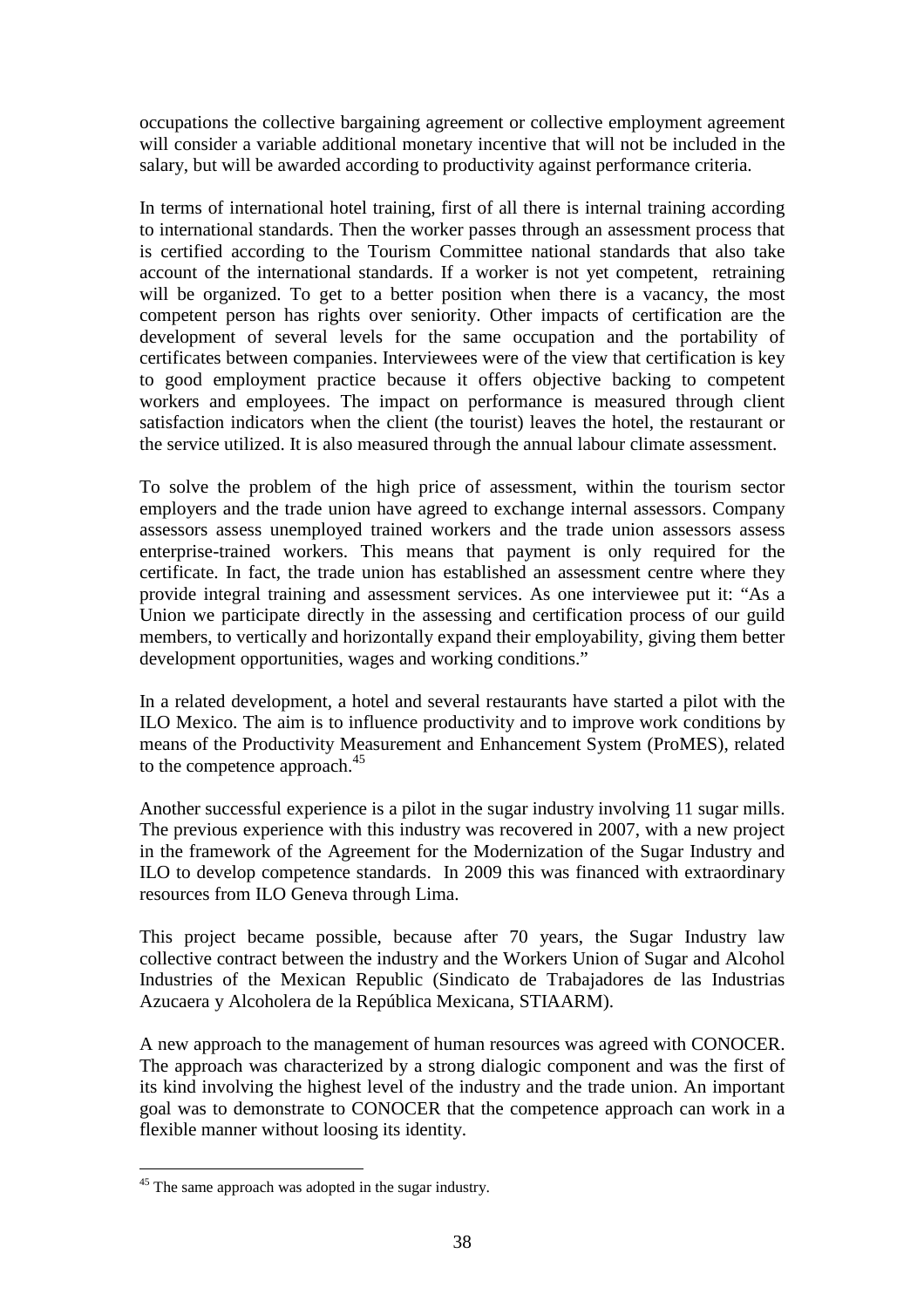The project is based on the methodology validated for Latin America from 1995 to 2002 that links competences to self-training and productivity. As the workers are not interested in the technical part of the standards until they can deal with the social part, it was decided that first competences should generate value for the interest groups. Only around 20 per cent of the time is spent on technical aspects; the majority of the time is used to emphasize social dialogue in order to actively involve not only the industry executives, but also the trade union stakeholders at all levels.

Based on standards for 14 key competences constructed through a rough procedure, they generated Technical and Vocational Education and Training (TVET) manuals or flexible guides with Systematic Curriculum Instruction Development (SCIP). These guides can be adapted to meet the technical circumstances of each sugar mill, so are useful for a heterogeneous industry. To start assessing and certificating workers' labour competences, the sugar industry stakeholders translated to CONOCER's requirements the standard on job security and health, and environment, that is a key transversal and strategic competence.

By November 2009 sugar industry stakeholders expect to certify 600 workers to that standard. Assessment instruments can be adapted and criteria added if competences are more complex in one company than another. CONOCER issues one certificate at the general standard and the company delivers another certificate relating to complementary competences. According to one interviewee, the CONOCER infrastructure of third-party awarding bodies and assessment centres is very important in this context, because it prevents company and trade union being suspicious of one another.

# **5. Analysis and main impacts**

### **5.1 Intended framework**

 $\overline{a}$ 

Following Raffe's (2009) typology, the Mexican framework set out to be a partial, communications, top-down, outcomes model.<sup>46</sup> Its main aim was to relate uppermiddle technological education, training-for-work and workplace-based training to the needs of the productive sectors of the economy as represented in the labour competence technical standards developed by employers and workers or employees who were supposed to know what was required. This aim was only reached in a few sectors or industries usually where other policies and measures were also in place.

### **5.2 Main problems and negative influences**

<sup>&</sup>lt;sup>46</sup> "... partial frameworks which cover a single sector of learning such as higher education (HE) or vocational education and training (VET)." (Raffe, 2009, p. 2) "A communications framework takes the existing education and training system as its starting point and aims to make it more transparent and easier to understand" (Idem, p. 5). Such a framework may be "imposed through more top-down processes in which ET institutions are one set of stakeholders among many" (Idem, p. 6). The outcomes model proposes a "tight design" for NQFs "based on a narrow concept of learning outcomes expressed through unit standards" (Idem, p. 11) Young and Allais also argue that many countries have "A common definition of qualifications in terms of outcomes that are treated as independent of the way of achieving them" (Young and Allais, 2009, p. 1). This is the case in Mexico.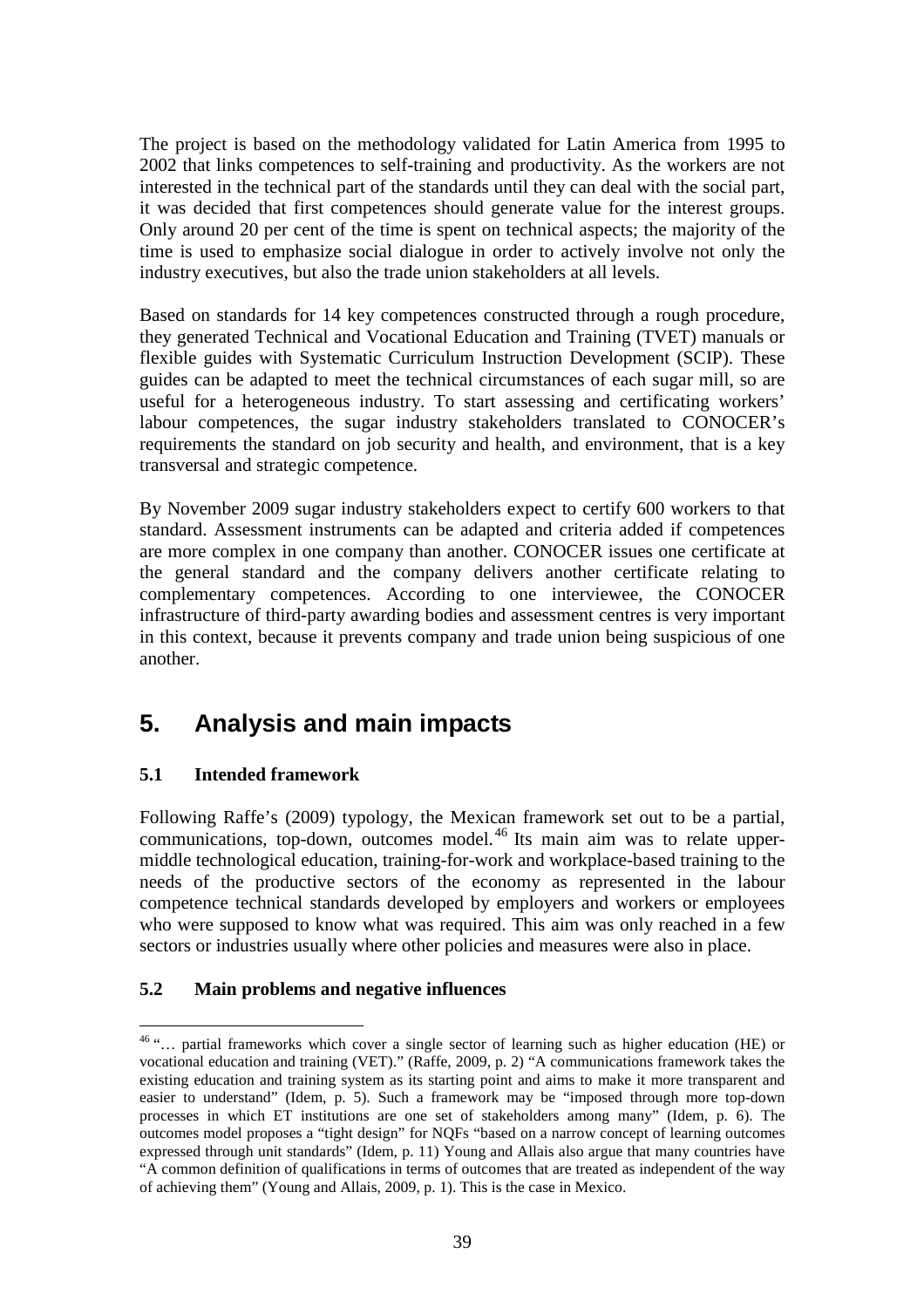Problems associated with policy borrowing were not sufficiently addressed at the outset. Rather, the qualifications framework and the competence approach were seen as panaceas that would solve the problem of chaos in upper-medium technological education (or at least give coherence to the curricula design for vocational education courses and training-for-work) by requiring correspondance to labour market needs. Furthermore, the new approach would also impact on workplace-based training registered by the Secretariat of Labour and Social Welfare.

At the time the framework was designed, there was little expert guidance to suggest otherwise. This came later, for example, from the Skills and Employability Department of the ILO, where careful delineation of the causes of particular national problems is strongly advised:

…what seem to be the main causes of the problem? If it is not clear, it will be difficult to know how it is to be solved and whether an NQF has any role in the process. (Tuck, 2007, p. 14)

There were many dimensions to the problems experienced over 14 years and these impacted differentially on the framework. In addition to the above-mentioned inadequacy of problem analysis and definition, the 1995 economic recession worked against a strong start for the Technical Education and Training Modernization Project (PMETyC). The idea was that it would be based on a hierarchy and strategic selection of productive sectors and the most important transversal competences to be standardized. Over and above this, were difficulties derived from the bureaucracy involved in the introduction and development of standards and qualifications, and an over-estimation of the power of a non-compulsory framework that also impacted on limited social dialogue.

Education institutions did not wait for the productive sectors to determine what they needed, but decided for themselves the courses that should be modified in line with the PMETyC. They made these decisions from their traditional point of view. This led to a proliferation of education institution standards relating to the same or similar functions. This in turn influenced the design of modular courses and student assessment which inhibited credit transfer and the establishing of equivalences across different technological institutions. According to one interviewee, the problem went deeper because of the lack of a more integral learning outcome concept for educational purposes.

In addition, procedural changes to standardize functions to reduce qualifications to only one unit, the change from 12 labour competence areas to 20 productive sectors, and the present way of classifying standards without using the grid meant that the qualifications framework practically disappeared. Standards (rather than a qualification framework) became to dominant discourse. At the present time there is a mixture of all three generations of labour competence technical standards, even though there are many that should have been discontinued because of their date of expiration.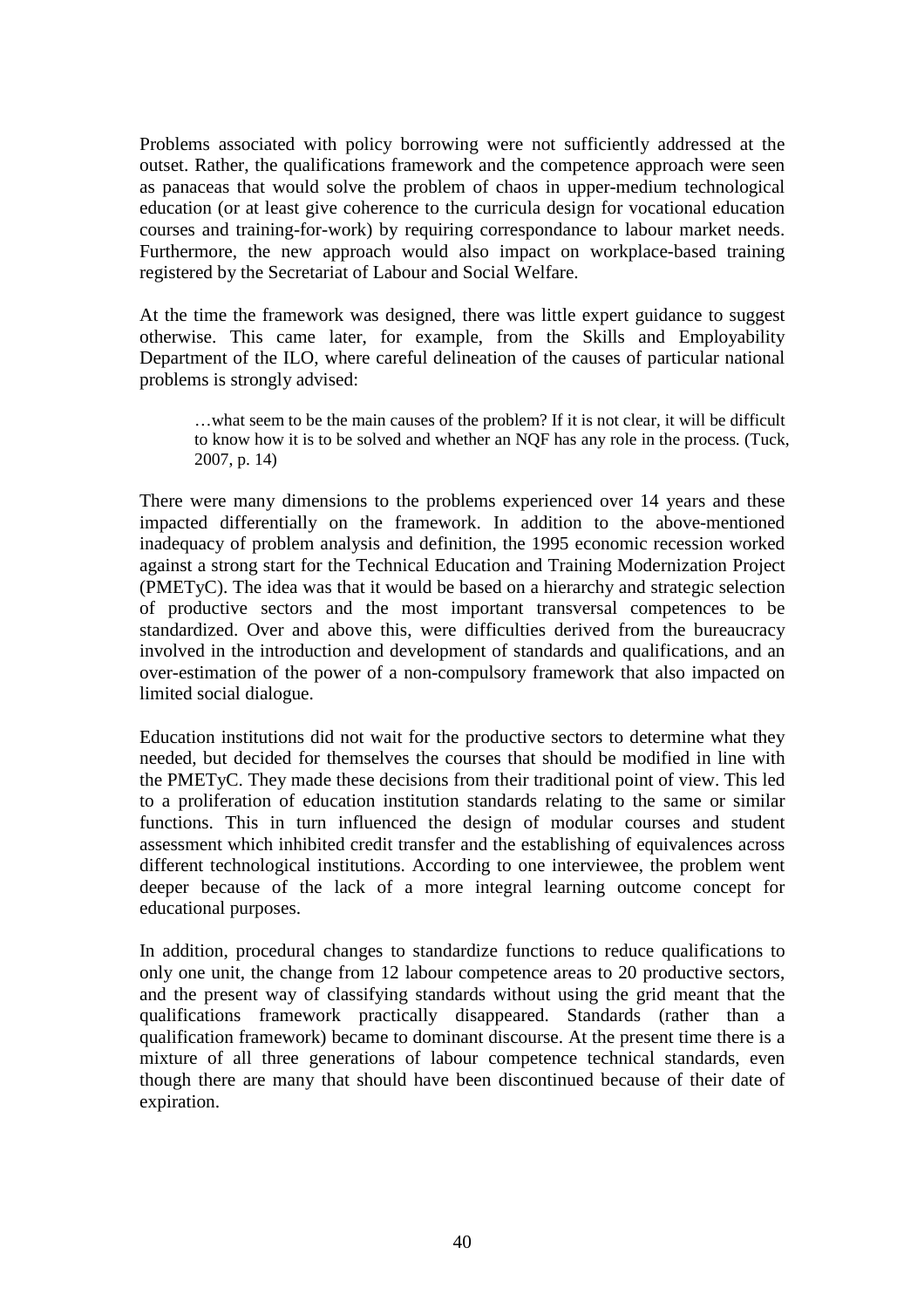The Certification System has not yet recognized the international systems used by companies such as Microsoft.<sup>47</sup> Moreover, the expense of assessment and certification has concentrated certification on CONALEP students and workers and employees in big enterprises, leaving aside medium and small enterprises as well as independent workers. It is also the case that formal qualifications have retained their position in the market: "In Mexico the status of qualifications that indicate competences required in work are overshadowed in terms of social currency by more academic qualifications." (OECD, 2008, p. 16)

The lack of transparency of standards, the changes in procedures and the complexity of regulation has resulted in a situation where everyone interprets them differently. This had led to uneven quality of standards, assessment instruments, assessment processes and modular course design and also to differential quality in courses and certificates based on the same standard. Furthermore, most of the standards that have been developed across all three generations have not been used at all. In the lifetime of CONOCER, only 20 per cent of the standards developed have actually been used to assess and certificate. In the case of competence based courses, during the PMETyC era, around 10 per cent of standards were used while in the ProFoRHCom different education institutions have increased their use of official labour competence standards whilst continuing to generate their own. Unused qualifications represent a wastage of all kinds of resources not only for the Mexican government but also for the stakeholders.

Another big problem is that the proposed information system has not become a reality. This problem has resulted in limited system communication, lack of transparency of standards and reduced use of the standards in education, training and labour competence assessment and certification The market scarcely ratifies the labour competence standards and the competence-based courses because they are not widely known among employers. (SEP-SEMS-ProFoRHCom, 2009)

As the World Bank reported, in the Technical Education and Training Modernization Project (PMETyC), there were no outcome indicators by which to measure and evaluate impact from 1995 to 2003 and upon which to base value judgments and recommendations for corrective action and improvement. Moreover, it was not clear what stakeholder expectations were in terms of the qualifications framework, the use of standards and the reform of technical education and training. The results of the first project were not satisfactory for the funder. The situation worsened because of the lack of legal status of the Council for Standardization and Certification of Labour Competence (CONOCER).

The first phase of the Multiphase Skills-Based Human Resources Development Programme benefited from clear outcome indicators, not only for component B *(Consolidation of the occupational skills standardization and certification system* - Labour Competence Standardization and Certification Systems) but also for component A (Enhancing the relevance of vocational and technical education). Nevertheless, the most significant impacts on and in the labour market could not be measured because of problems with the legal status of the National Council for

 $\overline{a}$ <sup>47</sup> There should be no need to spend money on qualifications like *Document elaboration with computing tools* if Microsoft continuously certifies people and the market prefers those certificates.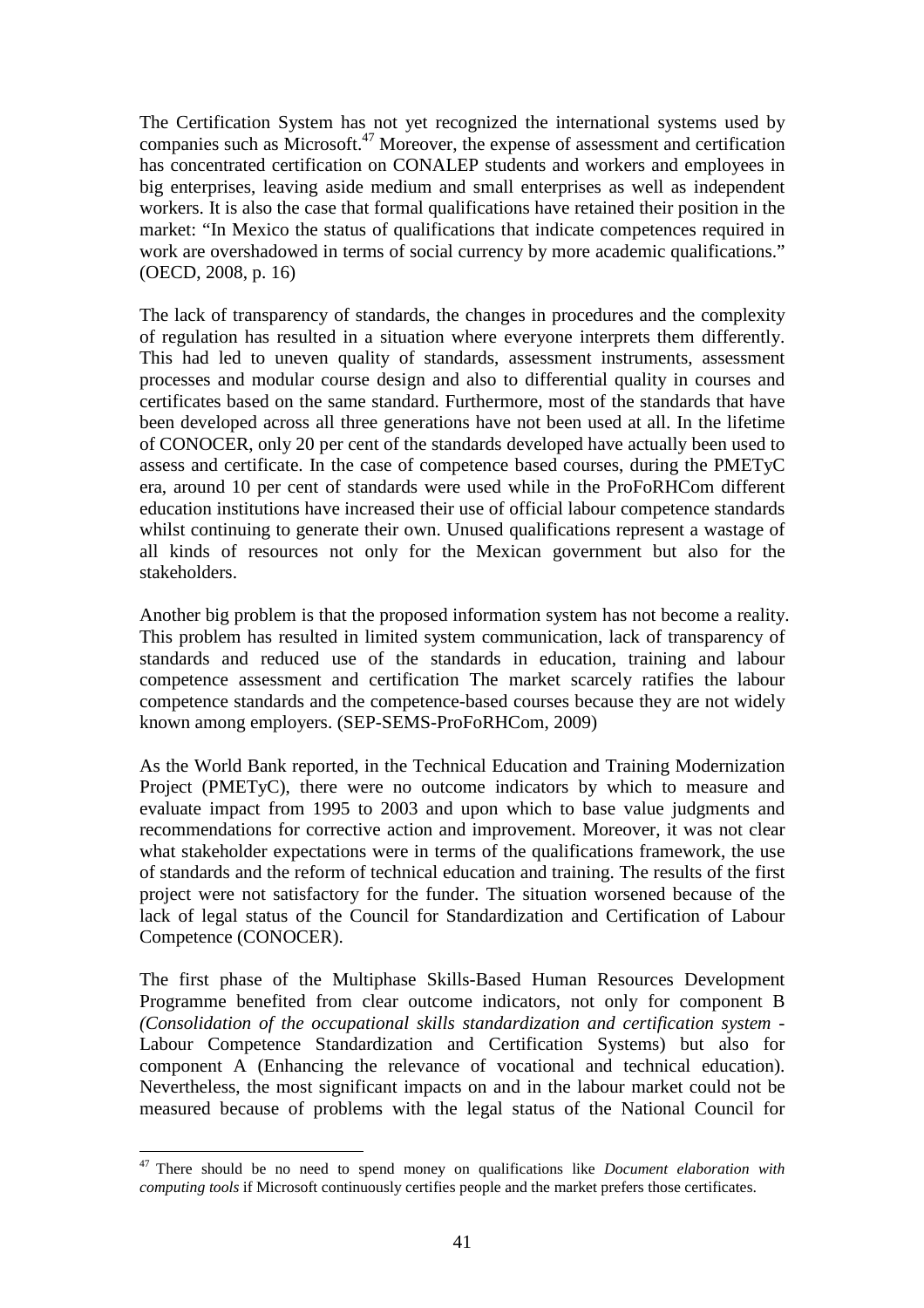Standardization and Certification of Labour Competence (CONOCER) which were not resolved until 2005 and because of the new political orientation the government wanted to give to CONOCER and the new General Director appointment that were not achieved until 2007.

A representative of the most important Mexican worker confederation considers that the competence approach has not permeated the country's education and labour culture. Nor has it permeated the educational sector, because it is too rigid. It has not permeated the employers' sector, because employers have not realized what the added value of recognized labour competence is. Finally, it has not permeated the workers' sector, because they view it with much suspicion and some ignorance and because the approach has not been adequately publicized. One interviewee claimed that Mexican competence culture is poor, but promising. Another argued that the government should pay for workers' certification.

At present, education and training-for-work institutions are trying to cluster the standards and courses in order to develop vocational competences, while CONOCER is making important efforts to gain prestige and to attract the highest level enterprise and trade union authorities to the competence approach. Two new changes are imminent that is hoped will improve the output of the Standardization and Certification Systems. First, the standardization procedures and the accreditation of awarding bodies and assessment centres will be made more flexible so they can serve more candidates. Secondly, international certification systems will be included in the system, starting with Microsoft.

### **5.3 Positive impacts and experiences**

Since the start of the Systems, there have been two outstanding sectors: the electrical industry and tourism, as well as the ILO pilot cases. Certain conditions account for these successes.

According to interviewees, in all successful cases, productivity agreements were signed between the enterprises and the trade unions. Alternative promotion ladders were considered, and training and education were seen as the main factors to enhance quality and productivity. In the ILO cases and in the context of the Electrical Federal Commission 'soft competences' (such as responsibility, team work, respect for the environment, social responsibility) played a leading role.

The above factors were strengthened further by strong communication processes at all stakeholder levels as well as decision making starting at the highest level. Furthermore, attention was not only paid to current competence needs, but to future requirements derived from strategic planning and ten-year projections undertaken at the highest level by joint committees on training and productivity or by high-level employers' chambers and trade union leaders.

These experiences have had different positive impacts, such as credit transfer, educational promotion, labour promotion and mobility, certification portability and increases in self-esteem.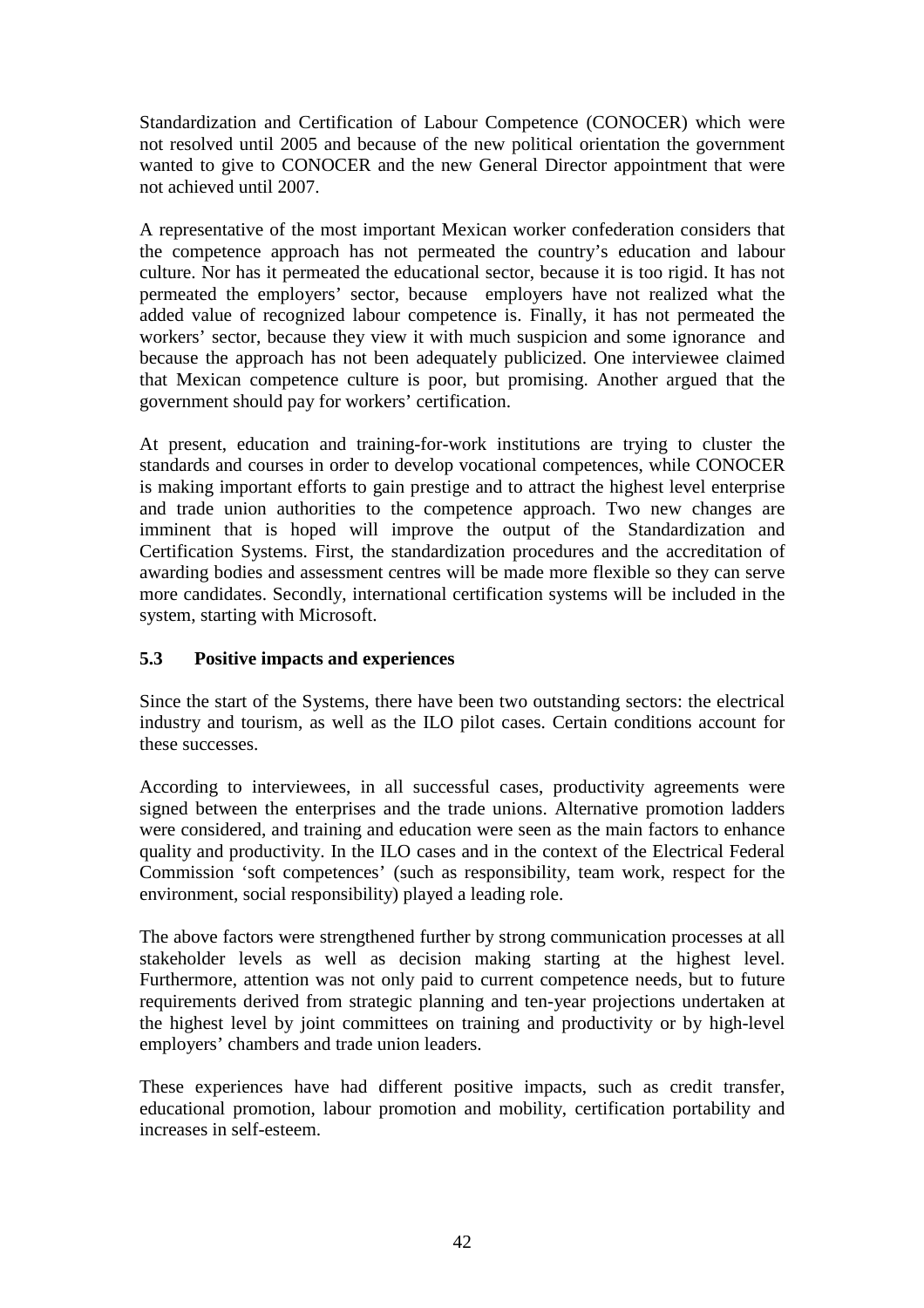In terms of credit transfer, the Electricity Federal Commission (CFE) has managed to persuade education institutions to accept workers' certificates as credits towards bachelor's and master's degrees and the company to accept university degrees in relation to workers' career pathways. The primary concerns of the CFE are formal education, training and the assessment and certification of workers and employees in the context of a credit accumulation and progression learning and certification route linked to career pathways. The accreditation of competence also embraces international credits that are backed by Mexican institutions. This applies mainly to competences that cannot be developed in Mexico, for example, some aspects of nuclear technology.<sup>48</sup>

Labour promotion is also quite clear in the CFE and in the tourism sector where certificated competence is the first criterion for promotion when there is a vacancy in the same occupational branch or career pathway. Worker mobility among electrical regions or between enterprises of the same tourism group is backed by the certificate a worker possesses whilst due respect is aslo accorded to labour seniority.

Regarding the portability of certification, attention has already been drawn to the English company that accepted the Mexican certificates of employees in a plaster enterprise that were going to work in England. In this case, informal policy borrowing had a positive impact. There are also some examples of certification portability in the electrical sector. The CFE has to continuously train its specialized welding workers to international standards. Such workers are very well paid in the United States, and Mexican certificates are recognized. Consequently, Mexican specialized welders migrate to the USA at the first opportunity. In another instance, the CFE has sent eight radiation protection technicians to South Africa who had been certified in the United States and who have had significant experience in Mexico.<sup>49</sup>

It is important to emphasize that trade union leaders in the sectors that have used the competence approach consider that certification has a positive impact on self esteem and employability. Interviewees cited employer preferences for certificated workers. Workers' (and their families') self esteem rises when they discover that they can utilize knowledge they have acquired through experience towards certification. The surfacing of tacit knowledge also has a positive impact on self esteem especially in the context of lower level qualifications. The introduction of objective ways to assess and certificate people who have learnt outside of school or the formal education system is an important motivating factor:

Clearly individuals are motivated to learn more when self-belief rises as a result of accreditation; there is value in finding ways that make people realize they have knowledge, abilities, skills and competences that are amenable to accreditation. (OECD, 2008, p. 27)

<sup>48</sup> For instance General Electric certifies radiation protection technicians and in Mexico the Commission of Safety and Security issues their licenses under the supervision of the Atomic Energy International Organization. These are recognized by the CFE for employability and career pathway purposes.

 $49$  This need for permanent training is certainly a resource problem, but at the same time it promotes pride in the quality of workers on the part of the trade union.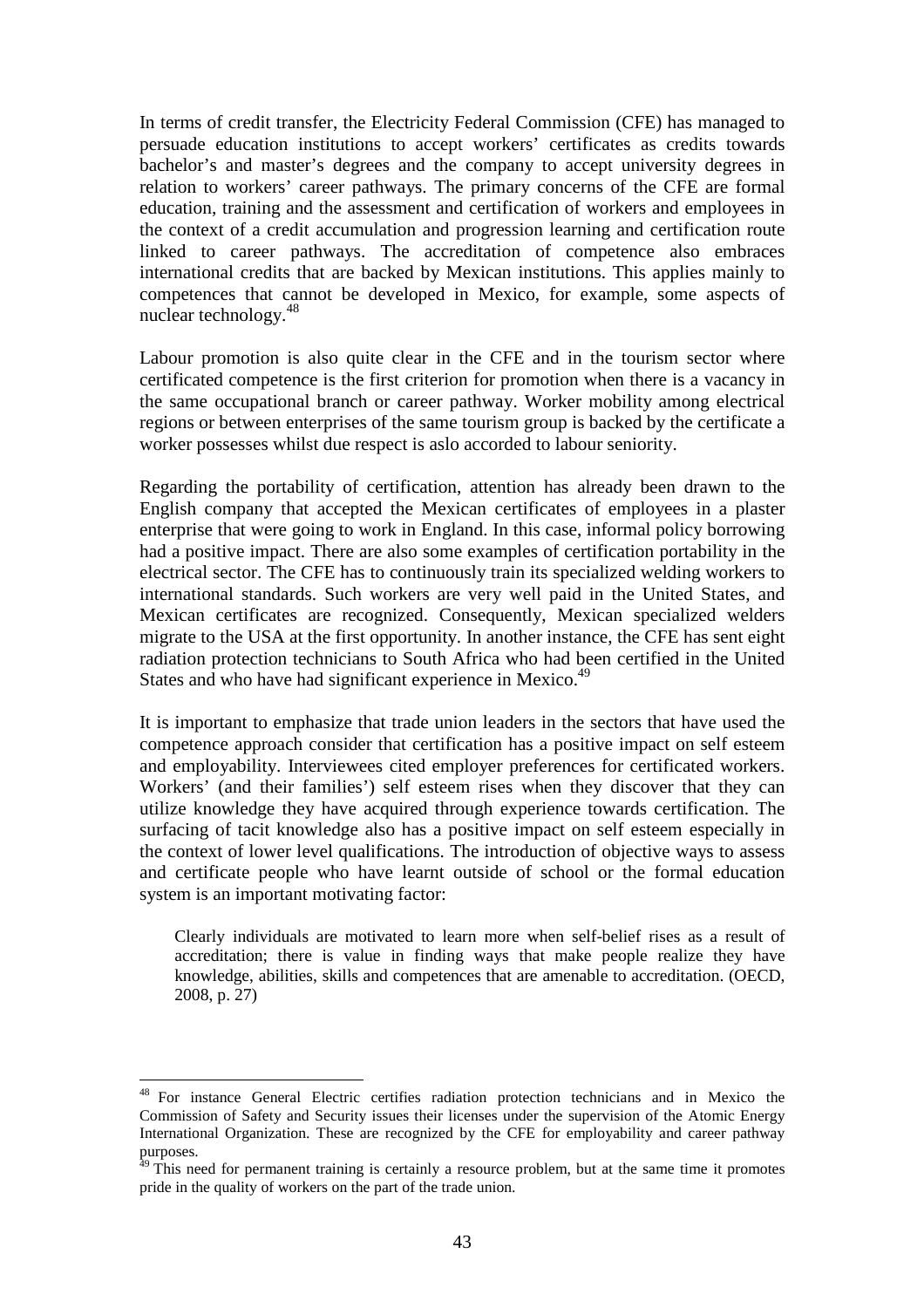# **6. Final comments**

 $\overline{a}$ 

The Mexican case clearly demonstrates that an orientation process must be followed before adopting or restructuring a qualifications framework or standard system, even if it is partial. Such a process should start with a clear and precise problem and needs analysis, in order to weigh up the advantages, disadvantages and possibilities of this policy instrument as a potential solution (Tuck, 2007, pp. 11-14). If the framework is not going to improve individual assets and increase opportunities for people to have a better quality personal and working life, it is not worth spending scarce resources on this new tool (Cartagena, 2009).

If a qualifications framework is really needed, planning should be medium and long term,  $50$  especially when dealing with bureaucratic education institutions. A careful step by step strategy complemented by other policy instruments should be designed before beginning a reform (Tuck, 2007). The strategy should state priorities in accordance with productive sectors' present and future needs and country economic vision, and should focus on levels where the majority of the labour force is concentrated.

If a comprehensive framework is considered in a country like Mexico, it should be statutory and enshrined in law as is the case in Spain and France, taking full account of the characteristics of the national educational system. Strong stakeholder dialogue and participation is a prerequisite. If the framework is going to deal only with workplace-based training, it should be directly connected to productivity and a promotion ladder related to labour competence levels and career pathways. If it will also be related to training-for-work, it should be guaranteed that certificates will be valued by the labour market and will increase the employability of those who are competent to enter an occupation. In either case it should be a policy learning dynamic framework rather than based on policy borrowing.  $51$ 

So far, the Mexican labour competence standardization has been quite artificial and consequently corresponding certificates are not highly valued in the labour market. Until standardized qualifications truly express enterprises' needs to recruit workers or assign them better salaries or occupations, assessment and certification will not become a worthwhile process. Moreover, in this context, CONOCER and awarding bodies are not recognized by the main productive sectors even though do need meaningful certificates. Likewise, education institutions also need meaningful standards upon which to base the specific competence-based modular courses that are common to different education institutions, which subsequently allow students horizontal mobility and opprtunities for vertical learning progression.

<sup>&</sup>lt;sup>50</sup> "...the insight that NQFs are dynamic entities, whose introduction is a lengthy process and whose impacts will only emerge over time, carries a further implication: that it will take a long time to assemble an adequate evidence base on their implementation and impact." Raffe, 2009, p. 2)

<sup>&</sup>lt;sup>51</sup> "Policy learning is a broader concept which recognises that cross-national comparison may serve a variety of policy-related purposes including understanding one's own ET system better by contrasting it with other systems, identifying common trends and pressures, clarifying alternative policy strategies and identifying practical issues likely to be raised by each strategy. … Policy learning is associated with constructivist models of learning by policy-makers and aims to help policy-makers devise their own country-specific solutions rather than import solutions from elsewhere…" (Raffe, 2009, p. 3).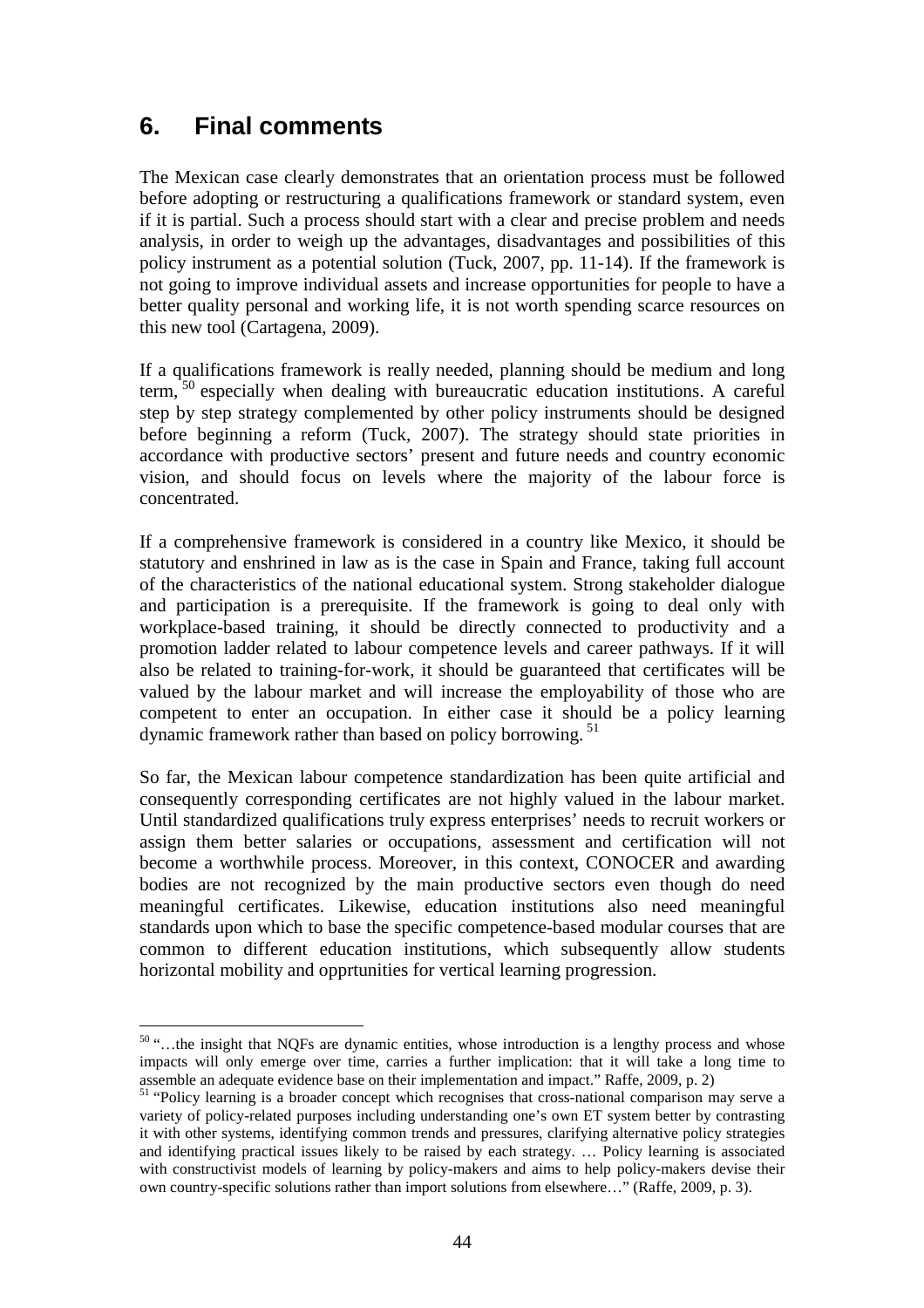A qualifications authority such as CONOCER has to design an aggressive campaign to reach leaders in the productive sectors and trade unions, on the basis of a strategy that is firmly located in the educational and training, political, social and economic context. In the middle of a recession, employers and workers have immediate concerns, and will not be interested in standards and certificates unless they are convinced of the benefits to be gained from investing time and money in the associated processes. The Standardization and Certification Systems will be successful if employers, workers, students and education institutions are aware of their potential value and their relationship to other measures designed to improve workers' productivity in decent jobs. Promotion should take into account not only the real advantages of meaningful certification, but also the minimization of barriers such as cost and time.

The new world trend is to transit to a qualifications framework that prioritizes the concept of measuring a person's levels of competence, knowledge and skills against objective parameters, alongside learning from the productive sectors about the kind of standards and certification they really need. It is entirely appropriate to continue with a Multiphase Skills-Based Human Resources Development Programme that emphasizes the importance of homogeneous and orderly implementation by all participating agencies (SEP-SEMS-ProFoRHCom, 2009). If there were to be new reforms hard lobbying processes would be necessary to build on what has already been done.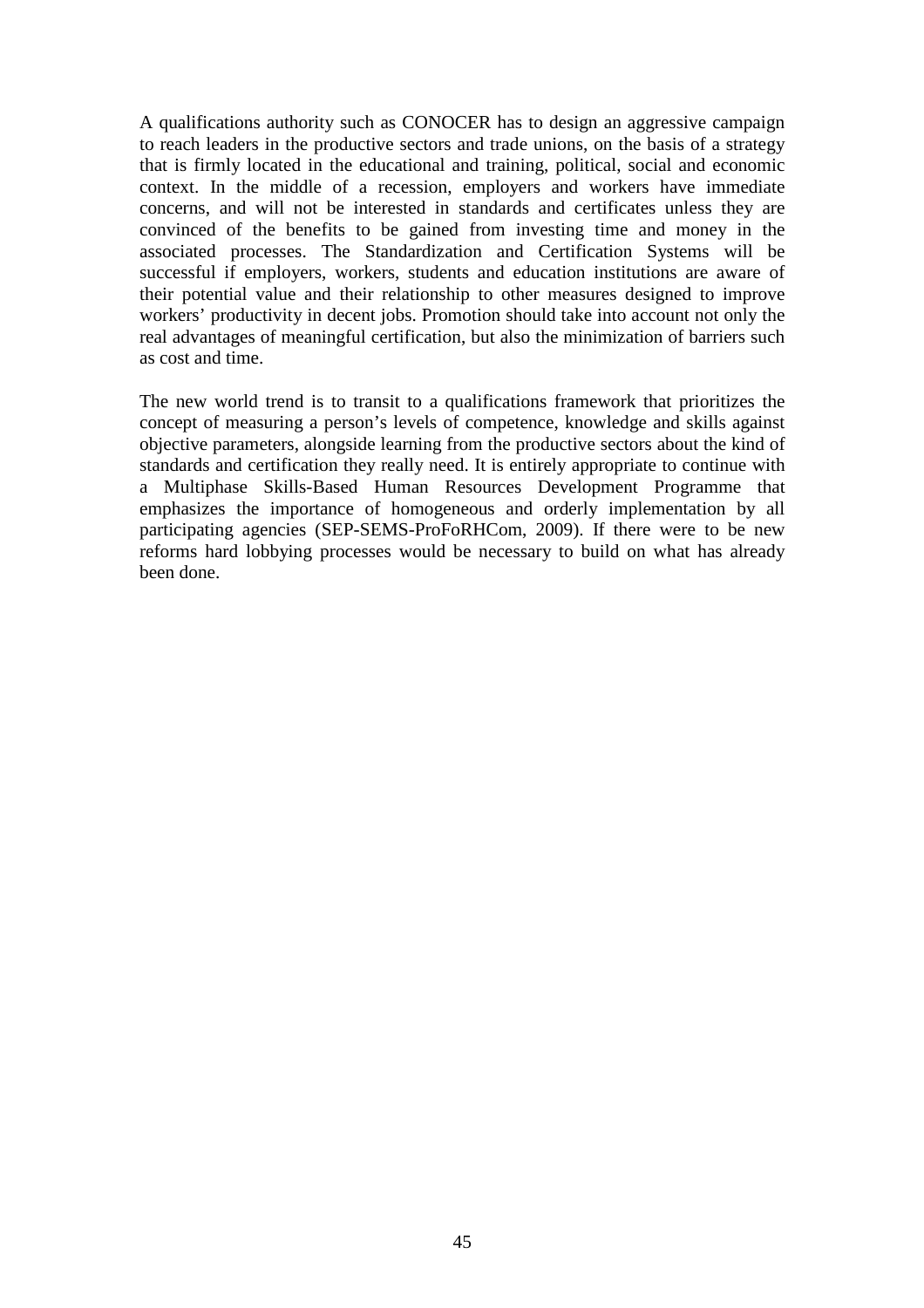# Acronyms<sup>52</sup>

| <b>BC</b>      | <b>British Council</b>                                                                            |
|----------------|---------------------------------------------------------------------------------------------------|
| <b>CBE</b>     | <b>Skills-based Education</b>                                                                     |
| <b>CE</b>      | <b>Assessment Centre</b>                                                                          |
| <b>CGEBC</b>   | General Coordination of Competence-Based Education                                                |
| <b>CIDEC</b>   | Economy, Employment and Vocational Qualifications Research and<br><b>Information Centre</b>       |
| <b>CONAPO</b>  | <b>National Population Council</b>                                                                |
| <b>CONALEP</b> | National College of Professional Technical Education                                              |
| <b>CONOCER</b> | National Council for Standardization and Certification of Labour<br>Competence                    |
| COSDAC         | Sector Coordination for Academic Development                                                      |
| <b>COSNET</b>  | Council of the Technological Education National System                                            |
| DGB            | <b>General Directorate of Baccalaureate</b>                                                       |
| <b>DGCCT</b>   | General Directorate of Training for Work Centres                                                  |
| <b>DGCP</b>    | General Directorate of Training and Productivity                                                  |
| DGE            | <b>General Directorate of Employment</b>                                                          |
| <b>DGECyTM</b> | General Directorate of Education on Marine Science and<br>Technology                              |
| <b>DGETA</b>   | General Directorate of Agricultural Technological Education                                       |
| <b>DGETI</b>   | General Directorate of Industrial Technological Education                                         |
| <b>DGESU</b>   | General Directorate of Higher Education                                                           |
| <b>DGPPP</b>   | General Directorate for Planning, Programming and Budgeting of<br>Secretariat of Public Education |
| <b>GDP</b>     | <b>Gross Domestic Product</b>                                                                     |
| <b>IADB</b>    | <b>Inter-American Development Bank</b>                                                            |
| <b>INEGI</b>   | National Institute of Statistics, Geography and Information<br>Technology                         |
| <b>IPN</b>     | National Polytechnic Institute                                                                    |
| <b>NAFIN</b>   | <b>National Financing Entity</b>                                                                  |
| <b>NAFTA</b>   | North American Free Trade Agreement                                                               |
| <b>NTCL</b>    | <b>Labour Competence Technical Standard</b>                                                       |
| <b>NVQ</b>     | <b>National Vocational Qualifications</b>                                                         |

 $\overline{a}$ <sup>52</sup> By acronyms in Spanish.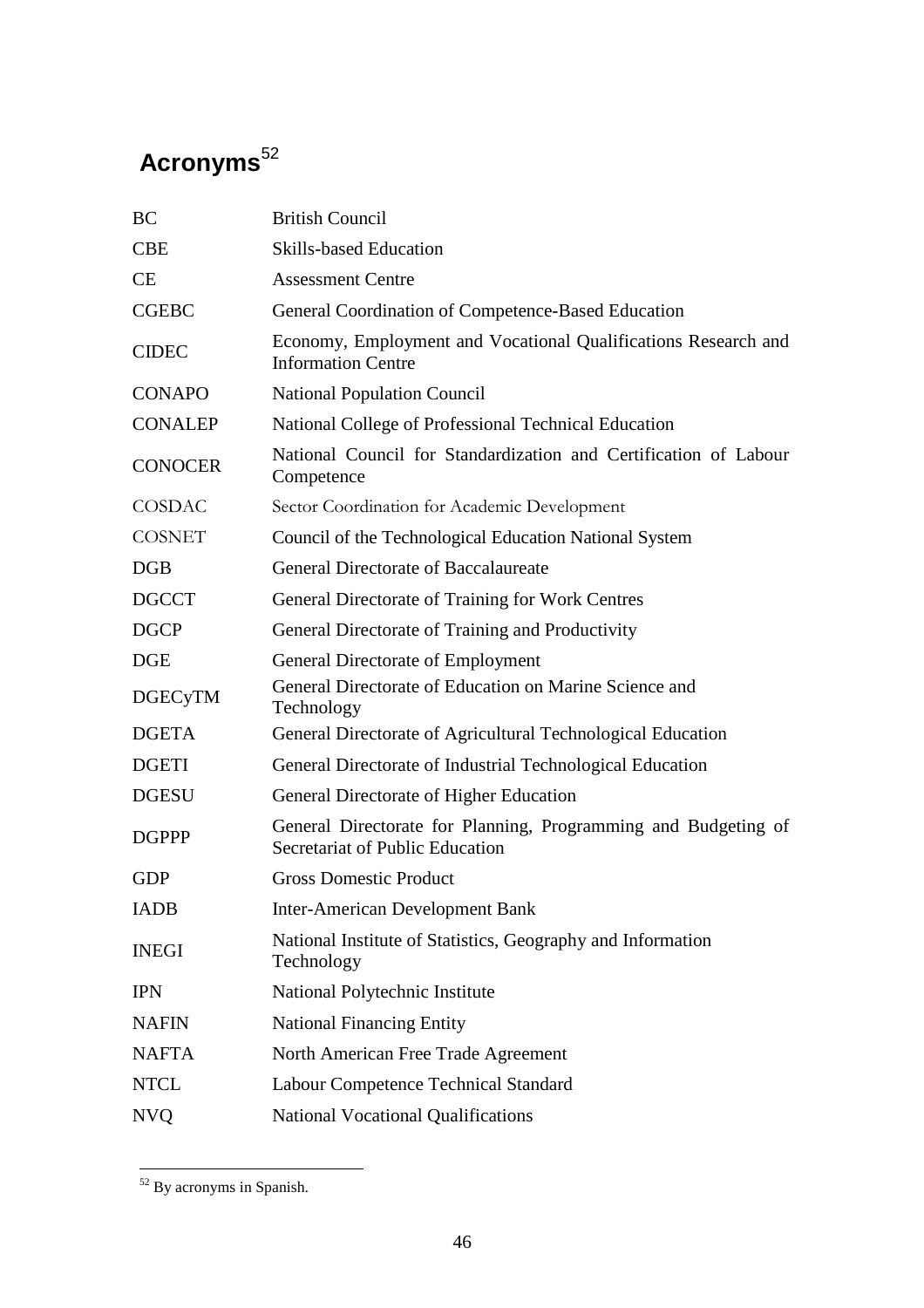| <b>OC</b>       | <b>Awarding Body</b>                                                                        |
|-----------------|---------------------------------------------------------------------------------------------|
| <b>OECD</b>     | Organization for Economic Cooperation and Development                                       |
| PMETyC          | <b>Technical Education and Training Modernization Project</b>                               |
| PI or PU        | Polytechnic Institutes (Universities)                                                       |
| <b>PROBECAT</b> | Labor Fellowship Retraining Programme                                                       |
| ProFoRHCom      | Multiphase Skills-Based Human Resources Development Program                                 |
| <b>SCIAN</b>    | North American Industry Classification System                                               |
| <b>SEN</b>      | <b>National Educational System</b>                                                          |
| <b>SEP</b>      | Secretariat of Public Education                                                             |
| <b>SHCP</b>     | Secretariat of Finance and Public Credit                                                    |
| <b>SCCL</b>     | Labour Competence Certification System                                                      |
| <b>SEIT</b>     | Under-Secretariat of Technological Education and Research                                   |
| <b>SEMS</b>     | <b>Under-Secretariat of Upper Medium Education</b>                                          |
| <b>SICAT</b>    | Training for Work System                                                                    |
| <b>SICNO</b>    | Occupation National Catalogue Information System                                            |
| <b>SNCCL</b>    | Labour Competence Standardization and Certification Systems                                 |
| <b>SNCL</b>     | Labour Competence Standardization System                                                    |
| <b>SPC</b>      | Under-Secretariat of Planning and Coordination                                              |
| <b>STPS</b>     | Secretariat of Labour and Social Welfare                                                    |
| <b>UP</b>       | Polytechnic Universities                                                                    |
| UT              | <b>Technological Universities</b>                                                           |
| <b>UAPMETyC</b> | Administrative Unit of the Technical Education and Training<br><b>Modernization Project</b> |
| <b>UCAP</b>     | Programme Management and Coordination Unit                                                  |
| <b>UNAM</b>     | Mexico Autonomous National University                                                       |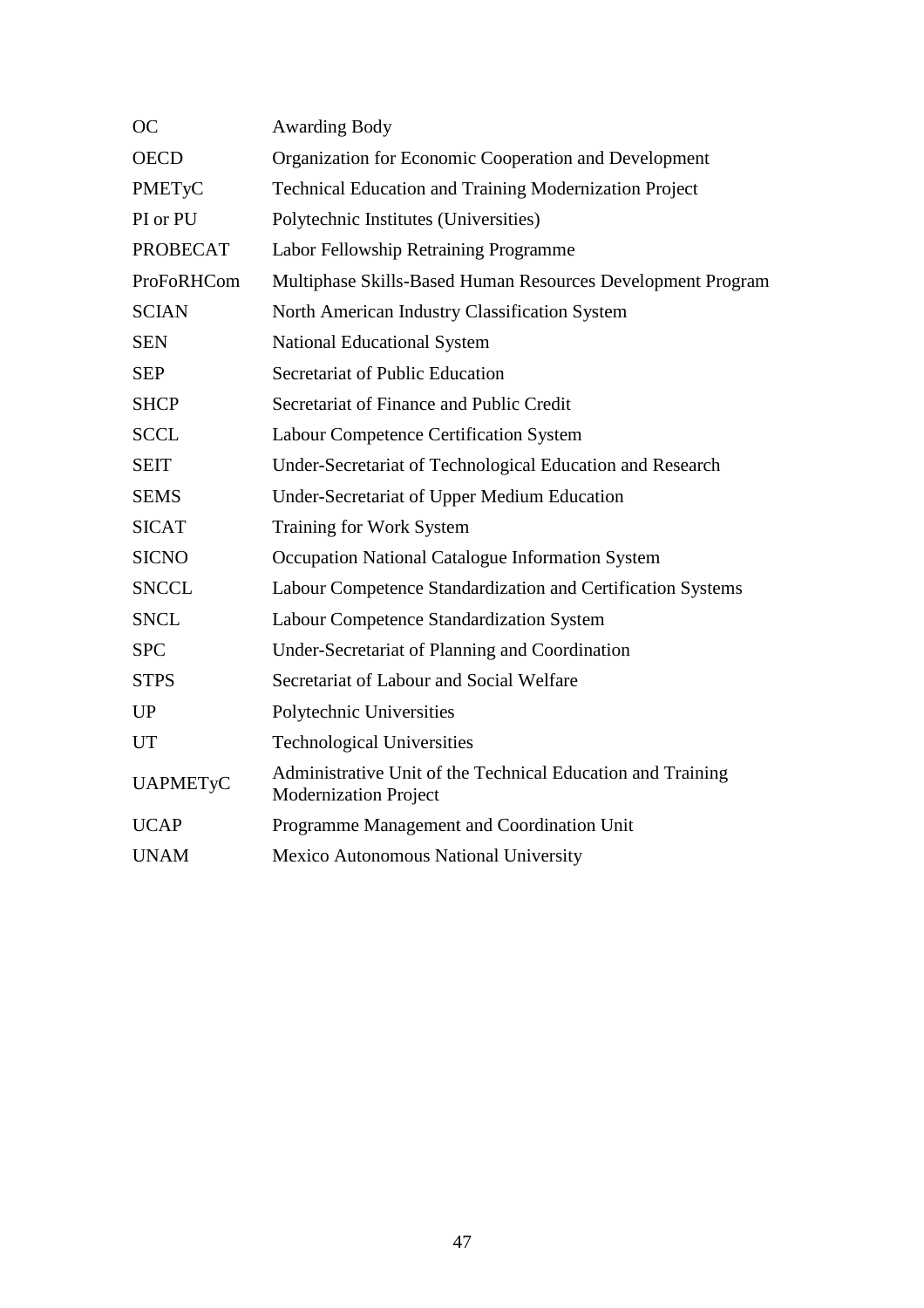## **Consulted Sources**

- Anda, María Luisa de and Patricia Martínez (2006). *Recognition of non-formal and informal learning in Mexico*. Background report. CONEVyT- OECD. Mexico.
- Anda y Ramos, María Luisa de (1996). "Aprendizajes y obstáculos en el proceso de elaboración de labour competence technical standard", en *Reunión anual de evaluación del PMETyC 1996*. CONOCER, Secretariat of Public Education, Secretariat of Labour and Social Welfare. Mexico.
- Anda y Ramos, María Luisa de (1999). "¿Qué hay de nuevo en la Industria Azucarera?, in *Competencia laboral*. Num. 11. July-September.
- Aribaud, Michel (2003). El reconocimiento de las competencias y la validación de la experiencia en Francia: Contexto y desarrollo. Ministère Jeunesse Education Recherche. Power Point document. México.
- Banco de México-Junta de Gobierno (2009). *Resumen informe anual 2008*. PDF document.
	- (2002). *Annual report 2001*. PDF document.

(2003). *Annual report 2002*. PDF document.

(2004). *Annual report 2003*. PDF document.

(2005). *Annual report 2004*. PDF document.

(2006). *Annual report 2005*. PDF document.

(2007). *Annual report 2006*. PDF document.

(2008). *Annual report 2007*. PDF document.

CIDEC (1998). *Evaluación de medio camino del PMETyC*. México.

Coles, Mike (2002) *The role of national qualifications systems in promoting life long learning. Links between qualifications systems and life long learning: a conceptual framework for future work*. OECD. Paris.

CONALEP (2009. Web page http://www.conalep.edu.mx/wb2/

CONAPO (2001). *La población de México en el nuevo siglo.* Mexico.

(2009). Web page http://www.conapo.gob.mx/00cifras/00indicadores/00.xls

CONEVyT- OECD (2005). *Adult learning in Mexico*. Country report. PDF document.

(2006). *Recognition of non-formal and informal learning in Mexico*. Background report. PDF document.

CONOCER (1996). *Programa piloto de normalización y certificación de competencia laboral*. Propuesta que se presenta al Banco Interamericano de Desarrollo. PDF document.

(2000 a). *Manual de desarrollo de instrumentos de evaluación de competencia laboral*. Version 2.0. México.

(2000 b). *Manual de evaluación de competencia laboral*. Version 2.0. México.

(2000 c). *Manual de verificación externa*. Version 2.0. México.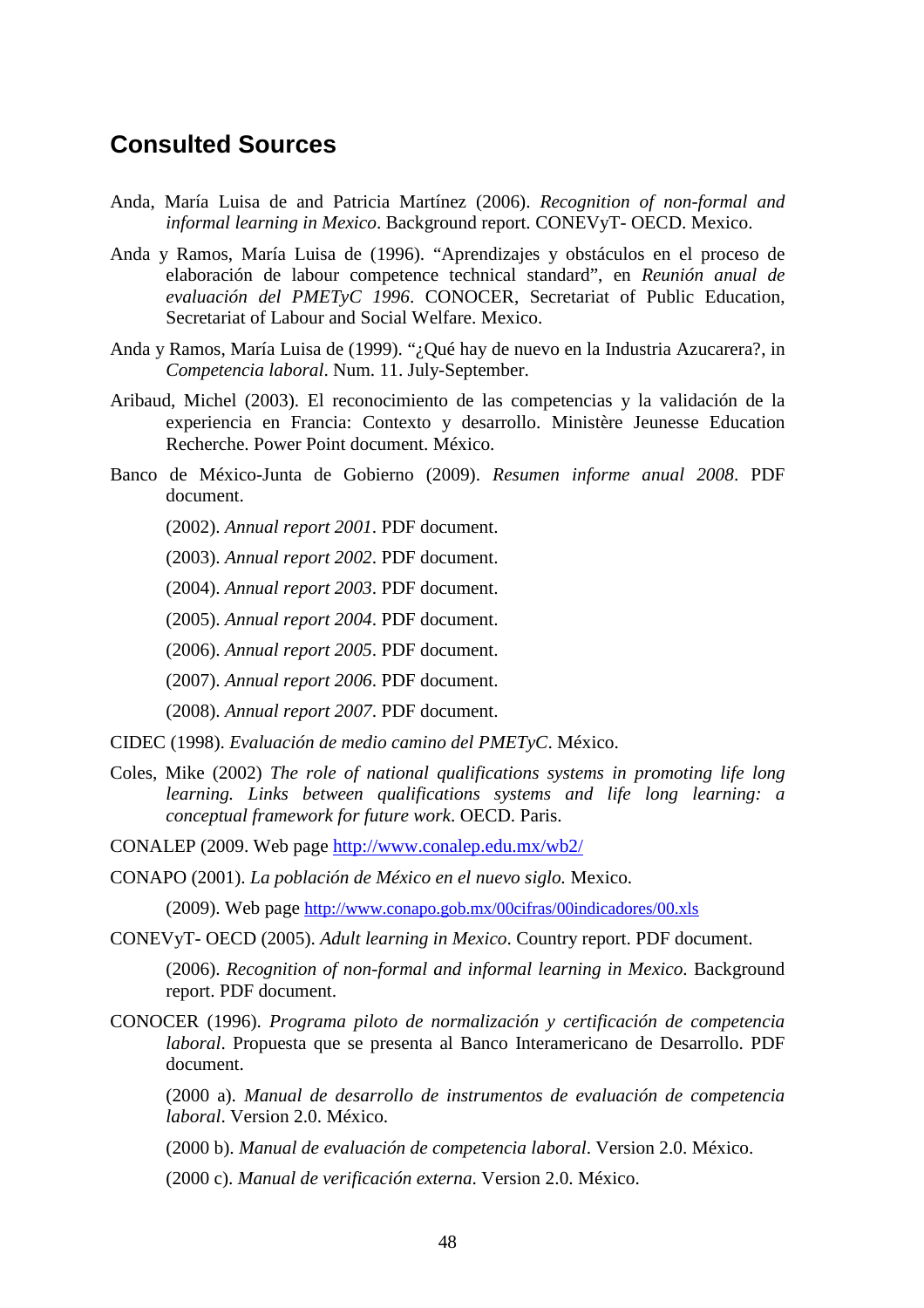(2000 d). *Manual de verificación interna*. Version 2.0. México.

(2001 a). *Guía técnica. Elaboración del mapa funcional*. Version 2.0. Mexico.

(2001 b). *Guía técnica. Desarrollo del elemento de competencia*. Version 2.0. Mexico.

(2003). *Resumen de avances en certificación*. México.

(2004). *Informe de cierre de operación al 31 de diciembre de 2003*. México.

(2005). *Informe de cierre de operación*. Mexico. Word document.

(2009). Certificados por NTCL. 12 de junio de 2009. Mexico. Excel document.

(w/d). *Guía técnica para el desarrollo del mapa funcional*. Version 4.0. http://www.conocer.gob.mx/images/pdf/SNCL/gt\_mapa\_funcional\_v3nvo.pdf

(w/d). *Guía técnica para el desarrollo de la norma técnica de competencia laboral*. Version 4.0.

http://www.conocer.gob.mx/images/pdf/SNCL/gt\_ntcl\_v3nvo.pdf

(w/d). Guía técnica para el diseño del instrumento de evaluación de la competencia laboral. Version 4.0.

http://www.conocer.gob.mx/images/pdf/SNCL/gt\_ieclrev15deseptnvo.pdf

- CONOCER-SEP-STPS (2000). *Proyecto para la Modernización de la Educación Técnica y la Capacitación (PMETyC). Avances y compromisos 1995-2000*. Mexico.
- Garza Rodríguez, Fortino (2003). *Modelo de competencias laborales*. Mexico. Power Point presentation.
- Gobierno de los Estados Unidos Mexicanos-Presidencia de la República (2009a). *Tercer informe de gobierno*. México. PDF document.

(2009b). *Tercer informe de gobierno*. *Anexo estadístico*. México. PDF document.

- Handley, David (2003). Some UK experiences in a European context. Power Point presentation for the Foro Internacional de Análisis del PMETyC.
- IADB (1996). *Programa piloto de Normalización y Certificación de Competencia Laboral*. Mexico.

(2004). *Multiphase Skills-based Human Resources Development Program, Phase I*. (ME-0250) Loan proposal. PDF document.

(2008). *Programa Multifase Formación de Recursos Humanos basada en Competencias, Fase II.* (ME-0250) Loan proposal. PDF document.

(2009). *Skills-based Human Resources Development Program (ProFoRHCom) (Phase II)*. (ME-L1039) Loan proposal. PDF document.

Ibarra Almada, Agustín E. (1996a). *Los Sistemas Normalizado y de Certificación de Competencia Laboral*. Power Point presentation.

(1996b). "Palabras de inauguración", en *Reunión anual de evaluación del PMETyC 1996*. CONOCER, SEP, STPS.

(1996c) "Empresarios y trabajadores, los verdaderos protagonistas del CONOCER", Interview in *Competencia laboral*. Year 1, Num.1. January-March. Mexico.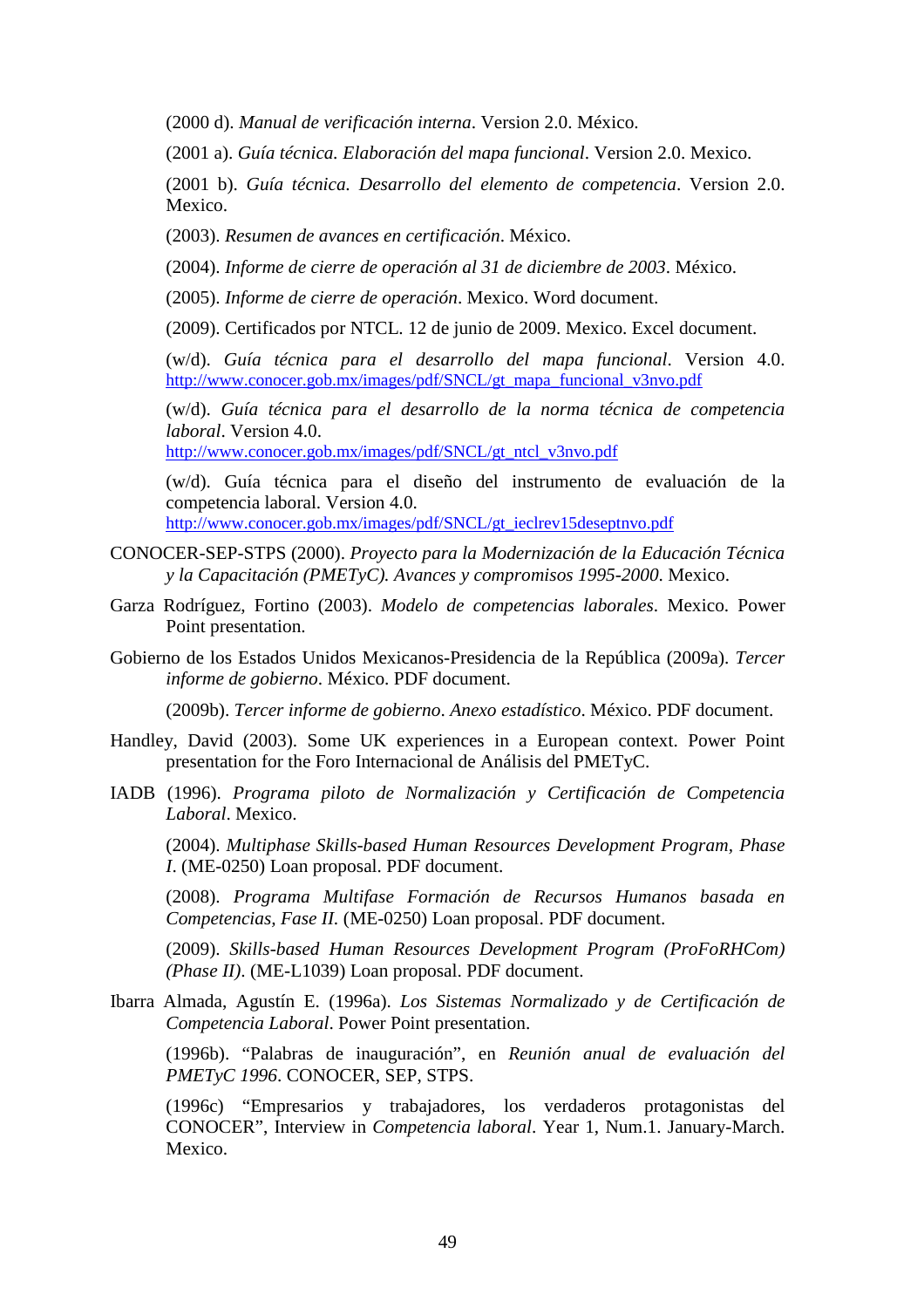(1999). "Reforma estructural de la formación y capacitación de los recursos humanos en México", en *Seminario Estrategias y Desarrollo del Proyecto para la Modernización de la Educación Técnica y la Capacitación*. Secretariat of Public Education, Secretariat of Labour and Social Welfare, CONOCER. Mexico.

IMCO (2009)( $\frac{http://www.imco.org.mx}$  entered on  $20^{th}$  July 2009).

INEGI (2002). *XII Censo General de Población y Vivienda 2000*. Mexico.

(2007). *Segundo conteo de población y vivienda 2005*. Mexico.

(2009). In web page http://www.inegi.org.mx/inegi/default.aspx

- Mertens, Leonard. (2004) T*raining, productivity and labour competencies in organisations: concepts, methodologies and experiences.* (Training features, 15) Montevideo: Cinterfor.
- Messmacher, Miguel (w/d). *Políticas de estabilización en México 1982-2000*. Banco de México 355. PDF document.
- Morfín Maciel, Antonio (2002). *Elementos a considerar para el posible desarrollo de un marco general de calificaciones*. Banco Mundial-Secretariat of Public Education-UAPMETyC. Mexico.
- NAFIN (2005). *Contrato de Fideicomiso de los Sistemas Normalizado de Competencia Laboral y de Certificación de Competencia Laboral*. PDF document.
- Pacheco, Edith (w/d). "Cambios en la población económicamente activa 1900-1995", in *Demos 30*. Centro de Estudios Demográficos. El Colegio de México. Mexico.
- Poder Ejecutivo Federal (2008). Constitución Política de los Estados Unidos Mexicanos. Published for the first time in *Diario Oficial de la Federación* on 5th February 1917. Last reform published in *Diario Oficial de la Federación* on the  $26<sup>th</sup>$ September 2008.
- Presidencia de la República (2006). Ley Federal del Trabajo. Published for the fisrt time in *Diario Oficial de la Federación* on the 1<sup>st</sup> April 1970. Last reform the 17<sup>th</sup> January 2006.

(2009). Ley General de Educación. Published for the first time in *Diario Oficial de la Federación* on the 13th July 1993. Last reform published in *Diario Oficial de la Federación* on the 17<sup>th</sup> April 2009.

PROFORHCOM (2006). *Informe avance 2005*. PDF document.

(2007). *Informe de avance: 1er y 2do. Semestres 2006*. PDF document.

(2008). *Informe de avance 2do. Semestre de 2007*. PDF document.

- Raffe, David. (2009) *ILO Discussion document 2*. *Qualifications frameworks: Implementation and Impact. Towards a dynamic model of National Qualitfications Frmaworks.* Edimburgh. Photocopy.
- SEMS (2008). *Integral Reform of upper medium education*. Mexico. PDF document.
- SEP (2004). Resolución por la que se autoriza la constitución del Fideicomiso de los Sistemas Normalizado de Competencia Laboral y de Certificación de Competencia Laboral. Published in *Diario Oficial de la Federación* on the 17th December 2004.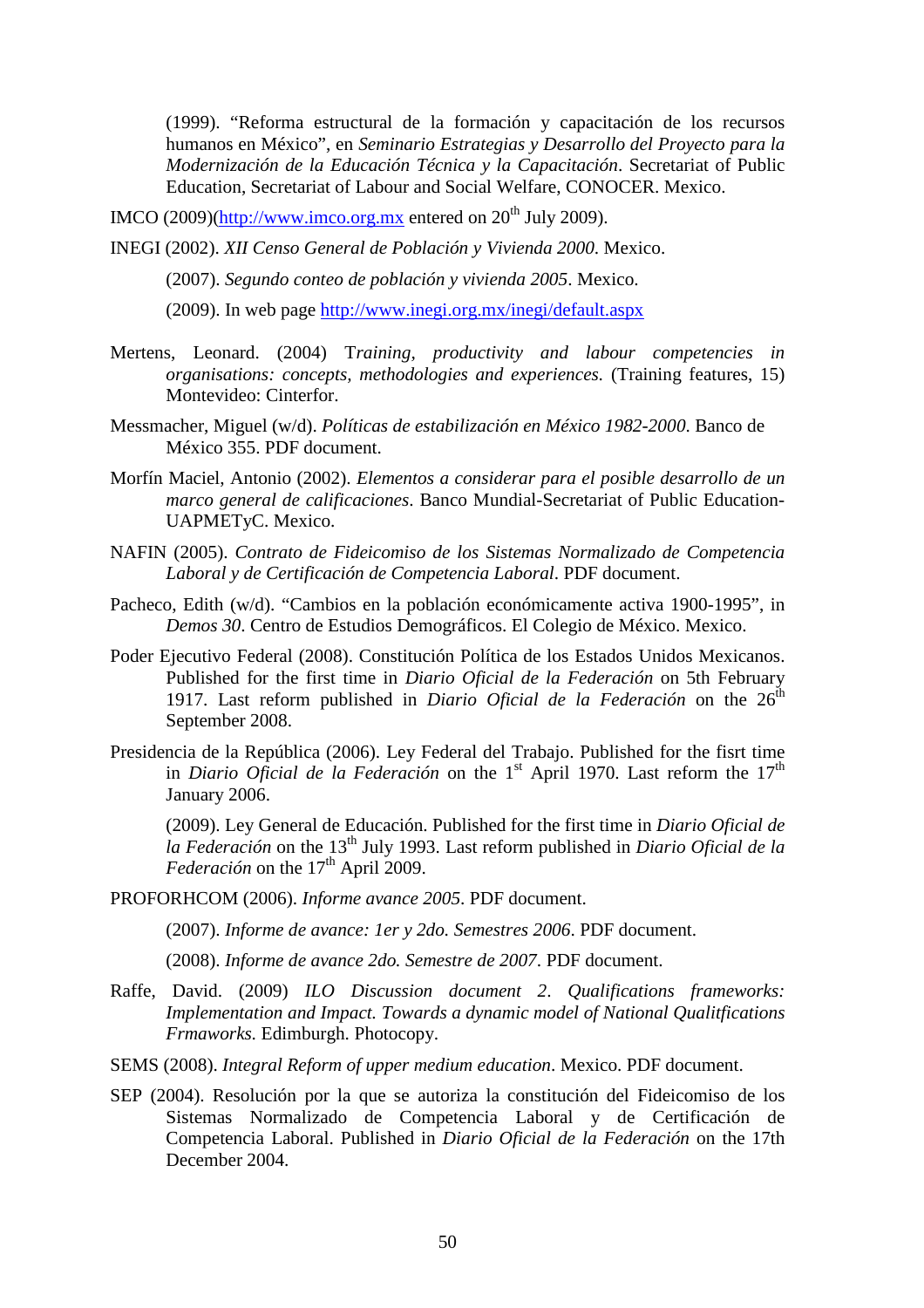(2006). Reglamento Interior de la Secretaría de Educación Pública. Published for the first time in *Diario Oficial de la Federación* on the 21st January 2004. Last reform published in *Diario Oficial de la Federación* on the 11<sup>th</sup> October 2006.

SEP (2007). Reglas generales y criterios para la integración y operación de los Sistemas Normalizado de Competencia Laboral y de Certificación de Competencia Laboral. Published in *Diario Oficial de la Federación* on the 11<sup>th</sup> January 2007.

(2008). Ley General de Educación. Published for the first time in *Diario Oficial de la Federación* on the 13st July 1993. Last reform published in *Diario Oficial de la Federación* on the  $15<sup>th</sup>$  July 2008.

(2009).. http://www.sep.gob.mx/wb/sep1/sep1\_Organigrama\_SEP2

- SEP-BID (2004). *Programa de Formación de recursos hiumanos basada en competencias. Reglamento operativo*. México. PDF document.
- SEP-CONOCER. (w/d) NTCL: *Tres generaciones de normalización*. Mexico. PDF document.
- SEP-SEMS-PROFORHCOM (2009). *Informe de avance 2do. Semestre de 2008*. PDF document.
- SEP-SPC-UAPMETYC (2002). *Proyecto para la Modernización de la Educación Técnica y la Capacitación. Origen, avances y perspectivas*. PDF document.
- SEP-STPS (1994). Resolución por la que se autoriza la constitución del Fideicomiso de los Sistemas Normalizado de Competencia Laboral y de Certificación de Competencia Laboral. Published in *Diario Oficial de la Federación* on the 17th September 1994.

(1995). Acuerdo mediante el que se establecen lineamientos generales para la definición de normas técnicas de competencia laboral que comprendan conocimientos habilidades o destrezas susceptibles de certificación. Published in *Diario Oficial de la Federación* on the 2nd August 1995.

(2000). Acuerdo mediante el que se establecen las reglas generales de los sistemas normalizado de competencia laboral y de certificación de competencia laboral. Publisher in *Diario Oficial de la Federación* on the 11th December 2000.

SEP-STPS-CONOCER (2000). *Proyecto de Modernización de la Educación Técnica y la Capacitación*. Mexico.

(2002). *Sistema Normalizado de Competencia Laboral*. Power Point presentation.

- SHCP (2005). *Contrato del Fideicomiso de los Sistemas Normalizado de Competencia Laboral y de Certificación de competencia Laboral denominado Consejo Nacional de Normalización y Certificación de Competencia Laboral*. México.
- STPS (2004). *Acuerdo por el que se actualizan los criterios generales y los formatos correspondientes para la realización de trámites administrativos en materia de capacitación y adiestramiento de los trabajadores*. Published in *Diario Oficial de la Federación* on the 30<sup>th</sup> December 2004. Updated on the 9<sup>th</sup> March 2006.
- STPS (2009) (http://www.stps.gob.mx/DGIET/web/ENOETRIM/nal.xls, entered on  $12<sup>th</sup>$  August 2009).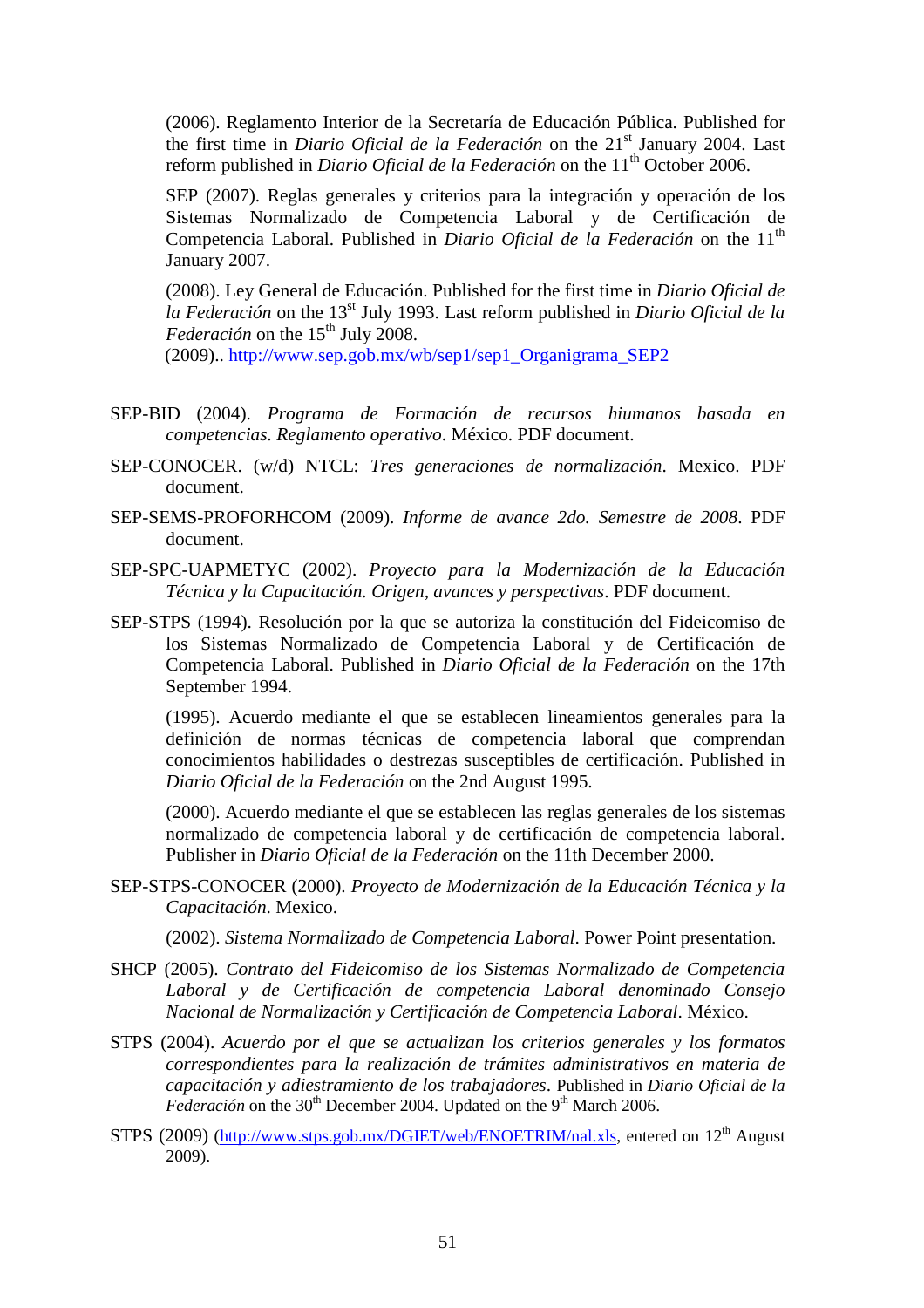- STPS-DGE-SICAT-PMETyC (2002). *Sistema de Capacitación para el trabajo*. Power Point presentation.
- Tamayo Taype, Miguel Ángel (1996a). "Organización general del Proyecto de Modernización de la Educación Técnica y la Capacitación", en *Reunión anual de evaluación del PMETyC 1996*. CONOCER, Secretariat of Public Education, Secretariat of Labour and Social Welfare. Mexico.

(1996b). Proyecto de Modernización de la Educación Técnica y la Capacitación (PMETyC). Power Point presentation.

(2002). *Proyecto de Modernización de la Educación Técnica y la Capacitación (PMETyC)*. UAPMETyC. Power Point presentation.

- The World Bank (1994). *Staff appraisal report*. Mexico. Technical Education and Training Modernization Project. Report No: 13416ME. PDF document. (2004). *Implementation and completion report*. (CPL-38050 SCL-3805A SCPD-3805S). Report No: 30232. PDF document.
- Tuck, Ron (2007). *An introductory guide to national qualifications frameworks: Coneptual and practical issues for policy makers*. ILO-Skills and Employability Department. Geneva.
- UAPMETyC (2003). Foro internacional de análisis del Technical Education and Training Modernization Project. CD.

(2004). *Informe de terminación de proyecto (ICR) 1995-*2003. Proyecto para la Modernización de la Educación Técnica y la Capacitación. Banco Mundial. Préstamo 3805-ME. PDF document.

- Vargas, Fernando (2003). La formación por competencias en América Latina y el Caribe. CINTERFOR. Power Point document. Puebla, México.
- Villagómez, Alejandro (2003). "1.1 Contexto social y económico"*, in Proyecto estudio educación personas jóvenes y adultas: OCDE*. CIDE. Mexico.
- Werquin, Patrick et al. (2008) *Recognition of non-formal and informal learning*. *Country note for Mexico*. Unclassified Word document. OECD. Also available on http://www.oecd.org/searchResult/0,3400,en\_2649\_201185\_1\_1\_1\_1\_1,00.html, the 2004 version.
- Williams, Edward J. (1998) "La sindicalización de la industria maquiladora y el acuerdo norteamericano para cooperación laboral: estrategias concebidas y frustradas", in Maya Ambía, Carlos J. (Co-ordinator). México en América. Vol. II. Plaza y Valdés editores. Mexico.
- Word Economic Forum, (2009) (http://www2.weforum.org, entered on 5<sup>th</sup> August 2009).
- Young, Michael and Stéphanie Allais (2009). *NQF research: Discussion document. Conceptualizing the role of qualifications in educational reform*. PDF document.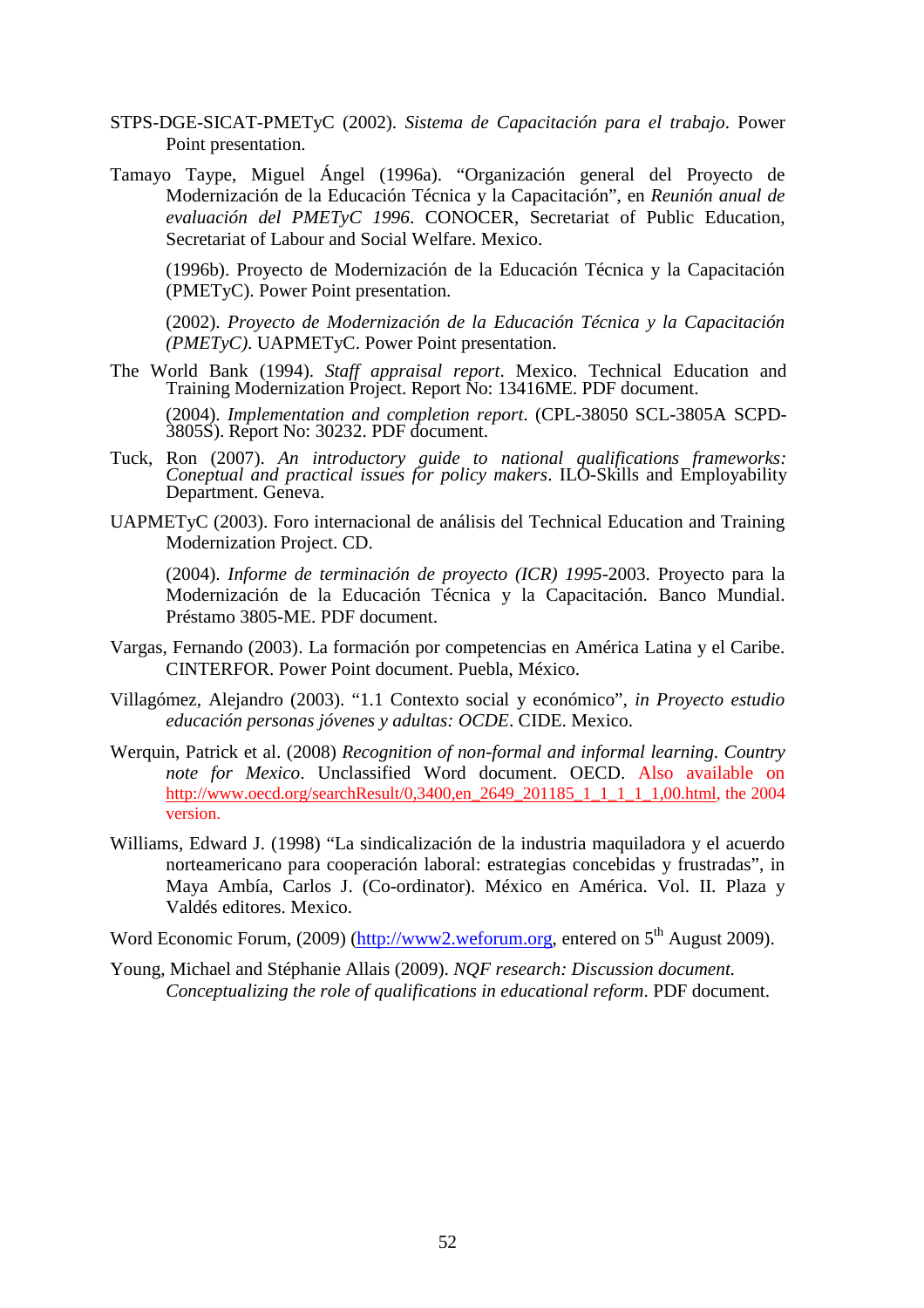| <b>SCHOOL CYCLE</b>       | 2000-2001  | 2001-2002  | 2002-2003  | 2003-2004  | 2004-2005  | 2005-2006  | 2006-2007  | 2007-2008    | Grow rate |
|---------------------------|------------|------------|------------|------------|------------|------------|------------|--------------|-----------|
| <b>SERVICE</b>            |            |            |            |            |            |            |            |              |           |
| Pre-school                | 3,423,608  | 3,432,326  | 3,635,903  | 3,742,633  | 4,086,828  | 4,452,168  | 4,739,234  | 4,745,741    | 38.6%     |
| Primary school            | 14,792,528 | 14,843,381 | 14,857,191 | 14,781,327 | 14,652,879 | 14,548,194 | 14,585,804 | 14,654,135   | $-0.9\%$  |
| Secondary school          | 5,349,659  | 5,480,202  | 5,660,070  | 5,780,437  | 5,894,358  | 5,979,256  | 6,055,467  | 6,116,274    | 14.3%     |
| Technological education   | 361,541    | 356,251    | 359,171    | 359,926    | 362,835    | 357,199    | 352,511    | 358,627      | $-0.8\%$  |
| Baccalaureate             | 2,594,242  | 2,764,224  | 2,936,101  | 3,083,814  | 3,185,089  | 3,301,555  | 3,390,432  | 3,471,415    | 33.8%     |
| Teacher bachelor's degree | 200,931    | 184,100    | 166,873    | 155,548    | 146,308    | 142,257    | 136,339    | 132,084      | $-34.3%$  |
| Bachelor's degree         | 1,718,017  | 1,830,502  | 1,931,631  | 2,023,604  | 2,087,698  | 2,150,562  | 2,230,322  | 2,317,001    | 34.9%     |
| Post-graduate degrees     | 128,947    | 132,473    | 138,287    | 143,629    | 150,852    | 153,907    | 162,003    | 174,282      | 35.2%     |
| Training for-work         | 1,051,702  | 1,092,299  | 1,232,843  | 1,179,676  | 1,121,275  | 1,227,288  | 1,304,471  | 1,366,199    | 29.9%     |
| TOTAL                     | 29,621,175 | 30,115,758 | 30,918,070 | 31,250,594 | 31,688,122 | 32,312,386 | 32,956,583 | 33, 335, 758 | 12.5%     |

# **Appendix 1. Tables**

| Table 1. |  | Student enrolment per level 2000-2001/2007-2008 |
|----------|--|-------------------------------------------------|
|----------|--|-------------------------------------------------|

Source: DGPPP-SEP. Statistics from the beginning of the school cycle.

| Table 2. | Plans, programmes and training diplomas according to enterprise size 1978-2003 |  |  |
|----------|--------------------------------------------------------------------------------|--|--|
|          |                                                                                |  |  |

| Enterprise size per |            | Plans and programmes | Training diplomas issued |             |                          |
|---------------------|------------|----------------------|--------------------------|-------------|--------------------------|
| number of workers   | Registered | Enterprises          | Workers                  | Enterprises | Training<br>certificates |
| 1 to 15             | 157,504    | 155,779              | 667,325                  | 32,679      | 389,652                  |
| 16 to 100           | 83,974     | 47,717               | 1,854,515                | 49,994      | 4,631,514                |
| 101 to 250          | 19,065     | 9,164                | 1,454,950                | 18,669      | 3,836,805                |
| More than 250       | 16,690     | 7,071                | 6,662,999                | 24,977      | 21,555,09                |
| Not specified       | 3,883      | 2,684                |                          | 31          | $\theta$                 |
| Total               | 281,116    | 182,415              | 10,639,789               | 126,350     | 30,413,065               |

Source: Secretariat of Labour and Social Welfare-DGCP. 2.9.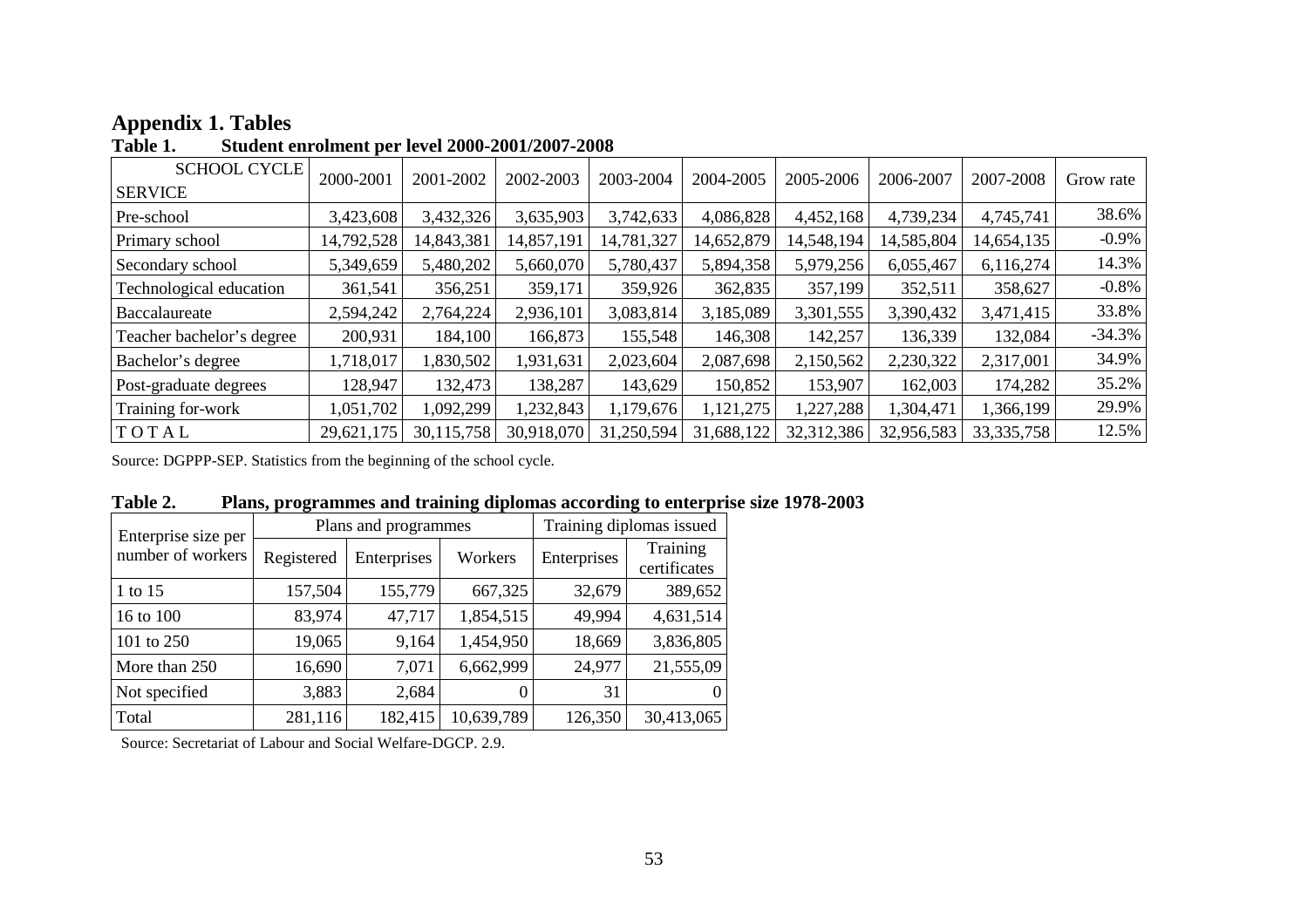| u annig uipiomas 1990-4000 |                        |                        |                       |  |  |  |  |  |  |  |  |
|----------------------------|------------------------|------------------------|-----------------------|--|--|--|--|--|--|--|--|
| Year                       | Registered<br>programs | Participant<br>workers | Delivered<br>diplomas |  |  |  |  |  |  |  |  |
| 1998                       | 19,057                 | 1,945,546              | 2,465,631             |  |  |  |  |  |  |  |  |
| 1999                       | 19,109                 | 2,143,476              | 3,032,552             |  |  |  |  |  |  |  |  |
| 2000                       | 18,068                 | 2,336,248              | 3,962,245             |  |  |  |  |  |  |  |  |
| 2001                       | 19,169                 | 2,297,155              | 4,999,825             |  |  |  |  |  |  |  |  |
| 2002                       | 17,516                 | 2,345,265              | 5,658,654             |  |  |  |  |  |  |  |  |
| 2003                       | 21,106                 | 2,363,779              | 5,485,757             |  |  |  |  |  |  |  |  |
| 2004                       | 19,807                 | 2,745,476              | 6,360,686             |  |  |  |  |  |  |  |  |
| 2005                       | 20,394                 | 2,357,963              | 7,483,146             |  |  |  |  |  |  |  |  |
| 2006                       | 18,069                 | 2,319,863              | 7,421,592             |  |  |  |  |  |  |  |  |
| 2007                       | 20,993                 | 2,760,382              | 8,221,332             |  |  |  |  |  |  |  |  |
| 2008                       | 21,875                 | 3,015,845              | 9,236,752             |  |  |  |  |  |  |  |  |
| Total                      | 215,163                | 26,630,998             | 64,328,172            |  |  |  |  |  |  |  |  |

**Table 3. Registered plans and programmes, trained workers and delivered training diplomas 1998-2008** 

Source: Secretariat of Labour and Social Welfare-DGCP-SICAPE. 2.4

**Table 4. Approved labour competence qualification technical standards per area and level. 1996-2003** 

| Area<br>Level           | agriculture and forestry<br>Farming, food,<br>፡ | Mining         | Construction   | Technologies   | Telecommunications | Manufacturing | Transportation | and<br>goods<br>services<br>Selling | services<br>and<br>administration<br>Finance | social<br>protection<br>Health and | Communications | Knowledge development | Total |
|-------------------------|-------------------------------------------------|----------------|----------------|----------------|--------------------|---------------|----------------|-------------------------------------|----------------------------------------------|------------------------------------|----------------|-----------------------|-------|
| 5                       |                                                 |                |                | 1              |                    |               |                | 3                                   | $\mathbf{1}$                                 |                                    |                |                       | 5     |
| $\overline{\mathbf{4}}$ | $\overline{2}$                                  | $\mathbf{2}$   | $\overline{4}$ | $\mathbf{1}$   | 1                  | 4             | 3              | 8                                   | 8                                            | 1                                  |                | 1                     | 31    |
| 3                       | 22                                              | 5              | 23             | 15             | 13                 | 30            | 11             | 23                                  | 13                                           | 11                                 | $\overline{2}$ | $\overline{2}$        | 151   |
| $\boldsymbol{2}$        | 45                                              | 29             |                | 62             | 5                  | 111           | 17             | 44                                  | 12                                           | 14                                 | 10             |                       | 372   |
| $\mathbf{1}$            | 6                                               | $\overline{4}$ |                | $\overline{2}$ |                    | 22            | $\overline{2}$ | $\overline{4}$                      |                                              | 1                                  | 1              |                       | 42    |
| <b>Total</b>            | 75                                              | 40             | 27             | 81             | 19                 | 167           | 33             | 82                                  | 34                                           | 27                                 | 13             | 3                     | 601   |

Source: CONOCER.

The areas that had qualifications in all levels were *Technologies* and *Selling goods and services*. The ones that had in four levels from 1 to 4 were *Farming, agriculture and forestry*; *Mining*; *Manufacturing*; *Transportation*; and *Health and social protection*. The area with four levels from 2 to 5 was *Finance and administration services*. *Telecommunications* had in levels 2, 3 and 4. *Communications* had in levels 1, 2 and 3. And the ones with levels 3 and 4 were *Construction* (in spite it is a strategic area and has many two level workers) and *Knowledge development*.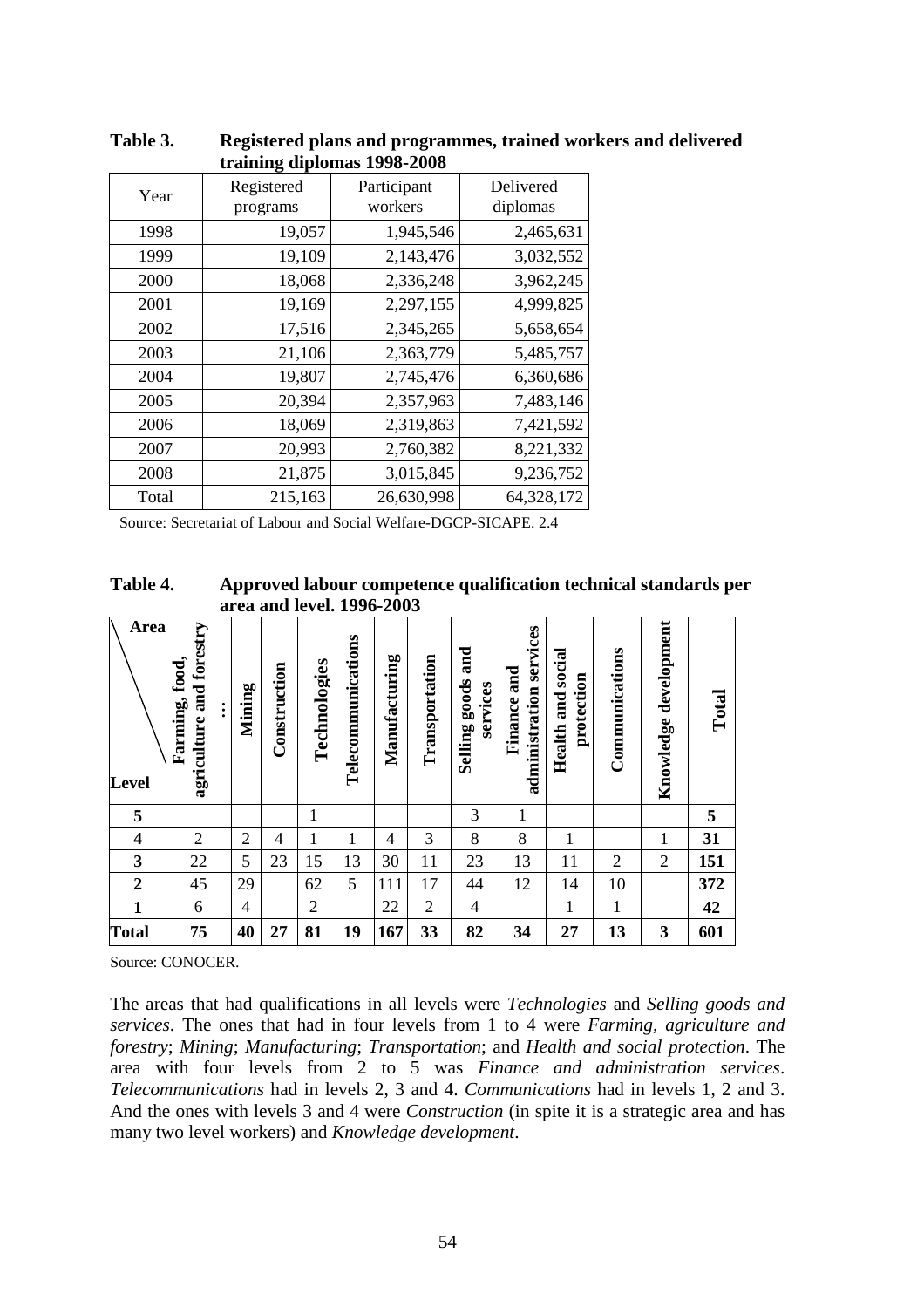| <b>Area</b><br>Level    | and<br>agriculture<br>forestry<br>food.<br>Farming, | Mining                        | Construction | Technologies | Telecommunications | Manufacturing                                                  | Transportation | services<br>goods and<br>Selling | and administration<br>services<br>Finance | protection<br>social<br>Health and | Communications | development<br>Knowledge | Total   |
|-------------------------|-----------------------------------------------------|-------------------------------|--------------|--------------|--------------------|----------------------------------------------------------------|----------------|----------------------------------|-------------------------------------------|------------------------------------|----------------|--------------------------|---------|
| 5                       |                                                     |                               |              | 26           |                    |                                                                |                | 6,202                            |                                           |                                    |                |                          | 6,228   |
| $\overline{\mathbf{4}}$ |                                                     |                               |              | 18           |                    | 48                                                             |                | 231                              | 9,228                                     |                                    |                | 8                        | 9,533   |
| 3                       |                                                     |                               | 77           | 230          | 131                | 3,574                                                          | 556            | 11,207                           | 395                                       | 644                                |                | 7,484                    | 24,298  |
| $\boldsymbol{2}$        | 11,371                                              | 8,200                         | 908          | 6,318        |                    | 5,913                                                          | 9,618          | 32,077                           | 83,846                                    | 10,872 3,002                       |                |                          | 172,125 |
| $\mathbf{1}$            | 4,539                                               | 4,018                         |              |              |                    | 30,214                                                         | 1,019          | 4,308                            |                                           |                                    |                |                          | 44,098  |
|                         |                                                     | Total   15,910   12,218   985 |              | 6,592        |                    | $ 131 $ 39,749 $ 11,193 $ 54,025 $ 93,469 11,516 3,002 7,492 $ |                |                                  |                                           |                                    |                |                          | 256,282 |

**Table 5. Labour competence unit certificates issued per area and level. 1998- 2003** 

Source: CONOCER.

| Table 6. |  | First and second generation qualifications in force up to 2009 |
|----------|--|----------------------------------------------------------------|
|          |  |                                                                |

| Area<br>Level           | agriculture and forestry<br>Farming, food, | Mining         | Construction   | Technologies   | Telecommunications | Manufacturing  | Transportation | and<br>goods<br>services<br>Selling | administration services<br>and<br>Finance | social<br>protection<br>Health and | Communications | Knowledge development | Total |
|-------------------------|--------------------------------------------|----------------|----------------|----------------|--------------------|----------------|----------------|-------------------------------------|-------------------------------------------|------------------------------------|----------------|-----------------------|-------|
| 5                       |                                            |                |                | $\mathbf{1}$   |                    |                |                | 4                                   | $\mathbf{1}$                              |                                    |                |                       | 6     |
| $\overline{\mathbf{4}}$ | $\overline{2}$                             | 3              | 1              | $\overline{c}$ | 1                  | $\overline{4}$ | 3              | 8                                   | $\overline{7}$                            | $\mathbf{1}$                       |                | $\mathbf{1}$          | 33    |
| 3                       | 19                                         | 5              | $\overline{4}$ | 20             | 13                 | 27             | 11             | 19                                  | 13                                        | 7                                  | $\overline{2}$ | $\overline{4}$        | 144   |
| $\boldsymbol{2}$        | 47                                         | 29             | 23             | 65             | 5                  | 111            | 16             | 33                                  | 15                                        | 15                                 | 10             |                       | 369   |
| $\mathbf{1}$            | 6                                          | $\overline{4}$ |                | $\overline{c}$ |                    | 22             | $\overline{2}$ | $\overline{4}$                      |                                           | $\overline{2}$                     | 1              |                       | 43    |
| <b>Total</b>            | 74                                         | 41             | 28             | 90             | 19                 | 164            | 32             | 68                                  | 36                                        | 25                                 | 13             | 5                     | 595   |

Source: CONOCER.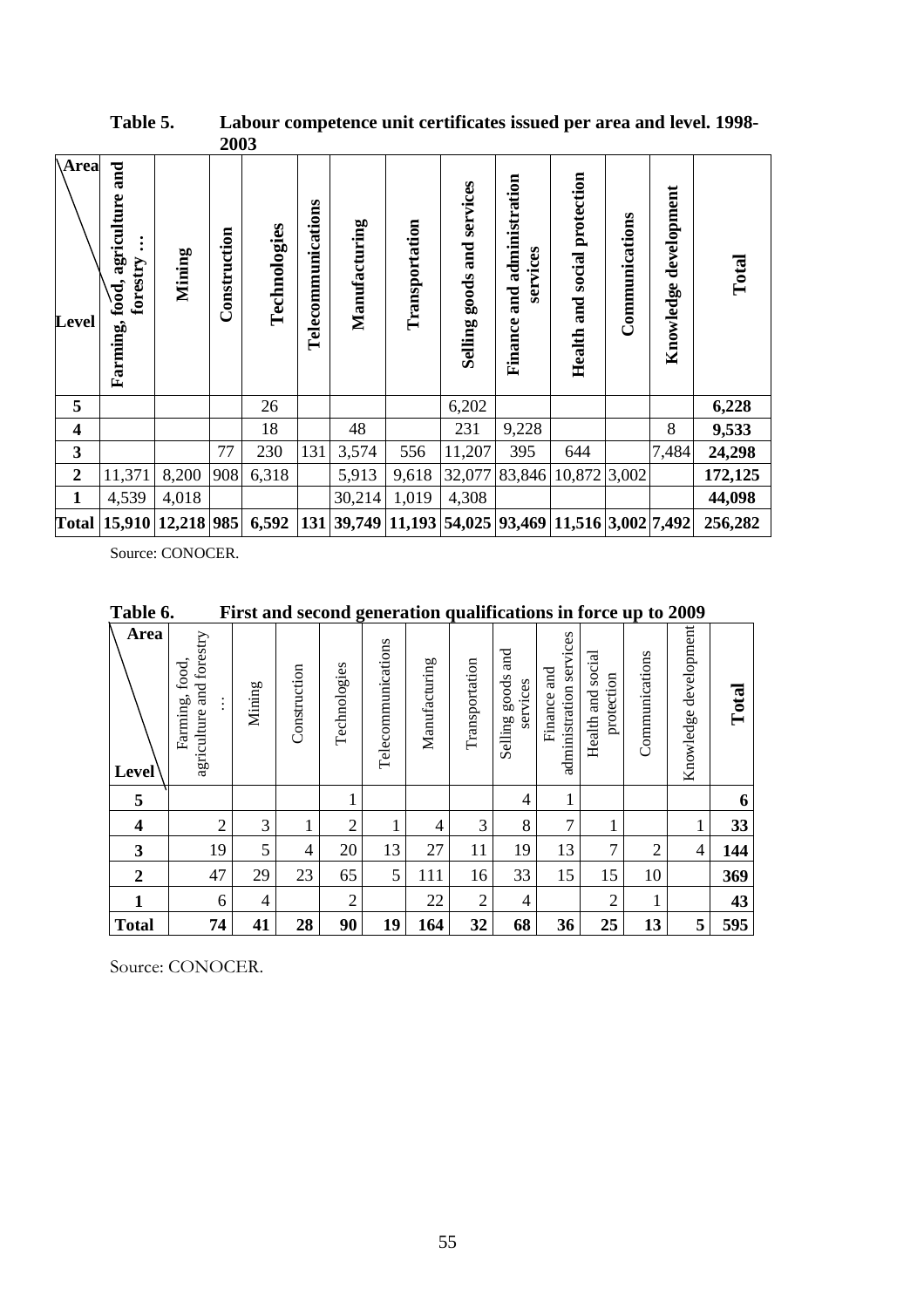| Sector<br>Level  | Agriculture, forestry, fishing and hunting | gas extraction<br>oil and<br>Mining, quarrying, and | $\ddot{\phantom{a}}$<br>gas<br>Utilities (electric power, water and | Construction | Manufacturing  | Wholesale trade  | Retail commerce | Transportation, postal service and storage | Information and mass media | and insurance<br>Finance | Real estate and rental and leasing | services<br>Professional, scientific, and technical | Management of companies and enterprises | Administrative and support and waste | Educational services | Health care and social assistance | Arts, entertainment, recreation and sports | Accommodation and food services | Other services (except public administration) | Public administration   | $\Gamma$ otal |
|------------------|--------------------------------------------|-----------------------------------------------------|---------------------------------------------------------------------|--------------|----------------|------------------|-----------------|--------------------------------------------|----------------------------|--------------------------|------------------------------------|-----------------------------------------------------|-----------------------------------------|--------------------------------------|----------------------|-----------------------------------|--------------------------------------------|---------------------------------|-----------------------------------------------|-------------------------|---------------|
| 5                |                                            |                                                     |                                                                     |              |                |                  |                 |                                            |                            |                          |                                    |                                                     |                                         |                                      |                      |                                   |                                            |                                 |                                               |                         | $\bf{0}$      |
| 4                |                                            |                                                     |                                                                     |              |                |                  |                 |                                            |                            |                          |                                    | 1                                                   |                                         | $\overline{2}$                       | 1                    |                                   |                                            |                                 |                                               | 1                       | 5             |
| 3                |                                            |                                                     |                                                                     |              |                |                  | 1               | $\mathbf 1$                                |                            |                          |                                    | $\overline{c}$                                      |                                         |                                      | $\overline{4}$       | 3                                 |                                            | 3                               |                                               | 3                       | 17            |
| $\boldsymbol{2}$ |                                            |                                                     |                                                                     |              | $\overline{2}$ |                  | $\overline{7}$  |                                            | 1                          | 1                        | $\overline{2}$                     | $\overline{2}$                                      |                                         | 3                                    | 1                    | 8                                 |                                            | $\overline{7}$                  | 3                                             |                         | 37            |
| $\mathbf{1}$     |                                            |                                                     |                                                                     |              |                |                  |                 |                                            |                            |                          |                                    |                                                     |                                         |                                      |                      |                                   |                                            |                                 | 1                                             |                         | $\mathbf{1}$  |
| <b>Total</b>     | 0                                          | $\boldsymbol{0}$                                    | $\bf{0}$                                                            | $\bf{0}$     | $\overline{2}$ | $\boldsymbol{0}$ | 8               | $\mathbf{1}$                               | $\mathbf{1}$               | $\mathbf{1}$             | $\overline{2}$                     | 5                                                   | $\boldsymbol{0}$                        | 5                                    | 6                    | 1                                 | $\bf{0}$                                   | 10                              | 4                                             | $\overline{\mathbf{4}}$ | 60            |

#### **Table 7. Third generation labour competence technical standards per sector and level. 2006-2009**

Source: CONOCER.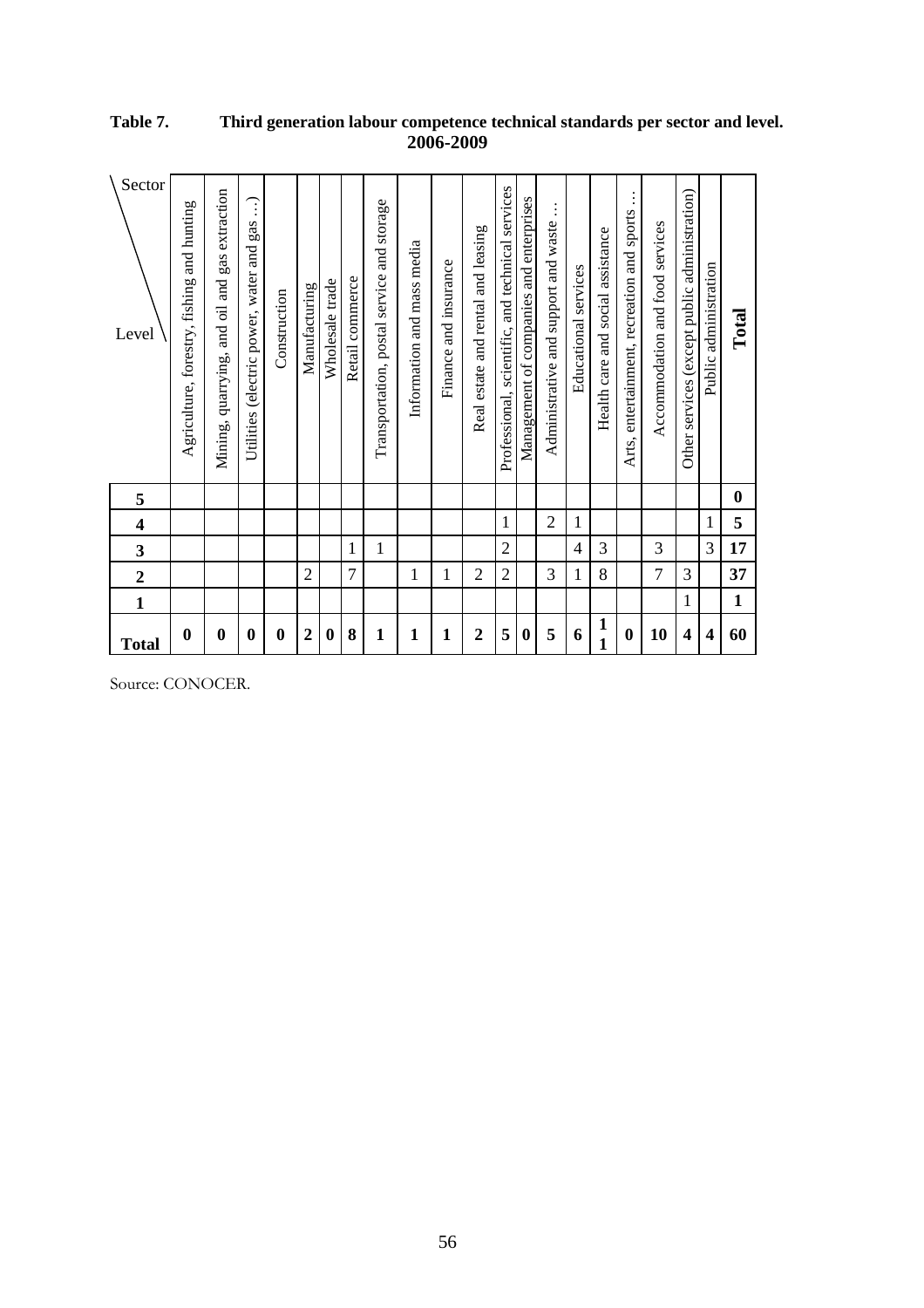

**Appendix 2. 1995 SEP simplified organogram**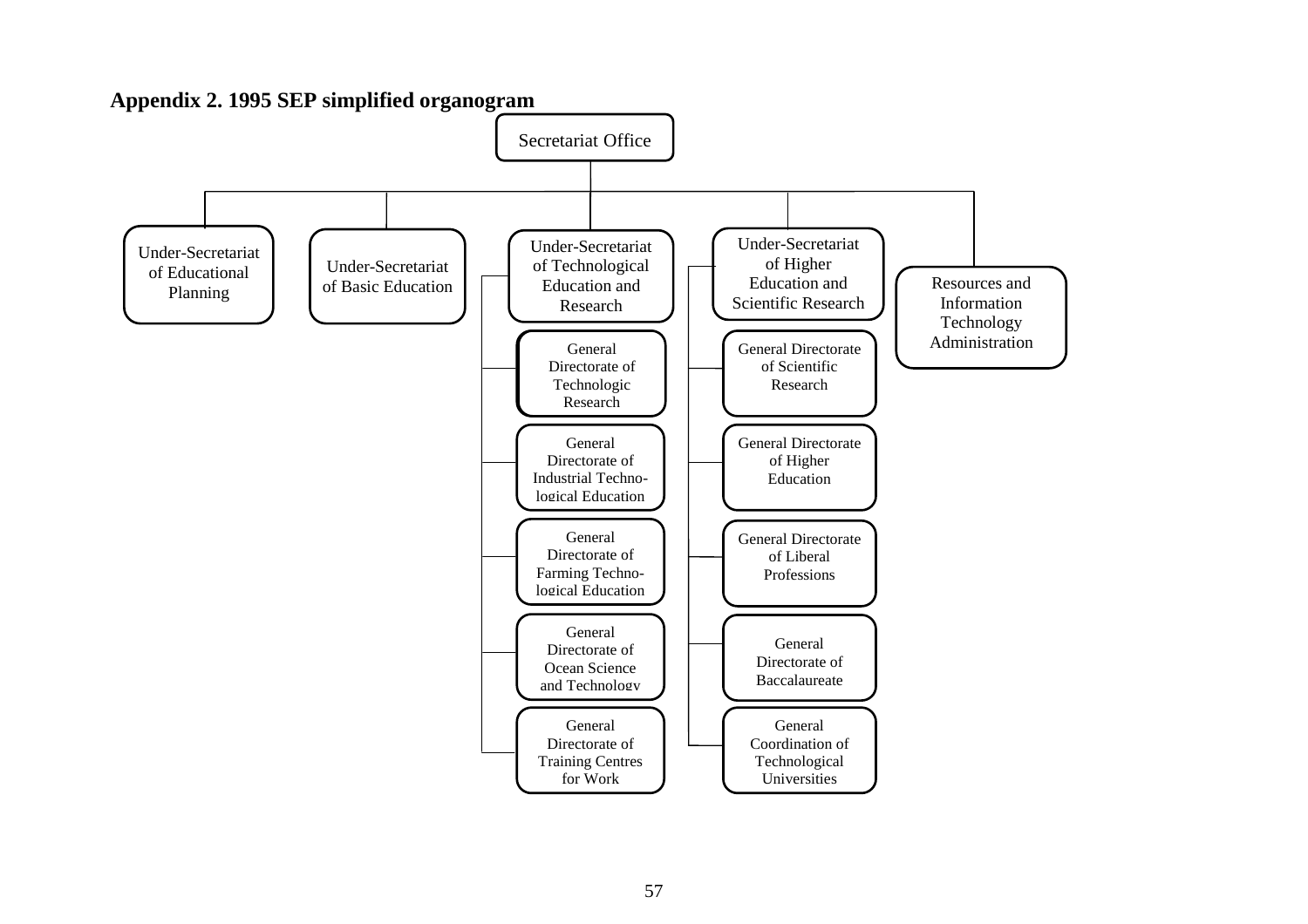

### **Appendix 3. National qualifications system in Mexico**

Source: Morfín, 2002, p. 53.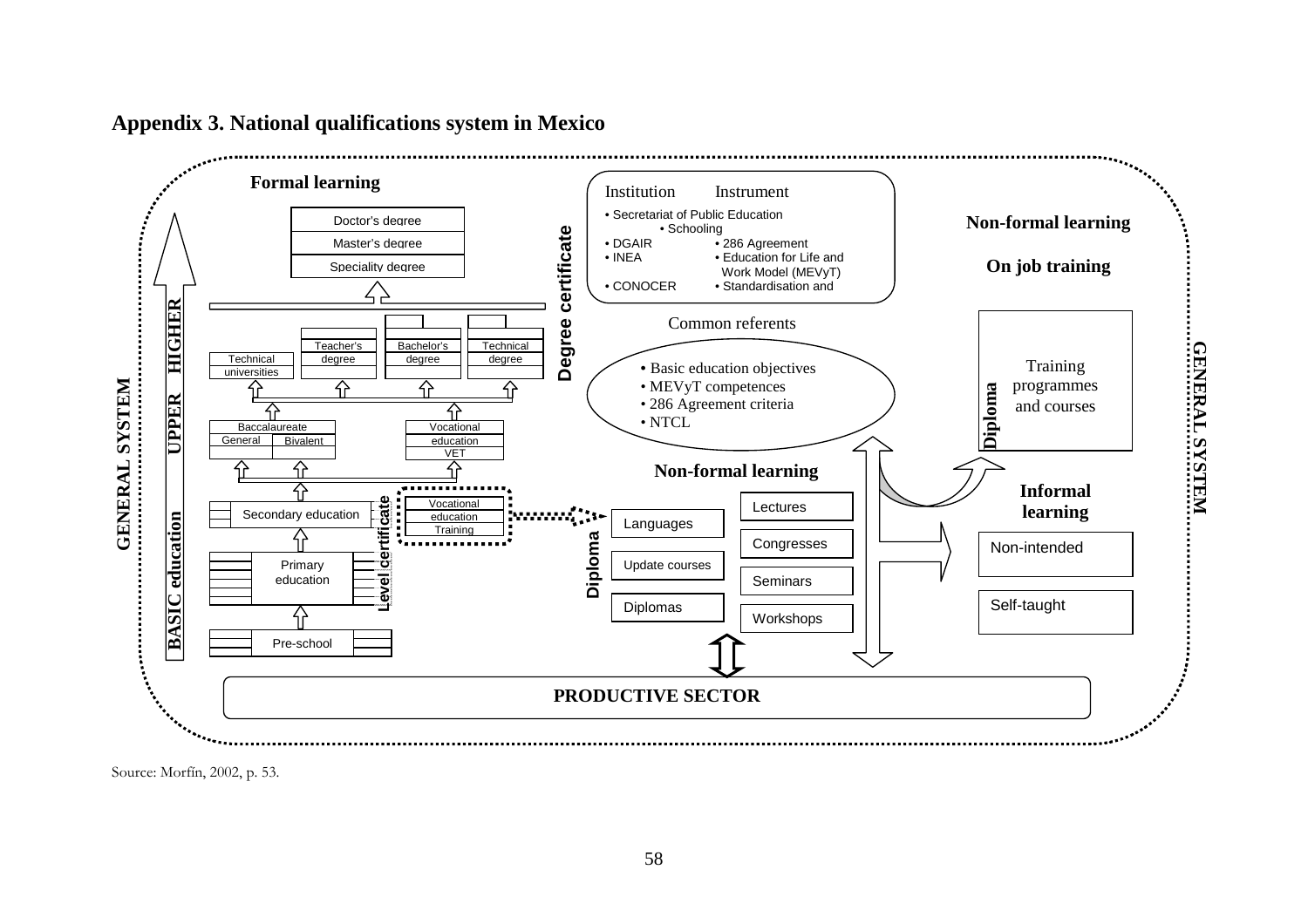# **Appendix 4. Participant responsibilities**

| Participant                | <b>Responsibility</b>                                                                                  |  |  |  |  |  |  |
|----------------------------|--------------------------------------------------------------------------------------------------------|--|--|--|--|--|--|
|                            | Registration and assistance of lead bodies.<br>1.                                                      |  |  |  |  |  |  |
|                            | Registration of new labour competence technical standards developed<br>2.<br>by lead bodies.           |  |  |  |  |  |  |
|                            | Negotiation of project commission participation.<br>3.                                                 |  |  |  |  |  |  |
|                            | Signing of collaboration agreements with project commissions.<br>4.                                    |  |  |  |  |  |  |
|                            | Accreditation of awarding bodies.<br>5.                                                                |  |  |  |  |  |  |
|                            | Quality assurance of awarding bodies.<br>6.                                                            |  |  |  |  |  |  |
|                            | Issuing of labour competence certificates, authorized by the Secretariat<br>7.                         |  |  |  |  |  |  |
|                            | of Public Education requested by awarding bodies.                                                      |  |  |  |  |  |  |
|                            | Technical assistance to train personnel for:<br>8.                                                     |  |  |  |  |  |  |
| <b>CONOCER</b>             | Standard (labour competence technical standard) development and<br>9.<br>selection.                    |  |  |  |  |  |  |
|                            | 9.1. Curriculum and training materials development on the labour<br>competence approach.               |  |  |  |  |  |  |
|                            | 9.2. Training on the labour competence approach.                                                       |  |  |  |  |  |  |
|                            | 9.3. Assessing of labour competence against labour competence<br>technical standards.                  |  |  |  |  |  |  |
|                            | 9.4. Quality assurance verification.                                                                   |  |  |  |  |  |  |
|                            | 10. Production of multimedia advertising and printed for social marketing                              |  |  |  |  |  |  |
|                            | among economic sectors. Maintenance of the Integral Information                                        |  |  |  |  |  |  |
|                            | System about the Standardisation and Certification Systems.                                            |  |  |  |  |  |  |
|                            | 11. Development of follow up studies on the programme advance.                                         |  |  |  |  |  |  |
|                            | Developing and updating of labour competence technical standards by<br>1.<br>entrepreneurs and unions. |  |  |  |  |  |  |
|                            | Presentation of new labour competence technical standards to<br>2.                                     |  |  |  |  |  |  |
| Lead bodies                | CONOCER in order to be published in the Federal Oficial Diary and                                      |  |  |  |  |  |  |
|                            | registered in the Standardisation System.                                                              |  |  |  |  |  |  |
|                            | Approval of labour competence technical standards use by project<br>3.<br>commissions.                 |  |  |  |  |  |  |
| Awarding bodies (private   | Accreditation of assessment centres.<br>1.                                                             |  |  |  |  |  |  |
| third party organisations  | 2.<br>Quality assurance of assessment centres.                                                         |  |  |  |  |  |  |
| accredited by CONOCER      | Documentation of candidates' assessment.<br>3.                                                         |  |  |  |  |  |  |
| that generally award other | 4.<br>Processing of certificates requested by assessment centres.                                      |  |  |  |  |  |  |
| certifications like ISO)   | 5.<br>Delivery and control of certificates.                                                            |  |  |  |  |  |  |
|                            | Construction of assessment instruments.<br>1.                                                          |  |  |  |  |  |  |
|                            | 2.<br>Selection and training of assessors.                                                             |  |  |  |  |  |  |
| Assessment centres         | Registration of candidates.<br>3.                                                                      |  |  |  |  |  |  |
| (private or public         | Integration and maintenance of candidate files.<br>4.                                                  |  |  |  |  |  |  |
| organisations accredited   | Assessment of candidates.<br>5.                                                                        |  |  |  |  |  |  |
| by an awarding body)       | 6.<br>Request of certificates for candidates the get a favourable report.                              |  |  |  |  |  |  |
|                            | 7.<br>Internal quality assurance.                                                                      |  |  |  |  |  |  |
|                            | Assistance for candidates and training.<br>8.                                                          |  |  |  |  |  |  |

Source: Anda and Martínez, 2006, p. 33.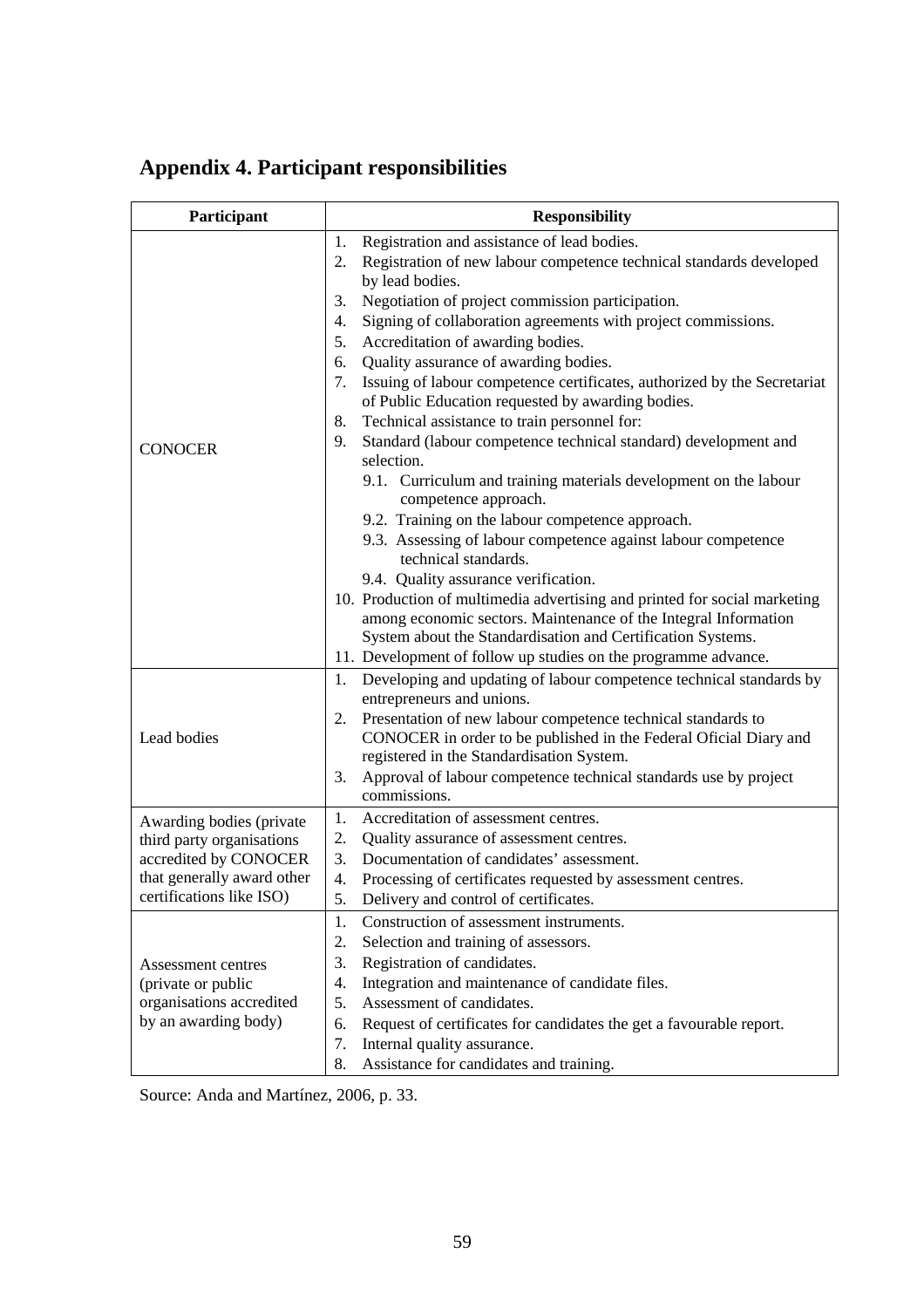**Appendix 5. Labour competence level descriptors** 

| <b>Level</b> | <b>Description</b>                                                                  |
|--------------|-------------------------------------------------------------------------------------|
| 5            | Competence that involves the application of a range of fundamental principles and   |
|              | complex techniques, across a wide and often unpredictable variety of contexts.      |
|              | High degree of personal autonomy.                                                   |
|              | Frequent responsibility for the allocation of resources.                            |
|              | Responsibility for analysis, diagnosis, design, planning, execution and evaluation. |
| 4            | Competence in a broad range of complex, technical or professional work activities   |
|              | performed in a variety of contexts.                                                 |
|              | High degree of personal responsibility and autonomy.                                |
|              | Responsibility for the work of others                                               |
|              | Occasional responsibility for the allocation of resources.                          |
| 3            | Competence in a broad range of varied work activities performed in a wide variety   |
|              | of contexts, most of which are complex and non-routine.                             |
|              | There is considerable responsibility and autonomy.                                  |
|              | Control or guidance of others is often required.                                    |
| 2            | Competence in a significant range of varied work activities, performed in a variety |
|              | of contexts.                                                                        |
|              | Some of the activities are complex or non-routine.                                  |
|              | Responsibility and autonomy are low.                                                |
|              | Collaboration with others is often required or through a work group or team.        |
| 1            | Competence in the performance of a small range of varied work activities.           |
|              | Routine and predictable activities are predominant.                                 |

Source: CONOCER, 1996 and SEP-STPS-CONOCER, 2000.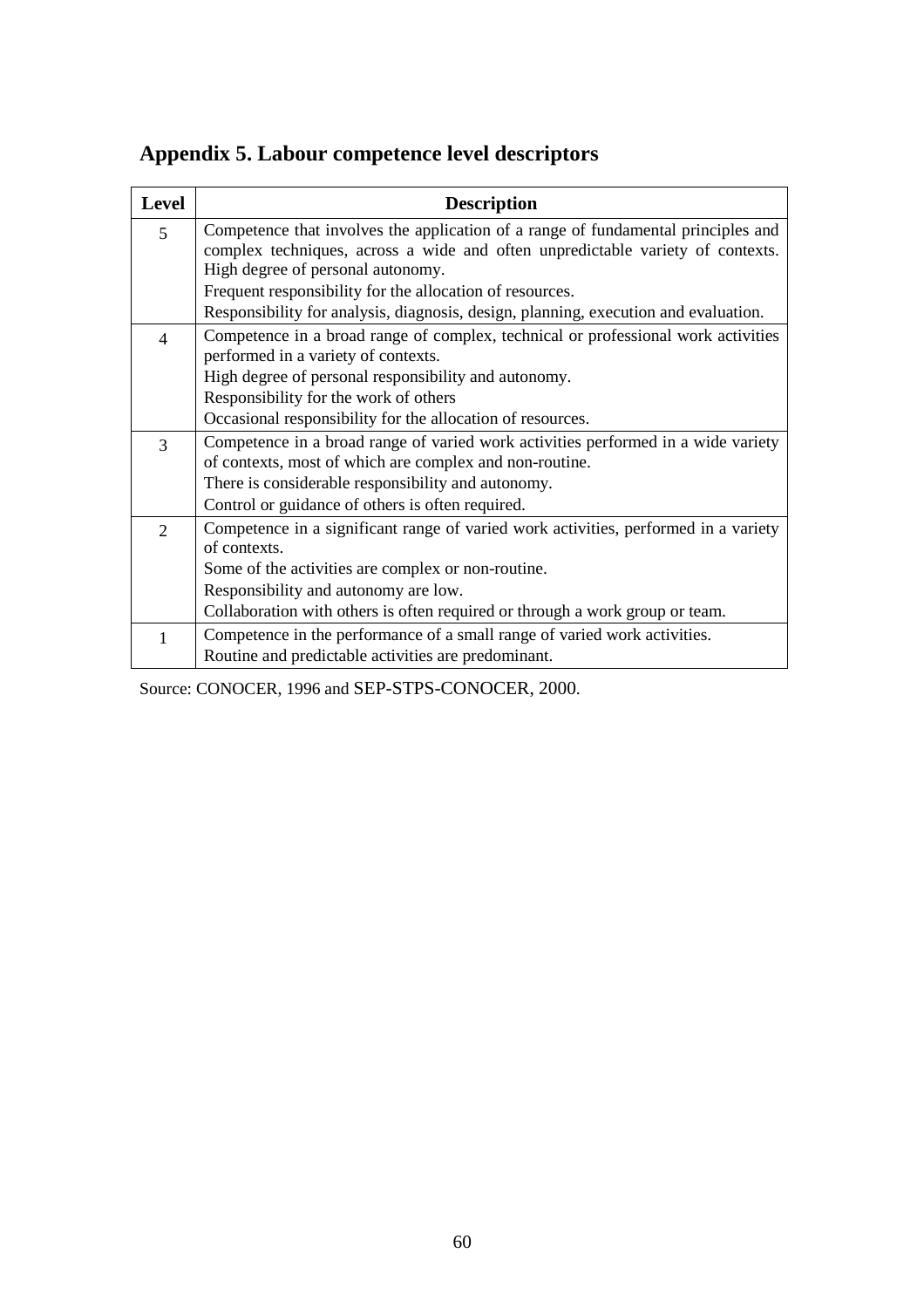| N <sub>0</sub> | <b>Title</b>                                                                                       | <b>Level</b>   | Number of<br>certificates | $\frac{0}{0}$ |
|----------------|----------------------------------------------------------------------------------------------------|----------------|---------------------------|---------------|
|                | 1 Document elaboration with computing tools.                                                       | $\overline{2}$ | 76,078                    | 29.7          |
|                | 2 Tailoring pieces preparation.                                                                    | 1              | 14,756                    | 5.8           |
|                | 3 Garment pieces assembling.                                                                       | 1              | 11,383                    | 4.4           |
|                | 4 Fire and rescue services.                                                                        | $\overline{2}$ | 9,889                     | 3.9           |
|                | 5 Good selling in department stores.                                                               | $\overline{2}$ | 8,786                     | 3.4           |
|                | 6 Training course design and delivery.                                                             | $\overline{4}$ | 7,620                     | 3.0           |
|                | 7 Medicine serving and dealing in drug stores.                                                     | 3              | 7,549                     | 2.9           |
|                | 8 Transaction register and cashing in retail<br>commerce.                                          | $\overline{2}$ | 6,583                     | 2.6           |
|                | 9General consultancy.                                                                              | 5              | 6,202                     | 2.4           |
|                | 10 Public collective transport driving.                                                            | $\overline{2}$ | 5,119                     | 2.0           |
| 11             | Customer support by means of documentary<br>information.                                           | $\overline{2}$ | 5,043                     | 2.0           |
|                | 12 Service request attention on electrical energy<br>supply and re-establishment.                  | $\overline{2}$ | 4,698                     | 1.8           |
|                | 13 Public individual transport driving.                                                            | $\overline{2}$ | 4,437                     | 1.7           |
|                | 14 Transformation of vapour into thermal energy<br>and mechanical work                             | $\mathbf{1}$   | 4,018                     | 1.6           |
|                | 15 Food preparation                                                                                | $\overline{2}$ | 3,965                     | 1.5           |
|                | 16 Restaurant customers service                                                                    | $\overline{2}$ | 3,950                     | 1.5           |
|                | 17 Prevention, detection and forest firefighting                                                   | 1              | 3,715                     | 1.4           |
|                | 18 Plant cultivation                                                                               | $\overline{2}$ | 3,554                     | 1.4           |
|                | 19 Training course providing                                                                       | 3              | 3,326                     | 1.3           |
| 20             | Tractor operation with farming, mechanical<br>and hydraulic implements                             | $\overline{2}$ | 3,314                     | 1.3           |
| 21             | Electrical energy distribution network<br>maintenance                                              | $\overline{2}$ | 3,120                     | 1.2           |
|                | 22 Mechatronic equipment assembling                                                                | 1              | 2,987                     | 1.2           |
|                | 23 Refraction examination practice                                                                 | 3              | 2,356                     | 0.9           |
| 24             | Printed matter reproduction according to<br>offset imprint system                                  | $\overline{2}$ | 1,891                     | 0.7           |
|                | Candidate labour competence assessment<br>25 referred to labour competence technical<br>standards. | 3              | 1,540                     | 0.6           |
| 26             | Tortilla (Mexican basic corn flour kind of<br>bread. Arepa in other countries) production.         | $\overline{2}$ | 1,342                     | 0.5           |
|                |                                                                                                    | <b>Total</b>   | 207,221                   | 80.7          |

# **Appendix 6. Most-used qualifications 1998-2003**

Source: CONOCER, 2003.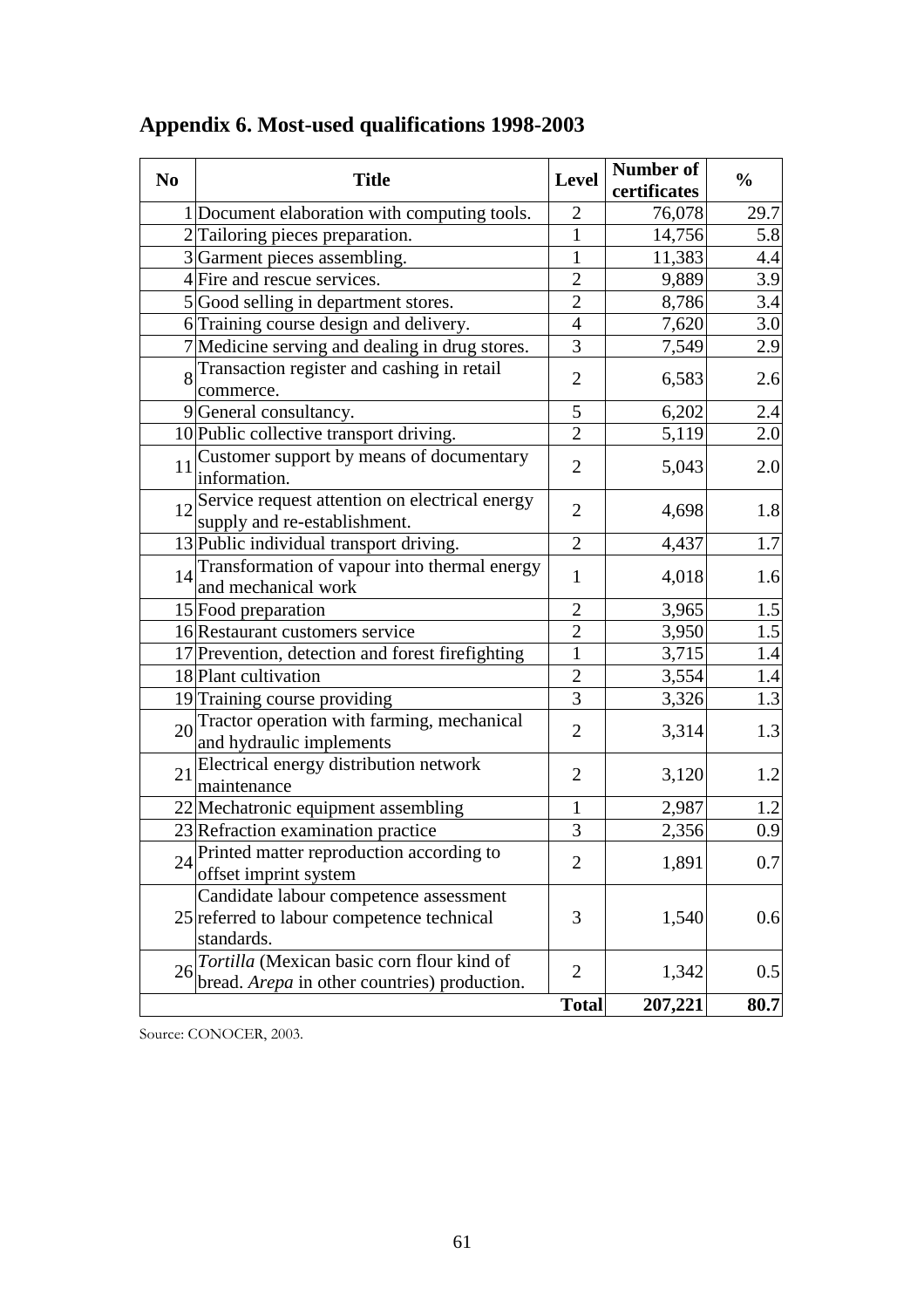# **Appendix 7. The Integral Reform of Upper Medium Education La Reforma Integral de la Educación Media Superior (RIEMS)**

The Integral Reform of Upper Medium Education (RIEMS) is a response to the problem originated by the independent different services operation, without an articulation and equivalences among them. It also considers international trends on this level education in the European Union, particularly France, and Latin American countries like Chile and Argentina. Three Reform characteristics are outstanding:

- Emphasis in key competences.
- Enriched and loosened curriculum.
- Learning centered educational process.

The Integral Reform has three basic principles.

- National recognition of all upper medium educational services that must turn coherent the diversity of curriculum design among all open or school services.
- Relevant curriculum according to student needs and characteristics, as well as productive sectors requirements.
- Free transit among services and schools because of portability of studies.

According to this Reform, upper medium education has a common curriculum framework for all education institutions and services. It leads to achieve outcome performances expressed in terms of competences, understood as "the set of specific and transversal knowledge, abilities and skills that a graduate must posses in order to respond to social requirements."<sup>53</sup> New curriculum exit profile is expressed in three types of competences that are interrelated:

- General key competences that are transversal, such as communication, team work, self-determination, self-care, and so on.
- Subject competences and knowledge, such as reading comprehension, writing, oral expression; numeric skills, and so on.
- Vocational competences, according to the general directorate and school specialty, such as maintaining control circuits, food preparation, plant cultivation, and so on. These competences are the ones that are intended to be developed by labour competence technical standards-based modular courses.

The new curriculum structure considers three components according to competences:

- Basic education that is common to all schools and specialties and represents 40% of the time. It tends to students transfer among different institutions.
- Propaedeutic education with courses needed to enter higher education that takes 20% of the time.
- Vocational education that is specific of each specialty and takes 40% of the time. This component is organized in five modular labour competence-based courses.

Source: SEMS, 2008, p. 50.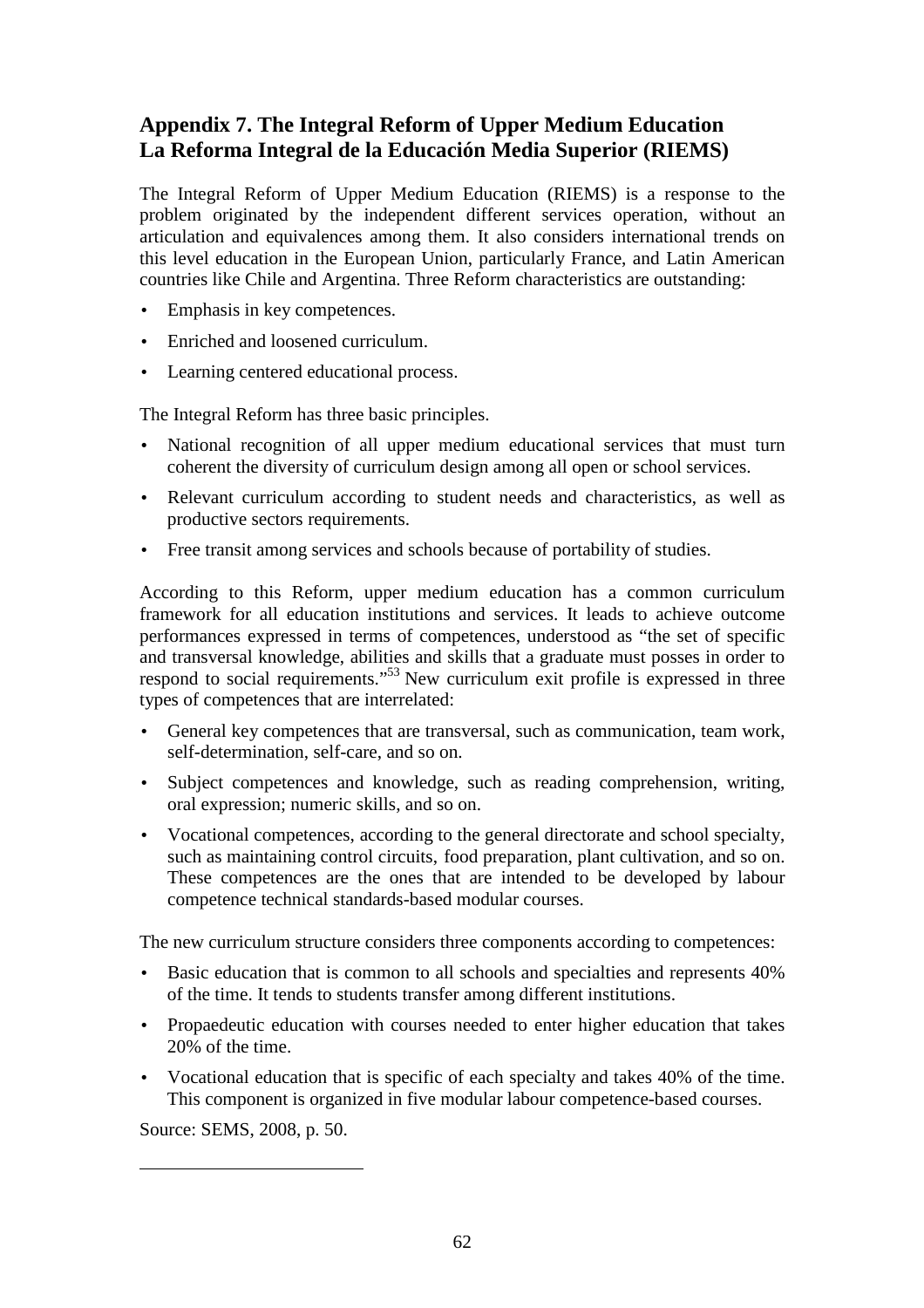# **Appendix 8. Governance of ProFoRHCom**



Source: UCAP.